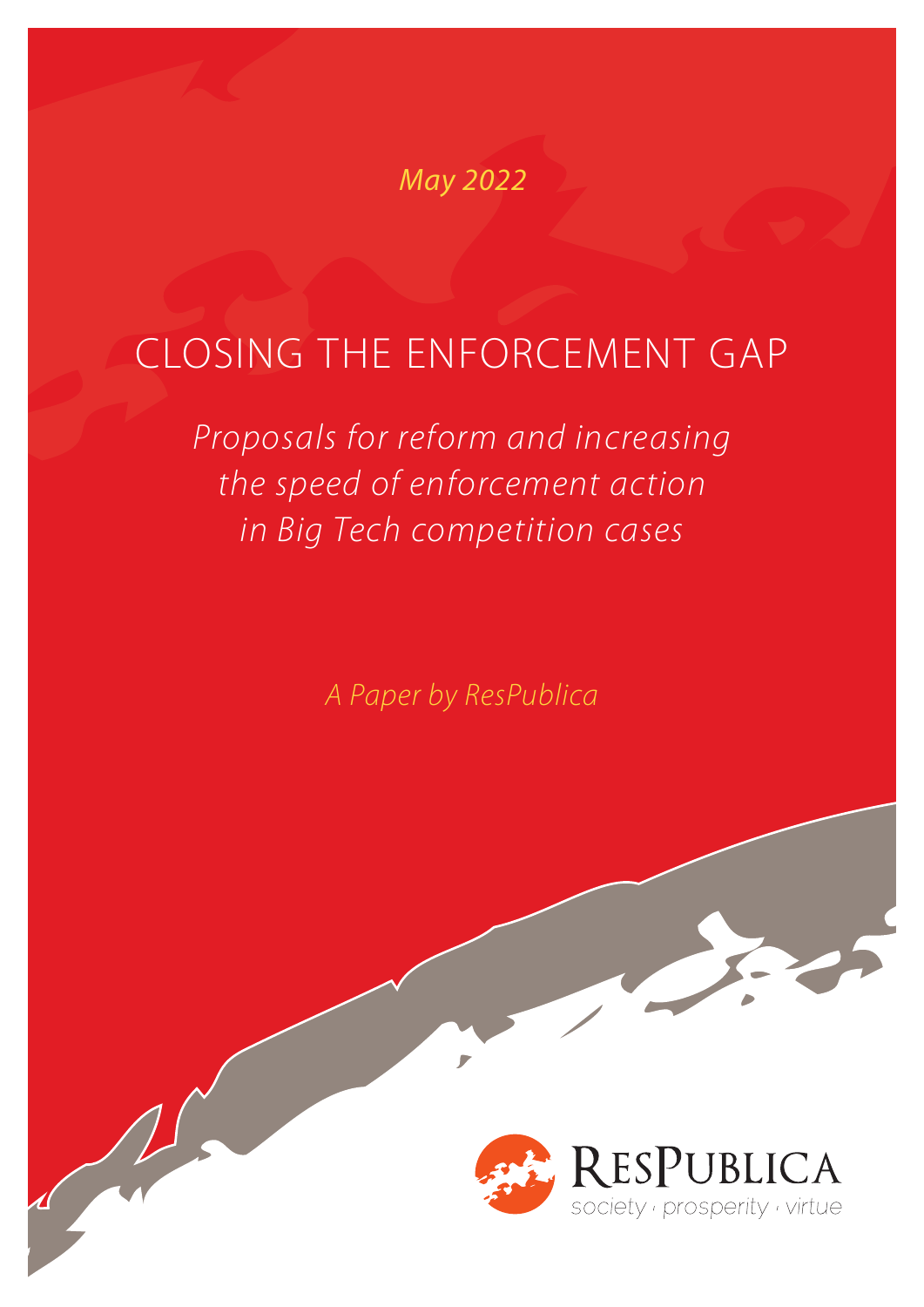

#### *ACKNOWLEDGEMENTS*

We would like to sincerely thank the author of this paper, Tim Cowen, Fellow, ResPublica and Chair, Antitrust Practice, Preiskel & Co LLP. We would also like to thank Maria Constantin and Mike Mavrommatis for project support.

Designed by Blond Creative LLC.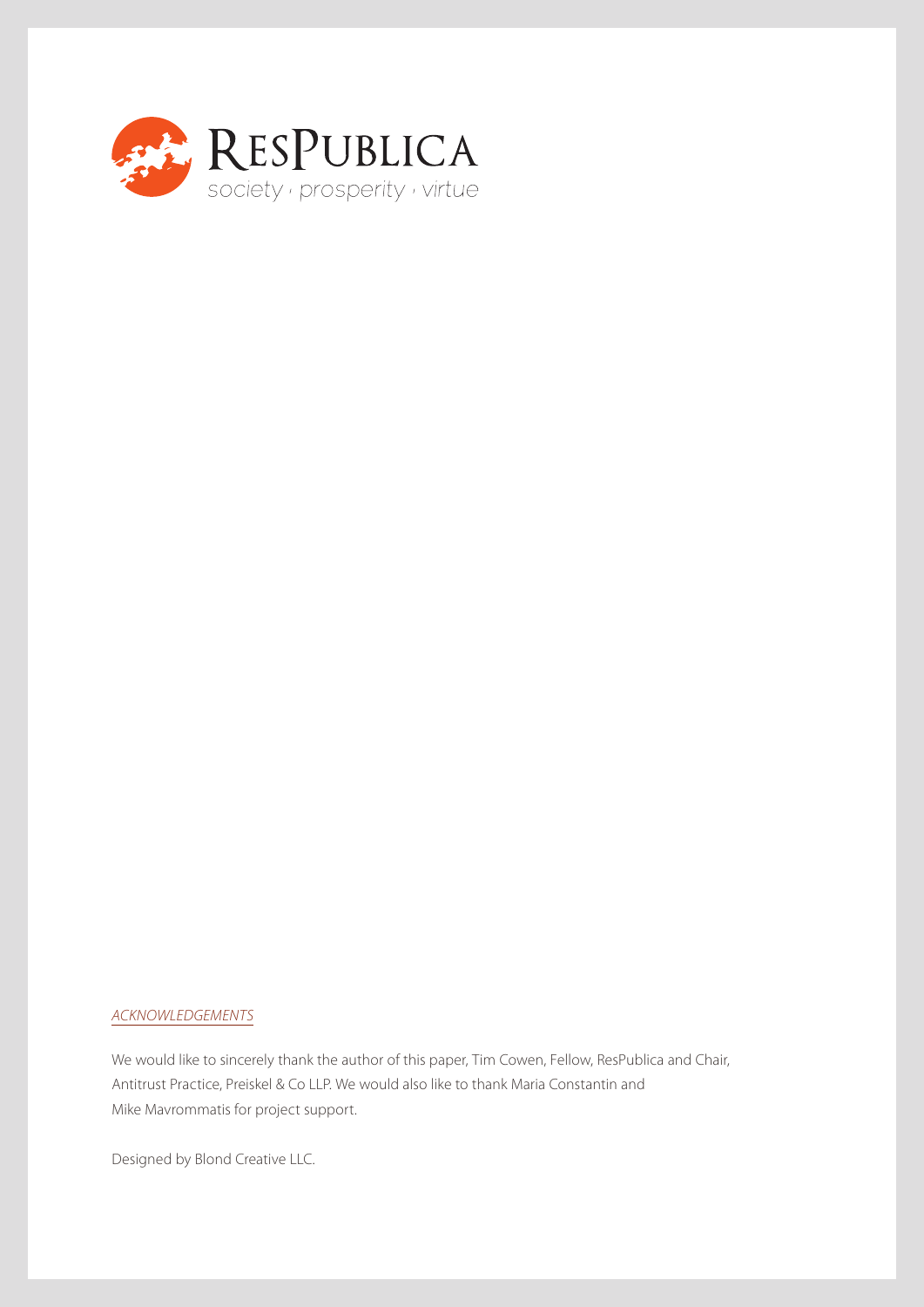# EXECUTIVE SUMMARY

#### *OUTLINE*

To state the obvious and the self-evident, big tech markets have become highly monopolised. This is a major growth inhibiting and innovation limiting issue for smaller tax paying tech firms in the UK. Unfortunately, UK Government recognition and awareness of this issue seems almost entirely absent, which perhaps is why UK enforcement and legislation is lagging other countries. In court in David vs Goliath situations there is very little help to equalise the imbalance. UK firms seeking to get the law enforced also face the difficulty of taking private court action where their identity must be disclosed, and risks of retaliation are high. They depend on the CMA acting well and using the full remit of its (already limited) powers which sadly it hardly ever does. For example, The CMA does not routinely use injunctions to protect the market and "freeze the scene of the crime" pending further investigation, as it could. Furthermore, in digital markets, where data is critical, investigations in cases may reveal breaches of other laws (data protection and other consumer protection laws). We therefore propose reforms that enable private whistle blower action, and a broader remit for a specialised Digital Markets Unit so multiple laws can be investigated by a single investigating team under the authority of the Attorney General's Office, to better protect the public interest and the rule of law.

#### *THE "MONOPOLY PROBLEM"*

A core problem identified in many recent reports is that tech markets have become concentrated<sup>1</sup> – with a small number of big players dominating the sector<sup>2</sup>. This is known as the "monopoly problem" as consumers' choices are not driving suppliers to compete to meet their needs. Instead, big firms dictate what consumers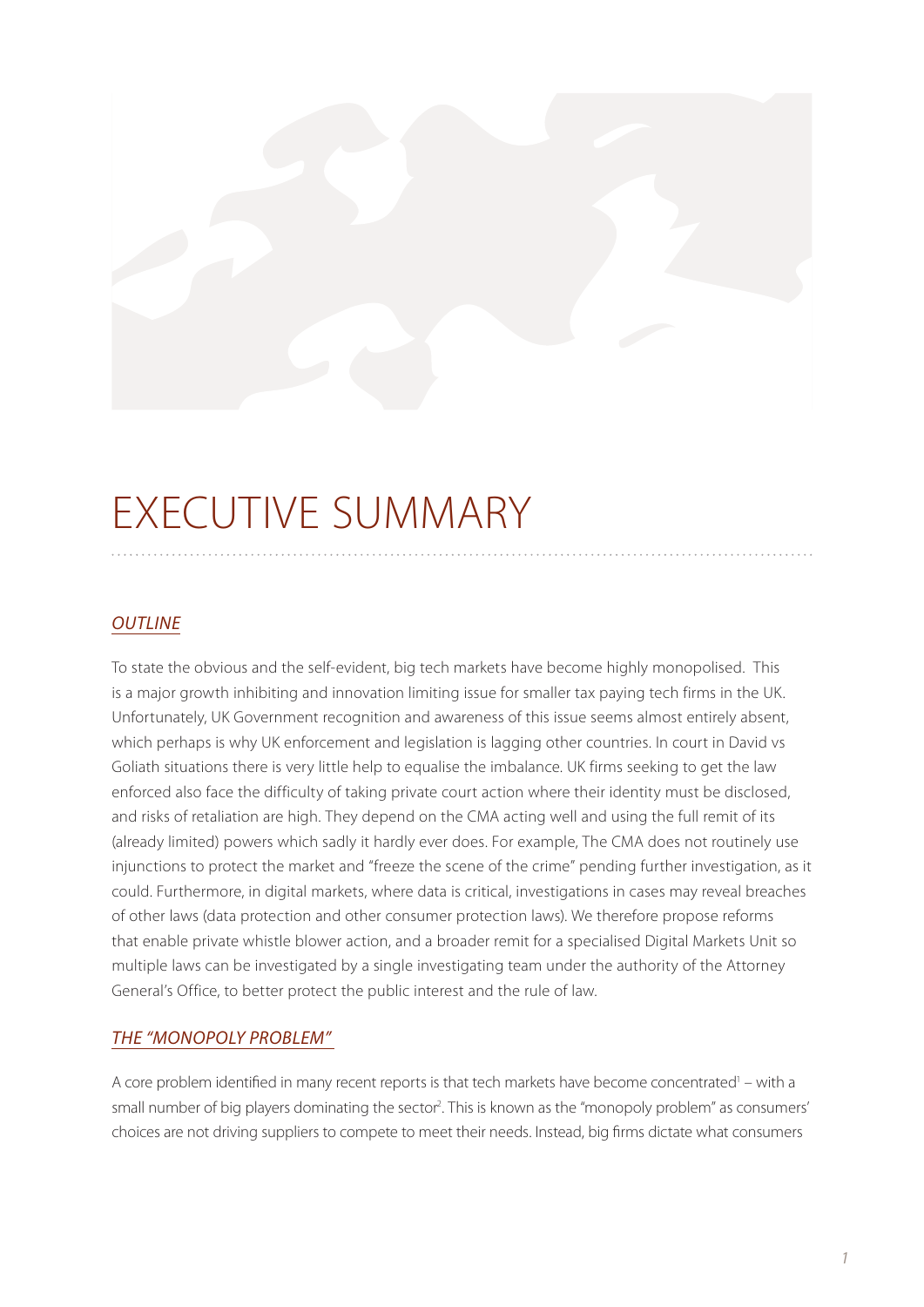want, and impose one size fits all terms on a "take it or leave it" basis<sup>3</sup>, relying on their sheer market power to get what they want, while squeezing out smaller rivals. The monopoly problem was initially called out by researchers and the Obama Council of Economic Advisors to the President which noted<sup>4</sup> high levels of mark ups<sup>5</sup> and rates of entry and exit falling in the US:



The U.S. economy has become less entrepreneurial over time Firm Entry and Exit Rates in the United States, 1978-2011



*Source: U.S. Census Bureau, BDS; authors' calculations*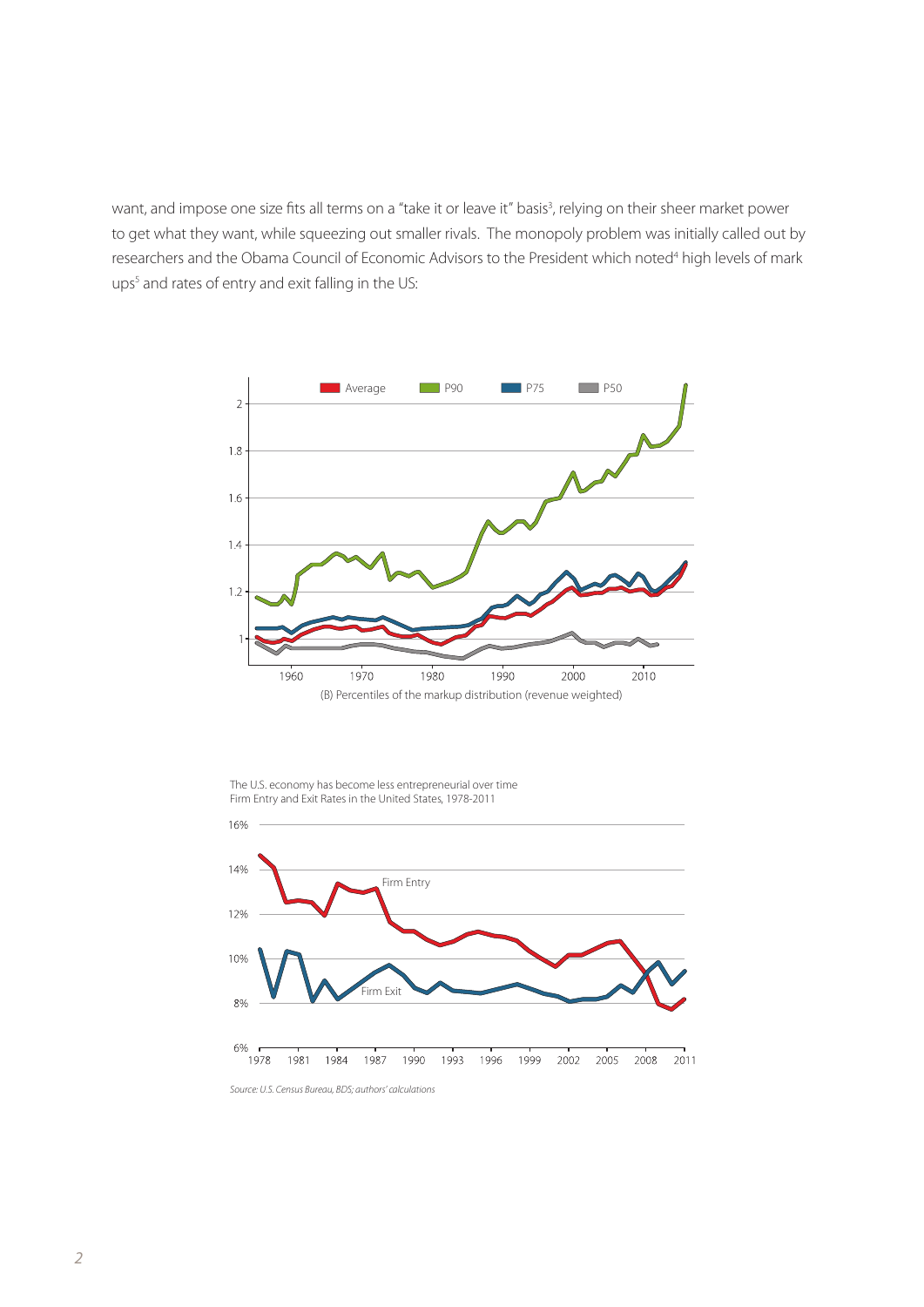Initial work was based on US statistics.<sup>6</sup> More recent work for the EU<sup>7</sup> suggests the same pattern occurs in the EU and UK<sup>89</sup> and most recently, in late 2021, the former Chief Economist at the EU Commission published findings suggesting similar issues arise from the concentrated structure of markets for all states including the UK.10 The most recent studies show marked differences in the share of industries where the increase in concentration was above 20%. France and the UK have a large proportion of industries with strong increases in concentration. The failure of market-oriented governments to take competition and monopoly power seriously defies rational comprehension.

#### *"THE NEED FOR SPEED" IN LAW ENFORCEMENT*

Competition law enforcement is designed to protect the process of competition. Pro-competition responses would reassert consumer preferences. Remedies, such as break up, are designed to create a competitive industrial structure, for example moving from a small number of big players to a larger number of smaller players, allowing firm rivalry to operate and deliver a diversity (rather than a uniformity) of products meeting consumers' needs. Where certain assets are more efficiently provided by one player, access conditions can be imposed that require the use of those assets by all competitors. A well-known example being BT's Openreach entity being used as the main telecoms network operator by Sky, and other rivals, for the provision of broadband in the UK.

Swift enforcement is most critical in fast-moving digital markets. Without it, abuse of smaller players means they are pushed out quickly, and concentration rises, making innovation and entry more difficult. When it is realised that the major global platforms employ relatively few people and pay tax on an internationally optimised basis, squeezing out local tax paying competitors also means nation states' ability to fund social systems are impacted and the need for swift action increased.

Notoriously, at EU level, the flagship EU antitrust cases against Microsoft,<sup>11</sup> Intel<sup>12</sup> and Google<sup>13</sup> each took over 10 years to determine. No interim orders were issued during the investigation process. Cases drag on through multiple appeals and in the meantime, orders to prevent more harm were not issued <sup>14</sup>. One can only conclude that breaching the letter and the spirit of the law pays, as any subsequent fines will be dwarfed by the illegitimate profits made in the interregnum between complaint and final action. The EU Commission did take interim enforcement action against Broadcom in 2019 after decades of inaction and officials have suggested that they are keen to use their powers more often<sup>15</sup>. This is hardly bold thinking.

#### *THE UK IS NOW FALLING BEHIND OTHER COUNTRIES*

Speed of enforcement is now a central policy concern in antitrust and competition law enforcement circles worldwide.16 The CMA initially investigated Online markets and Google and Facebook's market power in 2019 and reported in 2020, calling for a new law and specialist enforcement agency. The UK has thus created a new Digital Markets Unit<sup>17</sup> which is set to police the major technology platforms. However, it has to be noted that: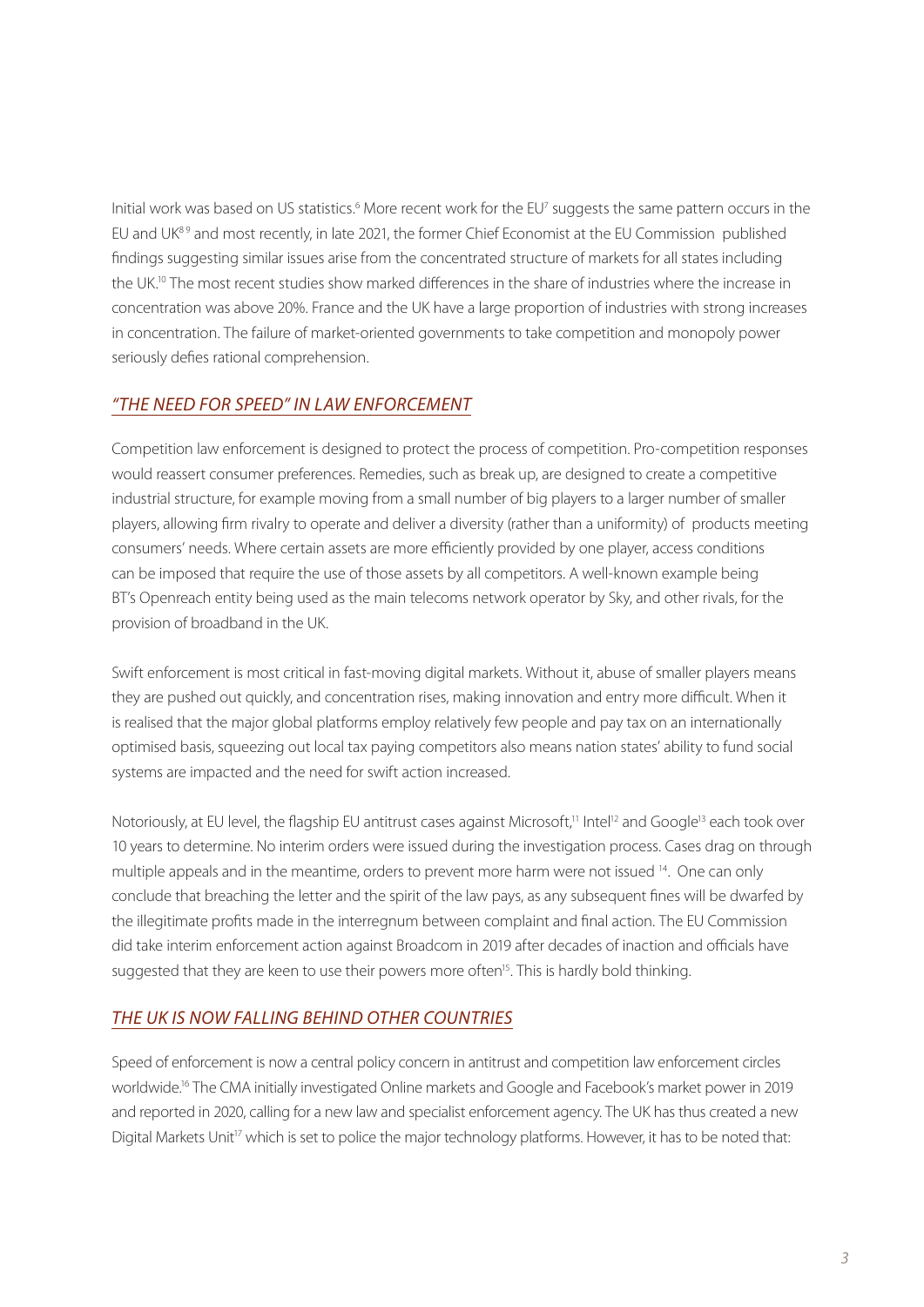- The UK now seriously lags behind other countries and the EU. The Penrose Report<sup>18</sup> noted in 2021 that the CMA's historic record of enforcement was lagging other countries (such as the EU, France and Germany). While the UK has done nothing in the interim, the German Federal Competition Office ("FCO")19 German's antitrust authority, announced in January 2022 that it has concluded that Google's business meets the threshold for its new special abuse control which was established under an update to its competition legislation targeted at digital giants which was itself passed into law at the start of 2021. The finding that Google has "paramount significance across markets" is the first such decision taken by Germany's FCO — which has ongoing procedures assessing the same vis-a-vis the market power of Amazon, Apple and Meta/Facebook — and it stands for five years. This paves the way for antitrust interventions which could prefigure incoming pan-EU ex ante rules also targeting tech giants' overbearing market power (aka the Digital Markets Act). That EU law is also now being progressed –while the UK is falling further behind by not even publishing draft legislation that was called for by the CMA to tackle the problem in July 2020.
- Interim injunctions are little used. Interim injunctions to preserve the status quo while investigation takes place – or legislation formulated – are hardly ever used by the authorities. For example, the latest action for enforcement to prevent Google's browser changes before the CMA has now dragged on since the changes were announced in August 2019. To be sure, many reports and consultations have been written but sadly and unsurprisingly no action has yet been taken. This inaction is in stark contrast to interim injunction applications available before the courts, which require only three days advance notice and typically take a matter of days to be resolved<sup>20</sup>. Those applying to the CMA in the UK can see from the table below its relative position:

| <b>JURISDICTION</b>      | NUMBER OF INTERIM MEASURES IMPOSED  |
|--------------------------|-------------------------------------|
| United Kingdom           | $2^{21}$ in the last 18 years       |
| European Commission (EU) | $9^{22}$ in the last 18 years       |
| France                   | 169 cases since 1989                |
| Italy                    | 2 cases in 2020 alone <sup>23</sup> |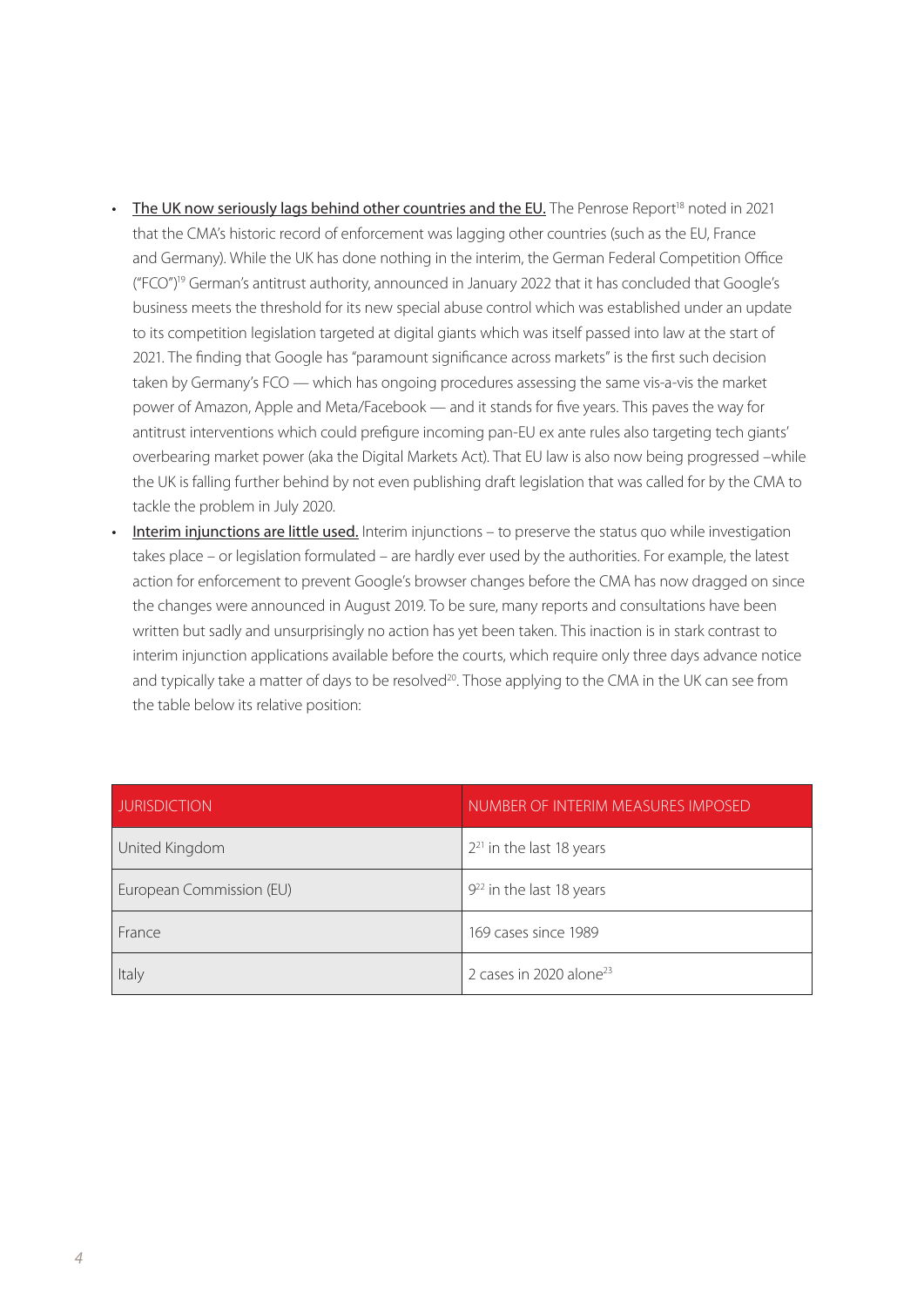- Private Actions are unavailable for "whistle blowers". Unfortunately, applying to the CMA is the only real option facing many smaller businesses that risk retaliation when making their cases in the courts. This is because private action via the courts cannot easily be used by whistle blowers as they require the applicant to be known to the defendant. In David vs Goliath big tech markets, the risk of retaliation is just too great for private actions to be a meaningful option. In consequence, those harmed need enforcement actions and for that they depend on the CMA, if and when it chooses to take action. Which as the table above shows, hardly ever happens.
- Big Tech acts in ways that cause multiple harms. The latest DCMS/BEIS consultation<sup>24</sup> also raises the problem that abusive actions by tech platforms may also involve invasion of privacy and online harms and go beyond purely competition matters. Where Big Tech's actions cut across public policy issues a competition authority will always face a "defence" that its remit is restricted, and it is going beyond its competence if it takes cases that deal with privacy or security or plurality of the media as well one based on breach of as competition law. In effect the sheer size and scale of Big Tech means it can virtually always employ this strategy, tripping up its pursuers.
- International Coordination may be helpful. Digital markets are usually international, and multiple governmental agencies and enforcement systems may be coordinated to secure better global compliance. Also, the UK is seeking, via its position in the G7, to take a leadership position in global enforcement.<sup>25</sup> While international coordination may be helpful, it may also increase the risk of delay and should not get in the way of the enforcement of the law.
- Why have actions taken so long? Why do the competition authorities move so slowly against the big tech players? Competition authorities do vet mergers quickly. Key issues investigated in more detail in this paper that create delay include: (i) Information/evidence; (ii) Authority Knowledge of Technology Markets; (iii) Asymmetry and Quality of Evidence; (iv) Incentives in litigation; (v) Experience, capability and capacity in government to take enforcement actions; (vi) Inconsistency of law and policy toward public and private enforcement; (vii) Lack of use/usefulness of interim relief; (viii) Compliance incentives; and (ix) Lack of prenotification processes for the dominant players.

#### *POTENTIAL SOLUTIONS: GREATER USE OF COMMON LAW INTERIM MEASURES AND PUBLIC INTEREST ENFORCEMENT*

We urgently need for reasons of justice, market plurality and productivity to change how Big Tech responds to legal action. Currently its strategy of "walking slowly backwards" bankrupts litigants, delays process and ultimately assures the defendant a victory such that damages fall far short of the level needed to change incentives and correct the behaviour. We need to invert this and restore the incentive to "discharge the injunction asap".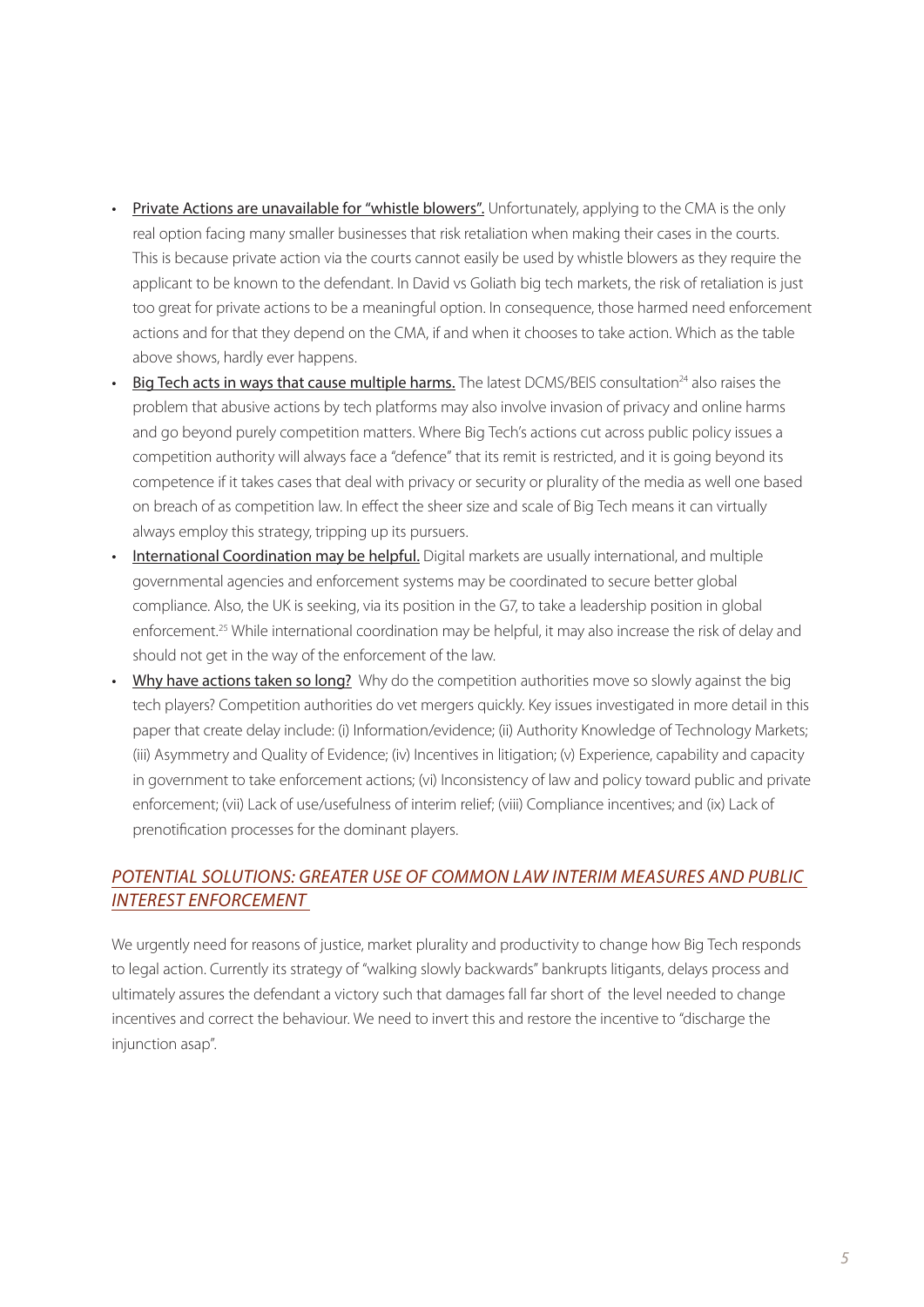- Potential solutions would be the greater use of interim orders so the "scene of the crime" and "status quo" is preserved while the investigation, and necessary checking with witnesses, reviewing the defendant's case and the process of disclosure and analysis of evidence takes place.
- It should be recognised that interim relief changes the incentives on the defendant and a strategy of "walking slowly backwards" (disclosing evidence and moving slowly while making money as the case progresses) is less commercially attractive than the incentive to "discharge the injunction asap", with attendant incentives to resolve matters such as evidence and confidentiality issues more quickly.
- Since the Big Tech businesses are now Trillion-dollar market capitalization entities, collectively being the wealthiest companies known to history, their legal resources are similarly very significant. Enforcement action by a new UK government enforcement agency will need to be funded adequately and its public funds can be supplemented by public interest damages cases (such as are routinely taken in other common law jurisdictions such as the US).
- A new agency can be supplemented by the use of external help but it will be a battle in which there will be no "equality of arms" unless something more fundamental is done. One central issue is not about the ability to hire expensive help: it's about being open and willing to move at speed, any solution is then clearly about having people who have experience and knowledge of digital markets, and systems and processes to litigate at speed. The teams and capability need to be used to the rough and tumble of the marketplace. To break with the past the people who are to manage the system will need to have a litigation background, and a mindset informed by legal battles.
- The UK is currently primarily an EU-like jurisdiction, with no public authority organised on the same basis as the Federal DOJ or the Attorney Generals of the US States. There were no UK public enforcement actions against Google, Amazon, Apple, Facebook or Microsoft (the main digital platforms) over the past 20 years, until 2020. Consequently, no private follow-on cases have been taken by adversely affected UK businesses, except for those taken following EU Commission Decisions. This is a travesty.

#### *A SPECIALIST ENFORCEMENT BODY UNDER THE ATTORNEY GENERAL'S ("AG") AUTHORITY OR LICENCED BY THE AG TO TAKE CASES IN THE NAME OF THE AG*

*This* could, by contrast, investigate once and take enforcement action for breach of multiple laws that are disclosed in a single investigation. Acting under the historic remit of the AG the DMU could be formed as a new Office in a way that would allow it to take public interest actions and secure the rule of law and see to it that *all laws* are properly enforced.

#### *POTENTIAL SOLUTIONS: A NEW UK ENFORCEMENT AGENCY UNDER THE REMIT OF THE ATTORNEY GENERAL'S OFFICE?*

All mature systems (in the EU, UK and the USA) recognise that the public interest may better be served on behalf of many businesses and consumers if a public authority is provided with powers to investigate and take appropriate action. In the US specialist "Assistant Attorneys General for Antitrust" exist at Federal and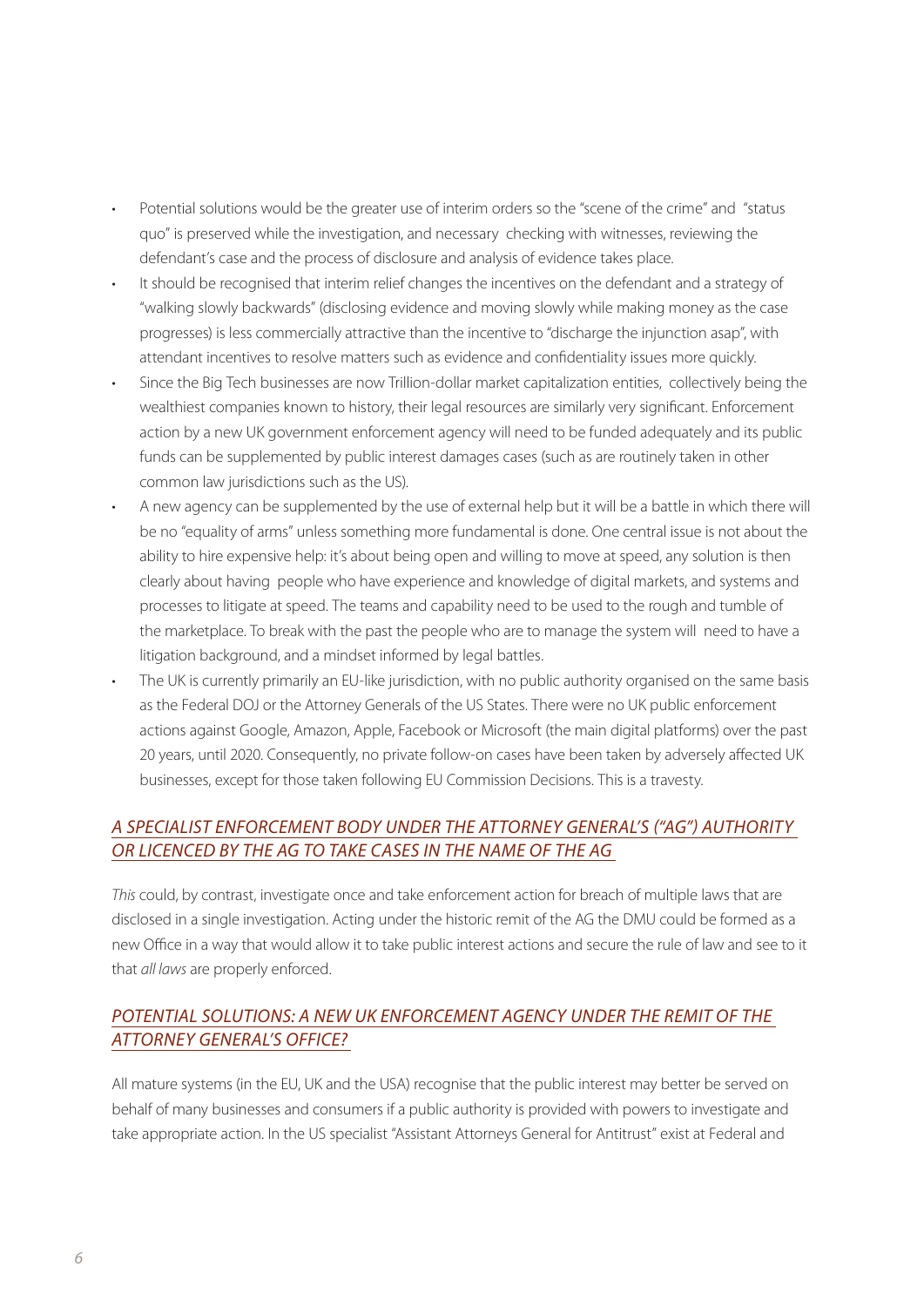State levels. The UK's Digital Markets Unit will technically sit in the CMA – but as an enforcement agency it could be formed under the Attorney General's remit.

The common law recognition that certain public interest cases require public interest enforcement involves entrusting court action to a public (or in some cases licenced private) Attorney General to safeguard the public interest with the support of affected businesses. This could be considered further for the UK and staffed with specialist litigators that can take cases in digital markets as well as enforcing other laws where they find breach such as consumer protection, breach of privacy or security and plurality of the media laws.

This may help to address the issue of cases being brought to address multiple harms to business and consumers caused by Big Tech.

The UK competition authorities and an Attorney General's office charged with taking public interest cases could learn from the US Attorney General's Federal and State processes and take public interest cases, working more closely with claimants in accordance with US practice.

The need to close the enforcement gap is pressing and paramount. It is a feature of the accumulation of decisions by generations of previous governments that accepted too readily the idea that the market would self-correct and regulate itself in an open and fair manner. Only the most ideological of minds would now persist with this delusion. In a new era of monopoly and market dominance we need a bold new competition institution that can amass under its ambit all the multiple public interest concerns that accompany extreme market dominance; and to act with speed. Our current institutions have failed and are failing – the time for renewal is now. Our key aim is changing the incentives toward compliance and preventing harm rather than dealing with it once it has occurred. Our more detailed paper discussing the issues is attached.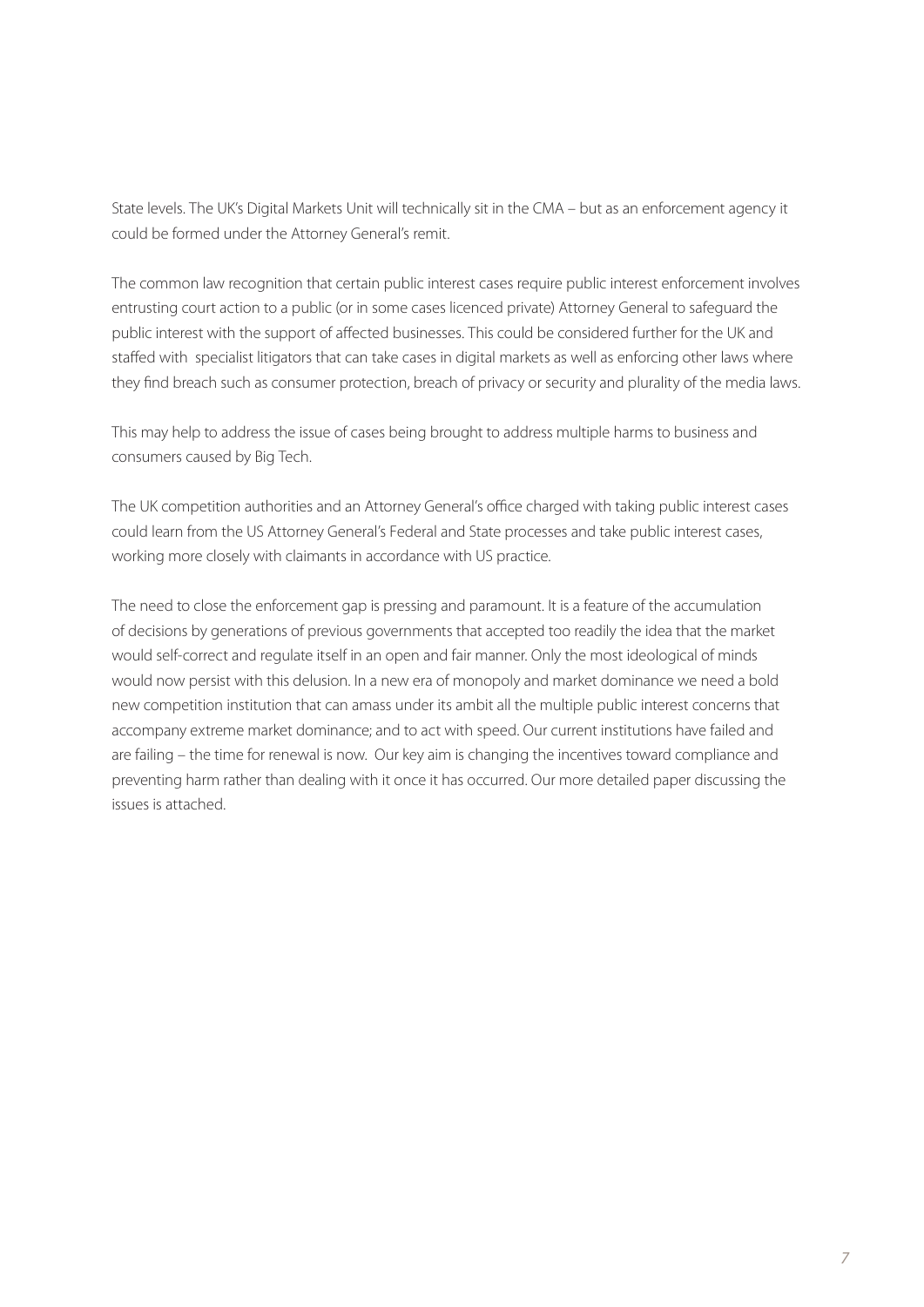

### CLOSING THE ENFORCEMENT GAP - PROPOSALS FOR REFORM AND INCREASING THE SPEED OF ENFORCEMENT ACTION IN BIG TECH COMPETITION CASES

#### *OUTLINE*

The following content is divided into:

- 1. International context and opportunity to benefit from disclosure of documents in US proceedings.
- 2. Recognition of the policy problem:
	- » Nature of the enforcement problem
	- » Information issues
	- » Knowledge issues
	- » Information asymmetry and quality of evidence issues
	- » Incentives in litigation
	- » Government organisation and enforcement experience
- 3. Inconsistency of law and policy toward public and private enforcement and incentives. The AG system and three basic issues Anonymity, Evidence and Money
- 4. Lack of use/usefulness of interim measures and interim injunctions
- 5. Importance of incentives on compliance: Damages/Exemplary damages
- 6. Proposals

Appendix I Summary of relevant law and practice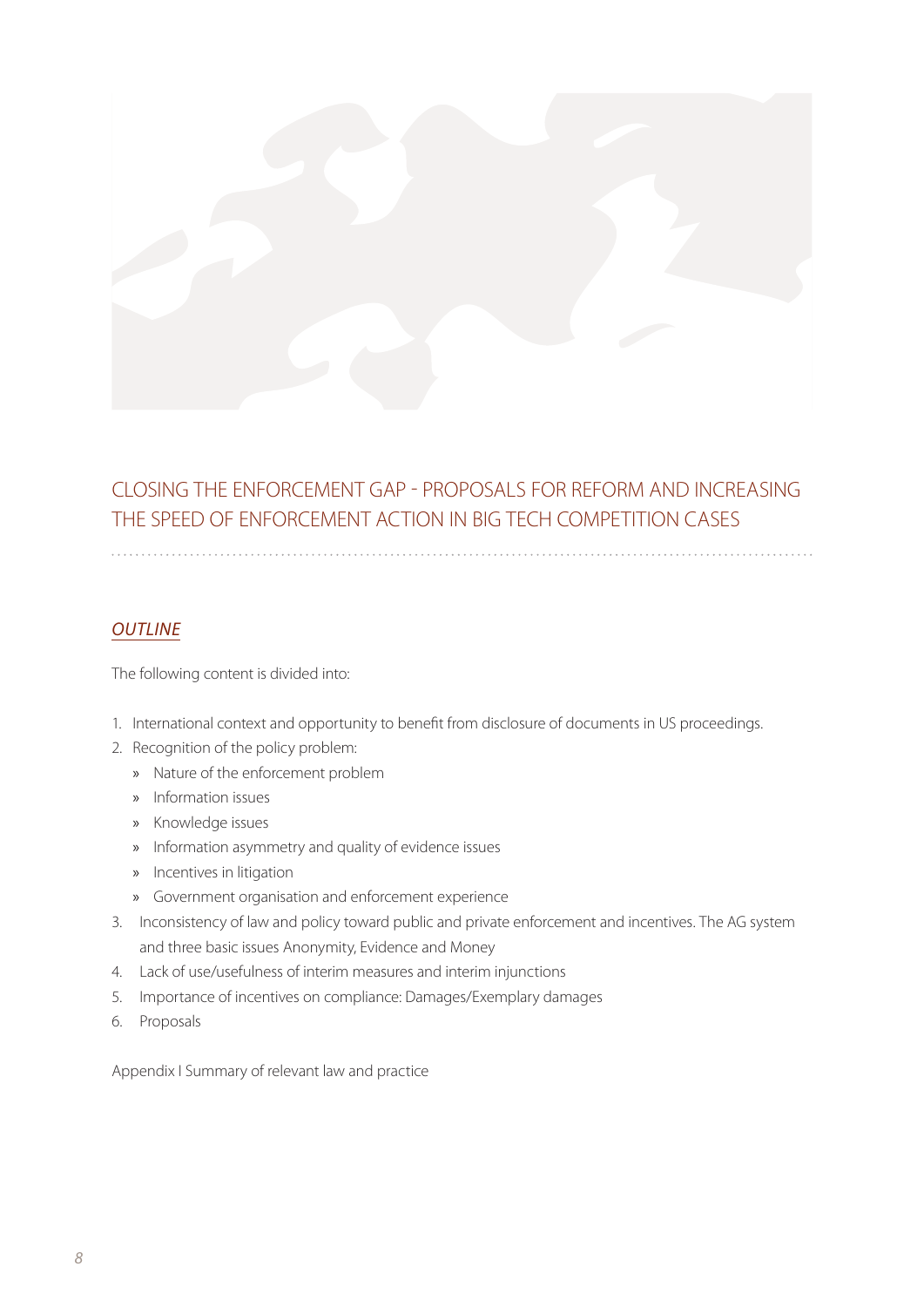#### *1. INTERNATIONAL CONTEXT AND OPPORTUNITY TO BENEFIT FROM US PROCEEDINGS*

The UK is not alone in taking action against the tech platforms nor in seeking to legislate to address the issues. For example, the ACCC in Australia has conducted a series of studies and reports<sup>26</sup>, and the Australian Government is proposing legislation. The EU Commission has taken cases against Google, Apple, Amazon, Intel and Microsoft and cases abound in France and Germany against Apple and Facebook.27 The EU has also proposed legislation in the form of the Digital Markets Act and Digital Services Acts to provide greater control over digital gatekeepers,<sup>28</sup> and has also dedicated funding to "deploy technology to help boost the speed and effectiveness of its investigations and proceedings".29 The US Federal government has commenced antitrust proceedings against Google, as have numerous US States Attorneys General, and the FTC has commenced proceedings against Facebook. Legislation has been drafted and is proposed before the US Congress.

The UK has announced a G7 initiative and is part of an international effort to coordinate actions by many governments worldwide.30

Under US litigation it is standard practice for evidence to be sought by the US Attorney General by way of a system of legally enforceable demands. Both the Federal and State US Attorney General's offices and private parties can also benefit from the common law system of disclosure of evidence. Also known as "discovery", document disclosure is a system by which defendants are required to deliver up documents that they hold that are relevant to the issues in cases brought against them. This system is both vital for gathering evidence before cases start to identify breaches of the law by the authorities. It also helps to provide visibility of internal business behaviour by internal legal functions and enables compliance and governance to function more effectively.

One feature of the US system is USC 1782. This provides a mechanism whereby an applicant, whether public or private, can get discovery of documents that are disclosed by defendants in US court proceedings. That US law states:

"the district court of the district in which a person resides or is found may order him to give his testimony or statement or to produce a document or other thing for use in a proceeding in a foreign or international tribunal, including criminal investigations conducted before formal accusation. The order may be made pursuant to a letter rogatory issued, or request made, by a foreign or international tribunal or upon the application of any interested person. ... The order may prescribe the practice and procedure, which may be in whole or part the practice and procedure of the foreign country or the international tribunal, for taking the testimony or statement or producing the document or other thing…"

In essence, an applicant under Section 1782 merely needs to show three things: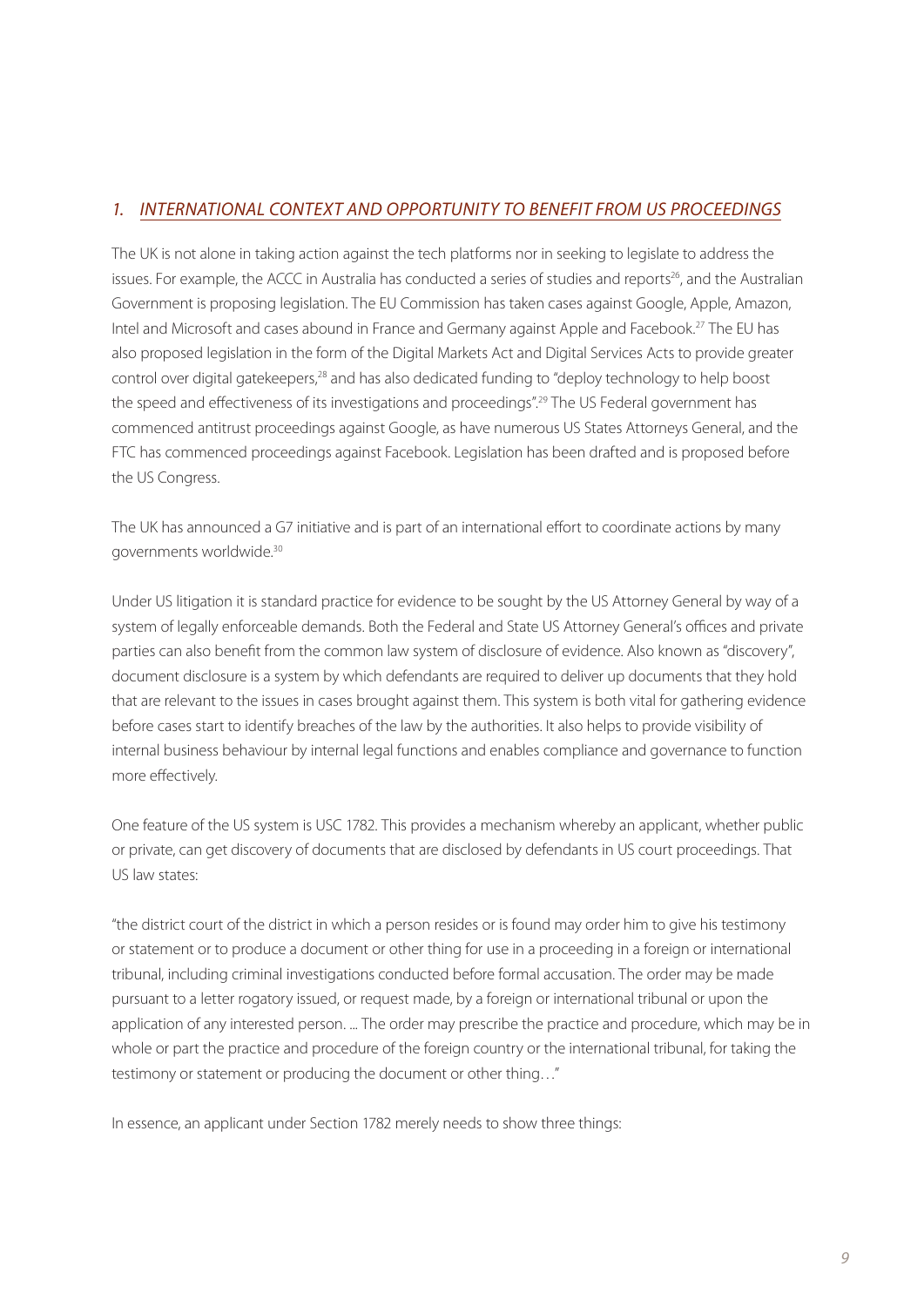- a. it is an "interested person" in a foreign proceeding,
- b. the proceeding is before a foreign "tribunal," and
- c. the person from whom evidence is sought is in the district of the court before which the application has been filed.[2]

The type of evidence that may be obtained under Section 1782 includes both documentary evidence and testimonial evidence. [3]

Currently it is debatable whether any procedure that is operated by a competition authority in the UK could benefit from this procedure. This means that UK enforcement could be at a disadvantage by comparison with other countries or system that used the court process in the way that the US does. International Treaties which provide mechanisms for coordination<sup>31</sup> among administrative authorities can operate as an aid to coordination but are unlikely to be a substitute for seeing the evidence available in internal documents.

A UK Attorney General responsible for antitrust could take advantage of this procedure. This would support international comity and coordination of enforcement action worldwide.

#### *2. RECOGNITION OF THE POLICY PROBLEM?*

Most recently the Penrose Report, entitled "Power to the People" identified that the system of competition law only functions to the benefit of consumers if *"the system is set up in the right way in the first place, so it is on the side of customers rather than politicians, bureaucrats or company bosses".* 

It recognizes that *"UK competition and consumer choice has weakened in the last two decades…in many sectors the largest firms have a more powerful market position than in 2008 and it is harder for smaller firms to displace them. …the UK ranks 11th out of 30 European states for being on the side of customers ... the gap between the UK and EU has got wider as well.*" 32

And that *"making customer choice and competition work properly for everyone doesn't happen by accident: it needs a world-class legislative and regulatory regime to underpin and maintain it."* The Report suggests that the UK authorities are lagging other countries and the EU Commission. It then states:

A recent review of competition enforcement legislation33 said *"long cases are undesirable"* and *"stakeholders raised concerns about case timescales following EU exit, as […] more complex cases could […] expose the more time-consuming aspects of current procedure, such as access to file."* As far back as 2003 the Competition Appeal Tribunal (CAT), which hears appeals from the CMA, was warning of the danger of *'hypertrophic growth of documentation and evidence, and inordinate duration of proceedings'.*34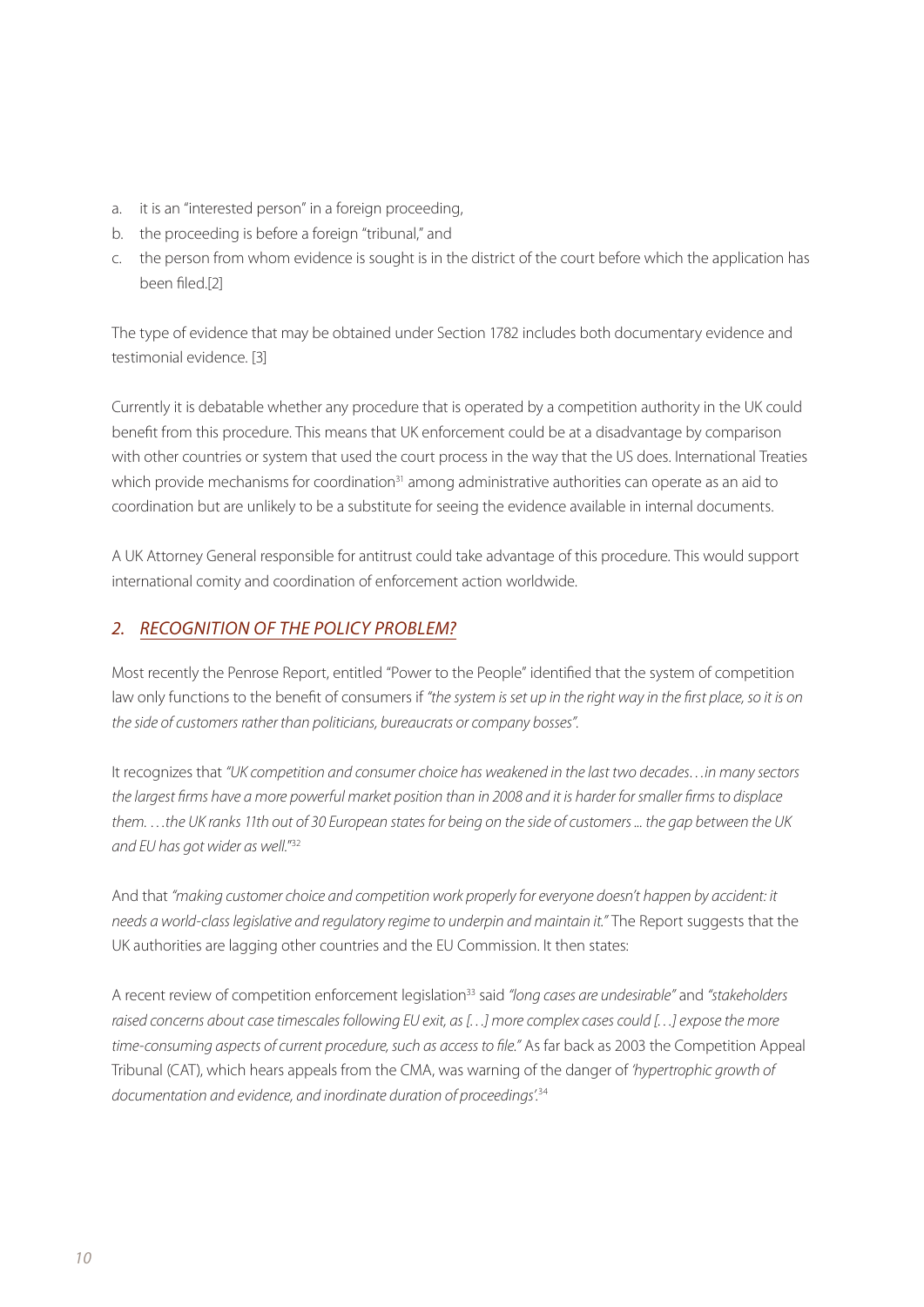The Penrose Report identifies the core concern as the speed of enforcement in the system. In the words of the Report the policy concern is that:

*"This puts smaller, disruptive and entrepreneurial firms at a disadvantage, because they find it harder to afford the expert advice without which it is increasingly impossible to take part in the processes successfully. It also gives large, deep-pocketed and well-lawyered incumbent firms the advantage of using legal process delays to 'walk backwards slowly', bogging things down when they're faced with otherwise-legitimate challenges so entrepreneurs are prevented from bringing new technologies to market for years, until the commercial window of opportunity has closed and it's too late. If we allow our competition laws and processes to become more complex, expensive and slow at the same time as digitisation is pushing businesses to become cheaper, faster and more convenient, we will weaken competition and hamstring British firms severely."*

These points echo concerns raised by others over many years: see for example the work of Jan Eeckhout, showing that markets have become increasingly concentrated, as referenced in the Furman Report and ResPublica: *Technopoly and What To Do About It, Justice delayed is Justice denied*<sup>35</sup>: see also the Stigler report, the CMA's Online Platforms and Digital Markets Report, and the EU's Three Wise Men reports.



Figures 1 and 2: Graphs showing the significant increase in markup since 1980 (De Loecker and Eeckhout,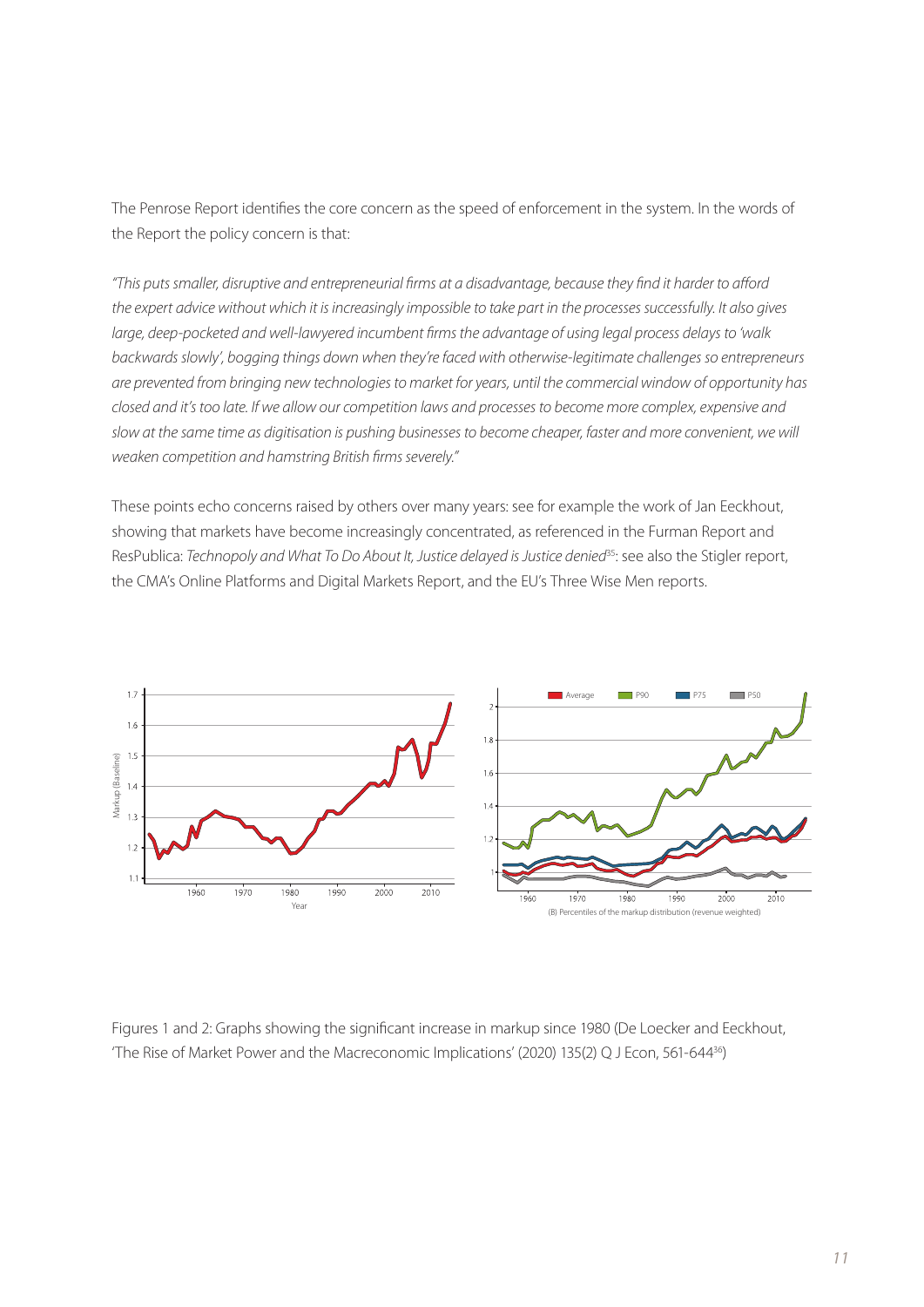

Figure 3: Evolution of market concentration (HHI) in European antitrust markets over time<sup>37</sup>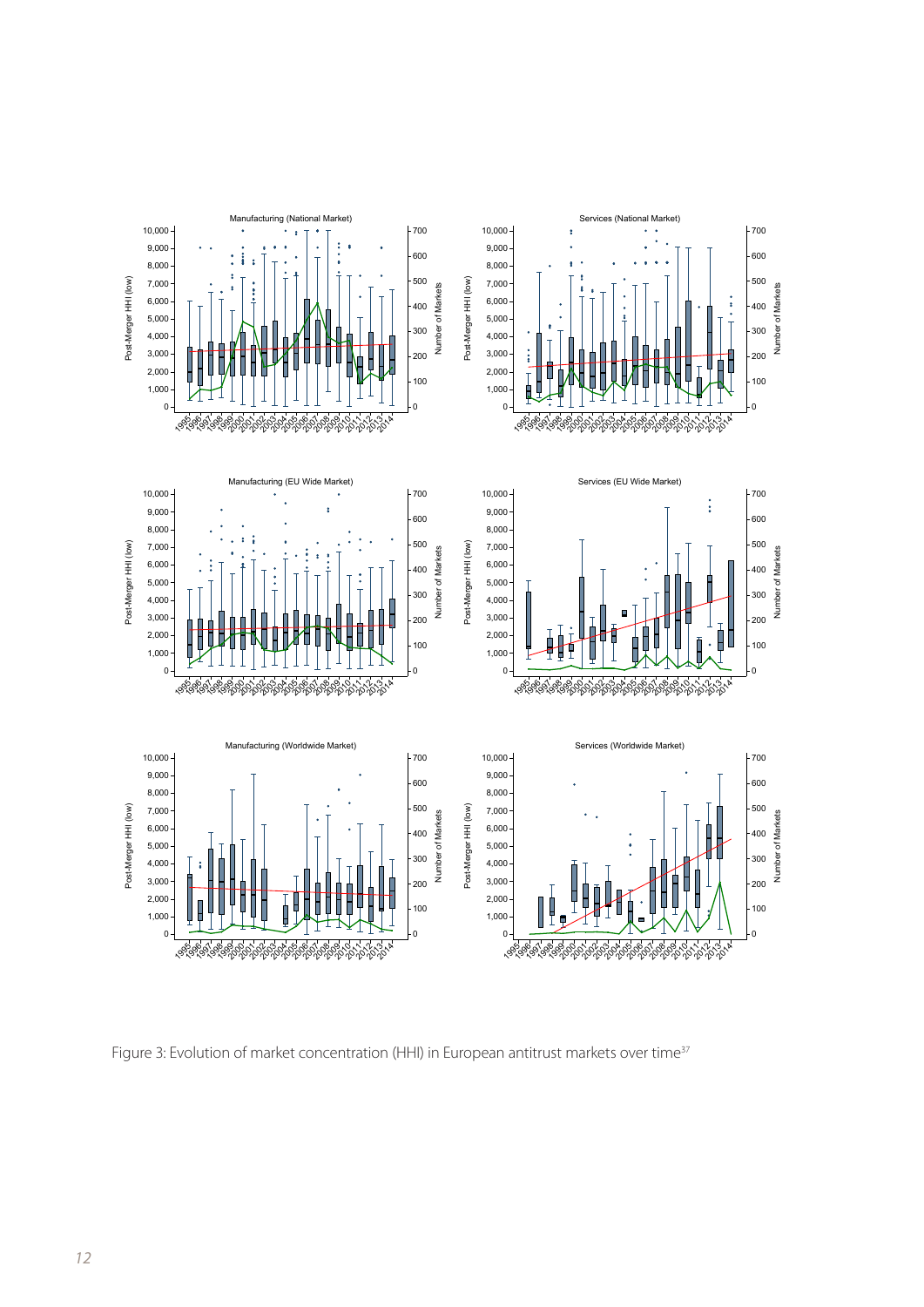#### *NATURE OF THE ENFORCEMENT PROBLEM*

The policy issues identified above are likely to mainly arise from the lack of enforcement, and experience of enforcement or capability and knowledge of how to bring enforcement actions in abuse of dominance or "David vs Goliath" cases. Mergers are routinely vetted and dealt with quickly.38 Cartels are notoriously difficult to find under any system, but the slow policing of abusive conduct<sup>39</sup> that affects large numbers of small players, particularly in the tech sector, appears to be highly relevant causes for the to the policy concerns raised.40 Key issues include:

- Information.
- Knowledge.
- Asymmetry and Quality of Evidence.
- Incentives in litigation.
- Experience, capability and capacity in government to take enforcement actions.
- Inconsistency of law and policy toward public and private enforcement.
- Lack of use/usefulness of interim relief.
- Compliance incentives.

#### *INFORMATION ISSUES*

Public authorities are not market participants and lack information about what is happening in markets. They start with a major information asymmetry problem. Full understanding of market dynamics may be hampered, playing on authority fears of "regulatory capture" and "complicity with complainants" leading to isolation in the attempt to ensure impartiality. Specifics include:

- Reliance by authorities on complainants individually affected to highlight a competition issue or case. Systemic issues affecting many smaller firms are then difficult to identify. Analysts and academics may have valuable insight but do not fulfil the legal requirements for legal standing to bring cases, even in public interest situations, and are ignored.
- Dominant firms often hold a lot of the relevant information needed to prove causation of harm as required by law.
- Prioritisation principles<sup>41</sup> set by officials bear no relation to competition harms and scale of impact on digital markets.
- Authority guidelines disparaging evidence because of its origin, rather than being objectively evaluated.<sup>42</sup>
- Business people affected only having partial information.
- Failure to appreciate the important role of lawyers in assembling evidence and translating issues into their relevant legal context.
- Overly arms-length relationship of competition authorities with all market participants.<sup>43</sup>
- Lack of meaningful dialogue between competition authorities and professionals and market participants.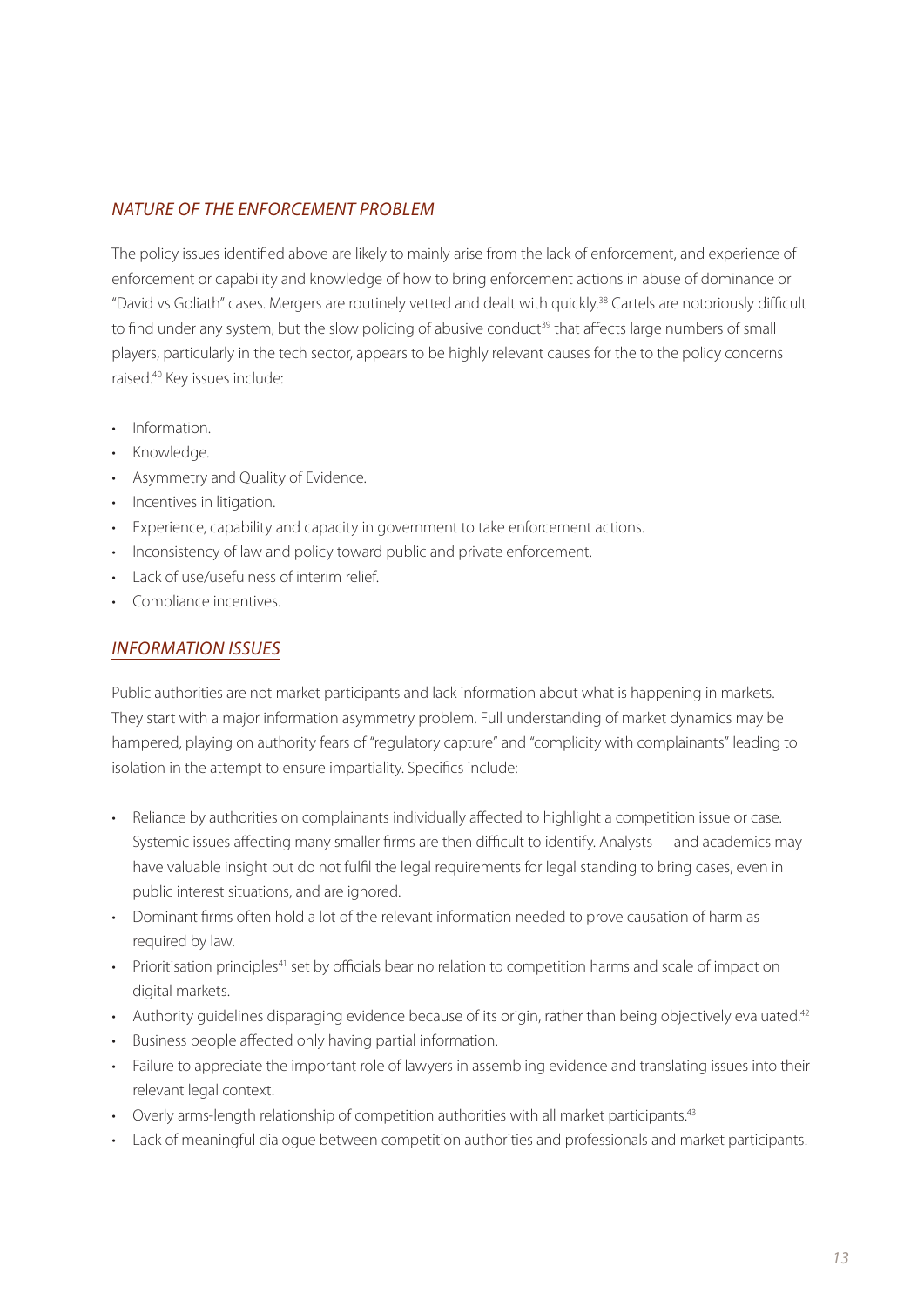The consequence of the above is the effective isolation of public authorities from markets, so that they cannot easily identify the activities taking place – or if they can, they may be taken too late to make a difference.

#### *KNOWLEDGE ISSUES*

Understanding the dynamics of markets over time requires information and knowledge, accumulated via experience. Digital players know this is a core competence and are organised to accumulate and exploit knowledge for profit. A number of the systems and values of government make equivalent accumulation more difficult. Specifics include:

- Teams of officials with no sector specific knowledge are assembled for each case. Once investigations take place, the knowledge gathered may dissipate swiftly as teams are disbanded.
- Civil servants move to different posts over time, and personal development profiles do not sufficiently build up sector specific knowledge.
- Knowledge of market dynamics needs to be complimented with knowledge of evidence gathering, assessment, analysis and the critically important litigation skill of case characterization (how to characterize a case and plead it given the fact pattern and chains of evidence available in a way that will be most likely to be understood by a court). Fears of regulatory capture by incumbents or complainants over many years may feed on legitimate concerns, creating impartial administration officials but lacking necessary sector specific knowledge.

The DOJ in the USA has for many years sought to maintain internal teams of litigators who are especially knowledgeable about digital markets. They have regular off the record meetings and calls with industry affected by the abuse of dominance and hence keep up to date. The DOJ also operates a revolving door policy44. This has not happened in the UK or EU in the same way and. UK and EU officials take a highly restrictive approach to the development of a dialogue with market participants: a key learning point for new organisation such as the Digital Markets Unit within the CMA.

#### *INFORMATION ASYMMETRY AND QUALITY OF EVIDENCE ISSUES*

All cases whether in administrative process or in court depend on high quality evidence. "Cases" refers to administrative procedures, and competition appeals, as well as civil proceedings in the High Court or CAT.

Civil court claimants are clearly in a more difficult position than those bringing complaints to competition authorities as they do not have access to the investigatory powers vested in competition authorities.

Most cases come down to a small number of highly relevant core bundles of documents and two witness statements or less. Getting to that point, however, takes time and expertise from those on both sides of the dispute as well as active case management by the judge or authority overseeing the case.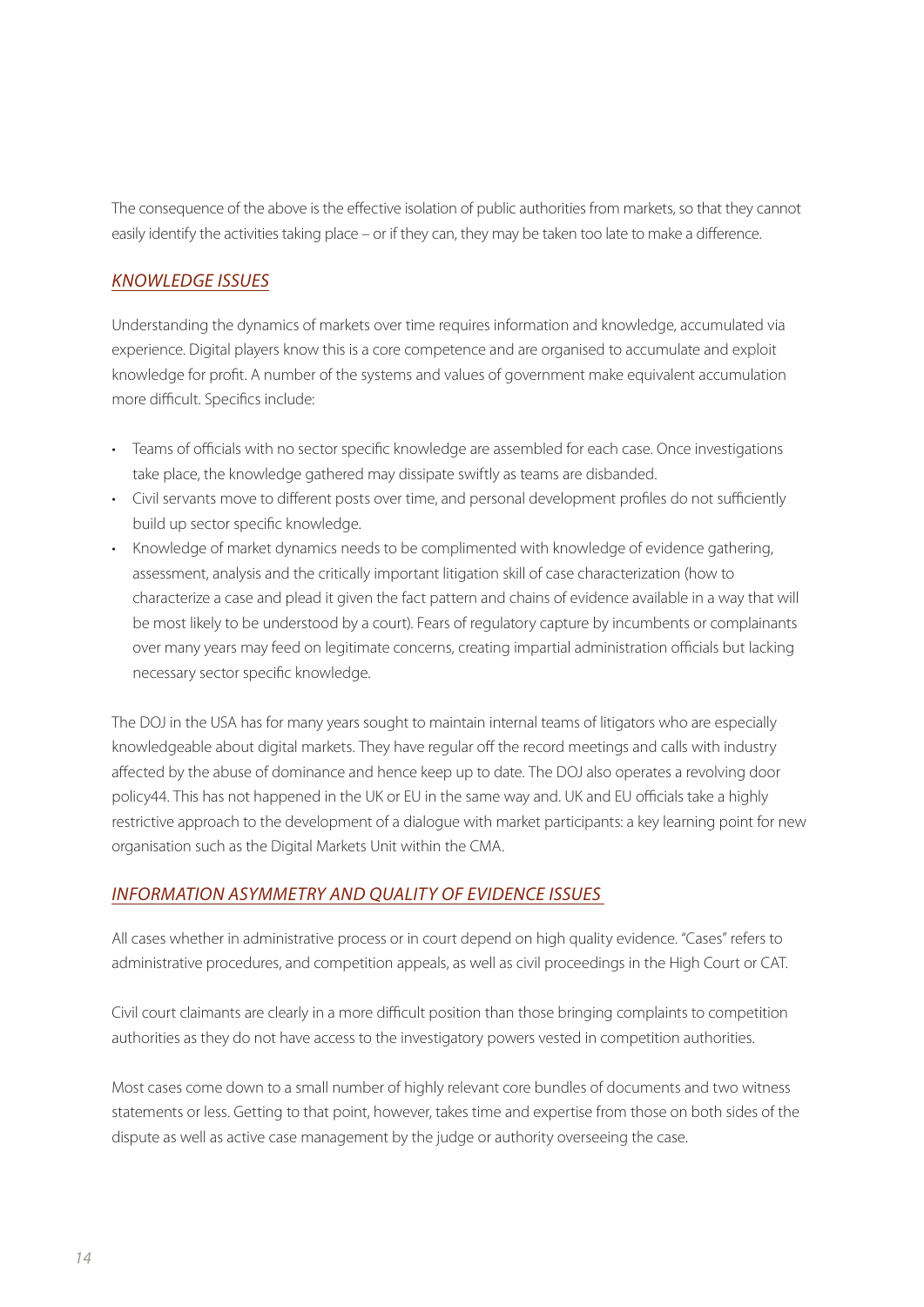Winning cases requires the authorities or private claimants to sift the evidence available and adduce evidence showing abuse, causation and harm to both claimant and to competition as a process. Specific issues here include:

- Proof of the effect on competition may be known by the dominant player whose actions affect many competitors but is not known to each small market participant/competitor.45
- Evidence showing likely or actual harm to competition as well as to an individual company or business is legally required by the authorities.
- Dominant digital businesses have market power via, among other things, controlling information parsimonious provision of evidence in response to enquiries and managing responses to requests for information may also be a core defendant business competence.
- Dominant players are likely to have higher quality evidence of both actions and likely consequences on the markets concerned than the authorities or the broad ranges of markets and parties affected.
- Dominant players affect many different markets.by contrast with actions that may affect many throughout a supply chain and it is in the nature of legal process, to identify issues that are disputed and resolve them. This is done by narrowing down the issues and resolving them carefully. Focusing on consequences on relevant antitrust markets are all inevitably narrow – but since the system forces focus on detail it may miss important industry context. Defendants know this well.

Public authorities have been provided with extensive powers of search, and seizure to address the information asymmetry. Equivalent ability to obtain evidence via disclosure in private enforcement actions must be relevant to the individual claim and is inevitably much more limited to that held by the defendant.

#### *INCENTIVES IN LITIGATION*

The Penrose Report's reference to defendants "bogging down" the process and the CAT's warning of *"hypertrophic growth of documentation and evidence, and inordinate duration of proceedings"* and the slow speed of the CMA, reflects a lack of understanding of the system of law and the practical reality of its operation.

Firstly, the authorities appear to operate on the assumption that knowledge is to be solely imparted from the documents without the benefit of business expertise and witness statements from businesspeople involved. It needs to be appreciated that witness statements in civil proceedings are crafted by lawyers from the claimant's perspective and form succinct and coherent evidence: these are not routinely requested from affected businesses in competition cases whether in the UK or EU.

The authorities seem to prefer to request basic data and evidence, as if conducting academic research, without appreciating the value of narrative from a credible source for context and relevance.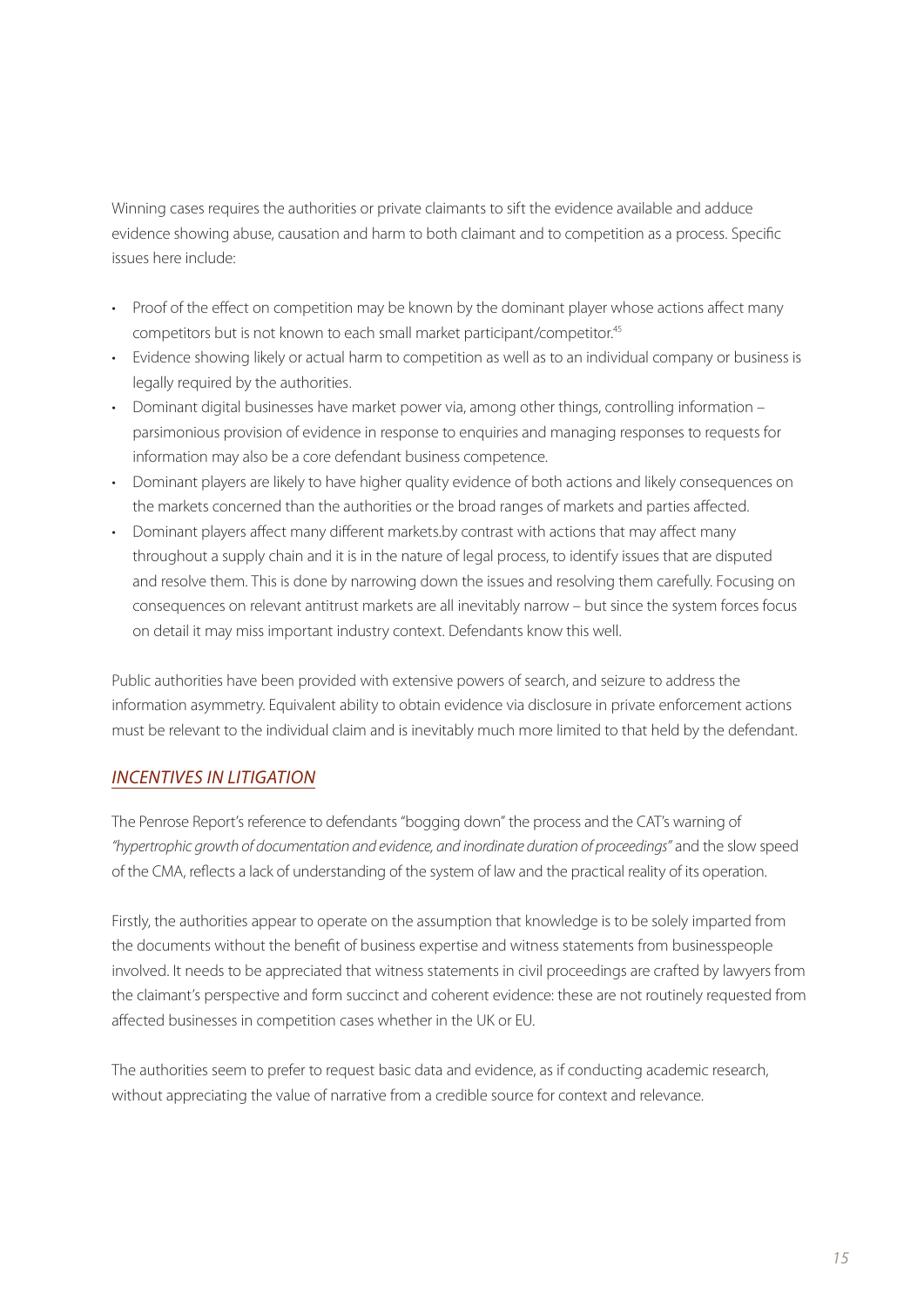Without a dialogue and guidance from affected businesses, understanding how evidence cross-corroborates other evidence and how the market works is inevitably going to take a huge amount of time.<sup>46</sup>

Secondly, all courts and investigative procedures require evidence from defendants which, if the request are not targeted, will mean that relevant evidence is overlooked or missed, while casting a wider net wastes time and resources. Focus on relevance can be hampered by defendants in many ways. Defendants may delay responses to questions, avoid answering fully, answer the precise question asked but not the ones that should have been asked, and limit or delay key information or relevant information.

Thirdly, the importance of how interim relief changes incentives is underappreciated by the authorities and in policy circles. For example:

- An order maintaining the status quo has the beneficial effect of immediately getting the attention of a major digital platform at an early stage in the proceedings. Of the thousands of cases brought against an entity – interim relief requires priority assessment.
- If an order granting interim relief maintains the status quo pending the further investigation, the incentives on the defendant change dramatically. For example, if an interim order freezing the status quo has been issued, from then on any delays are contrary to the defendant's interests. This makes a difference to speed of the defendants' responses (whether in process, in production or resolving questions of relevance of evidence or confidentiality or other matters that might, in the words of the Penrose Report, be used to "bog down" the process)
- It is clearly vital that the authorities and the Government rapidly reappraise their position on the use of interim measures.

#### *EXPERIENCE, CAPABILITY, AND CAPACITY IN GOVERNMENT TO TAKE ENFORCEMENT ACTIONS*

As described above, the current system that has been designated as responsible for enforcement has evolved slowly over time. It is based on the EU system of notification and administrative oversight.

That system was designed to obtain evidence of market activity in the form of agreements that might distort competition whether, for example in distribution, specialisation or technology licencing, or joint venturing in all of its forms under a notification system by which agreements were notified for evaluation to the EU Commission.

Abuses of dominance were recognised in the 1970's as capable of arising from mergers.<sup>47</sup> For example, a company can do a "merger to monopoly" or acquire a business that supplies an essential input to a range of competitors that is vital for its competitors thereby affecting competition. The notification system was abandoned at EU level and was never put in place at national level, save for merger control.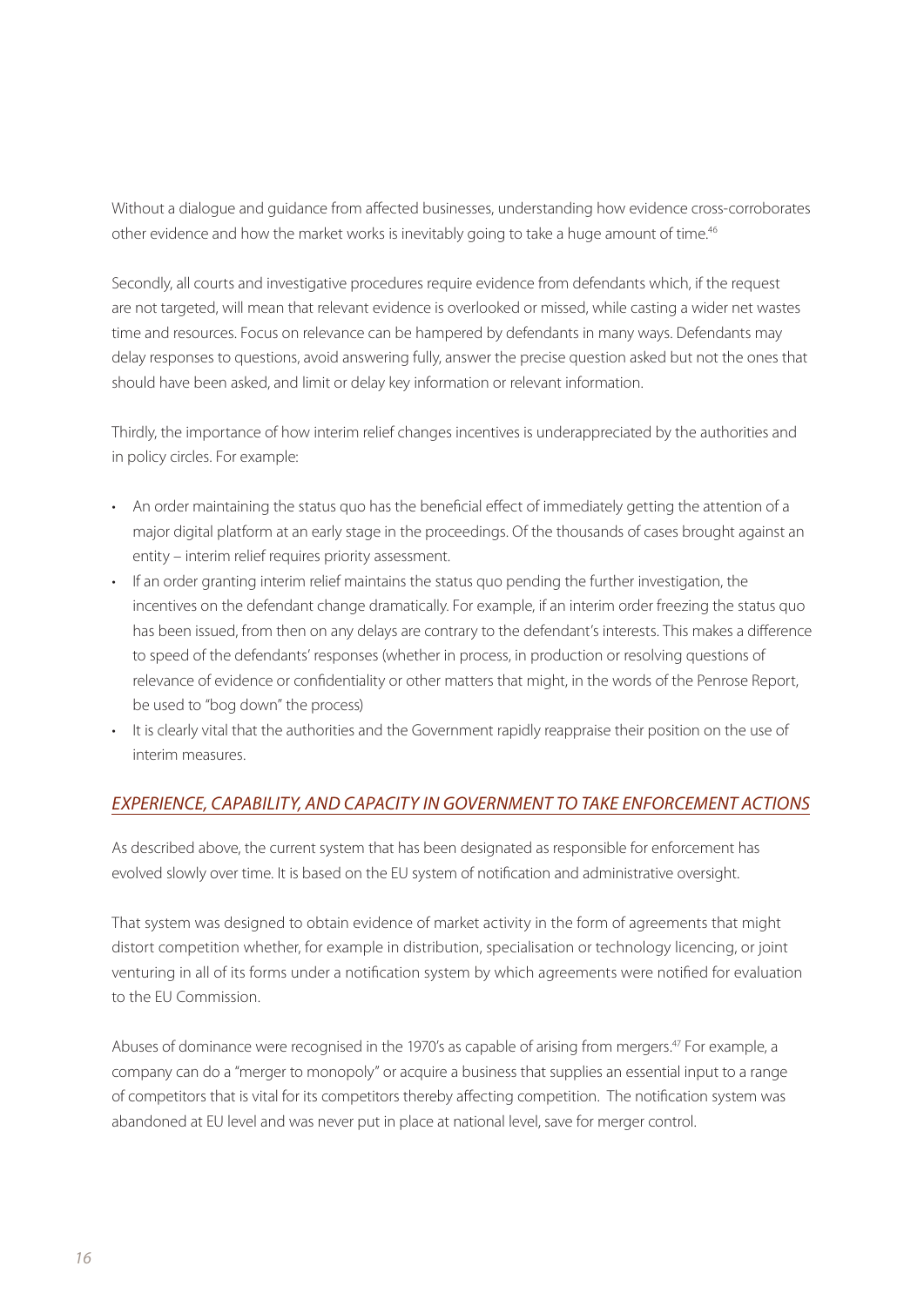Aside from notification of mergers the current enforcement system under general competition law can be thought of as a "catch me if you can" system. This is out of date and needs to change.

Merger control operates under a notification regime and is a clear example of ex ante control- where the abuse of dominance is prevented before it can arise48. It was also put in place to prevent abuse of dominance – and avoid the difficulty of intervening after the fact once the eggs have been scrambled.

The major technology platforms all benefit from economies of scale and scope, network externalities, low variable and very high fixed costs and barriers to entry. They thus operate in ways that others depend on and market foreclosure is a major risk. The consequences of their actions may affect many businesses very quickly, and the structure and functioning of the competition system may be harmed beyond repair by abuse if not "nipped in the bud" at an early stage.

A true ex ante approach to enforcement against technology platforms needs to address these basic facts. These economic characteristics raise different considerations for enforcement than general enforcement of competition law toward other parts of the economy. They affect:

- Internal governance and management processes; EU and UK level government administrations operate in a traditional hierarchical model with multiple sign-offs and internal review and checking processes. These all take time and are not designed for swift decision making.
- Internal technology systems and working practices; it is often the case that governmental authorities and agencies have limited technology refresh cycles and operate cost control systems that do not prioritize or need to adopt the latest technology adapted to litigation requirements.
- Budgets, costs of employment and capital expenditure. Government is not created for litigation. As such, government enforcers are likely to be at a massive disadvantage when compared with the technology available to the Trillion-dollar market capitalization tech platforms that with no exaggeration can be described as the wealthiest companies known in the history of mankind.
- Each has almost unlimited technology, resources, and budgets. These can be deployed to maximum effect both to use the latest technology to be faster, more effective and more in control of issues, evidence and case strengths and weaknesses, and to hire the most skilled and experienced lawyers and economists from the private sector. Enforcement by government officials is a battle in which there is likely to be no equality of arms – but not simply in the ability to hire expensive help- in the creation and formulation of cases, and the building of fortifications against the next battle and the ability to invest and to prevent the battle after that one.
- Availability and levels and type of experience of people employed. Government and government authorities are administrative agencies typically existing with a remit to manage important activities in the economy for the public good. Enforcement capability, litigation skill and experience should not be confused with the capability skill and experience needed to formulate policy or prepare and propose legislation.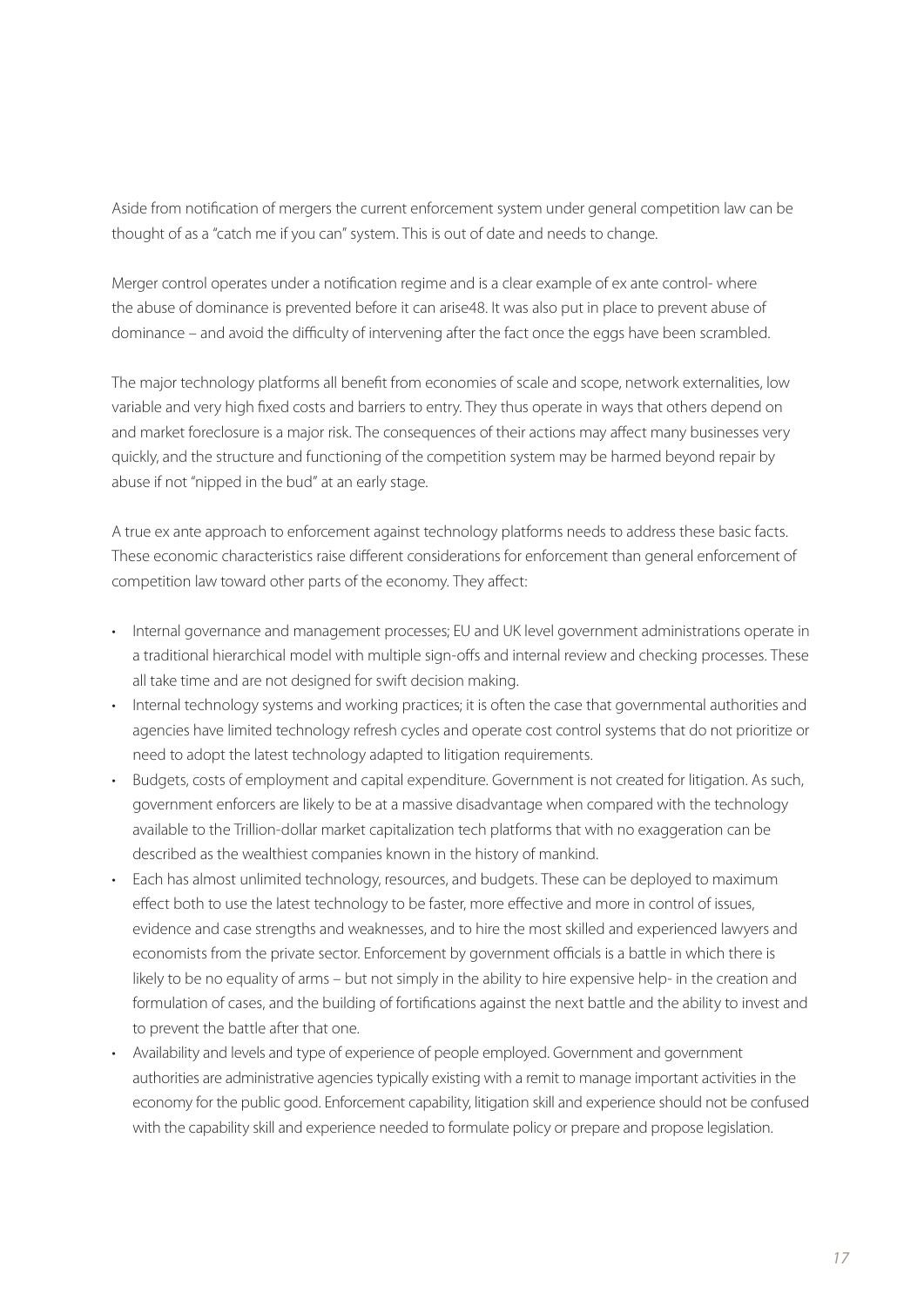• Decisions concerning prioritisation, relevance and importance of a given matter. The management of the provision of public services that are never changing should not be compared with the need to address public interests in the ever-changing technology sector.

Incremental change will not deliver effective enforcement against technology platforms. It would be a mistake to think it would be.

#### *3. INCONSISTENCY OF LAW AND POLICY TOWARD PUBLIC AND PRIVATE ENFORCEMENT. THE ATTORNEY GENERAL SYSTEM AND THREE BASIC ISSUES ANONYMITY, EVIDENCE AND MONEY*

Complainants in public proceedings, or private litigants, need to see a benefit from bringing a claim and, in appropriate cases, be protected from the risks of adverse consequences when presenting a case. They also need to have the evidence and the money to fund their cases.

Businesses affected may take "stand alone" actions via the courts, including the CAT. Courts are public by default. Stand-alone cases can thus only be brought by businesses willing to risk the consequences of retaliation from the dominant player. They also have to have enough of the relevant evidence needed to bring a case and can afford to do so. They are thus rare.

The core differences between making a complaint and bringing a court action are:

- The public authority's powers of enquiry vs court disclosure process;
- Broader evidence available to the authority from wider numbers of respondents than in an individual case against the defendant; and
- Much of the evidence gathering is funded via the public authority using public funds, with no adverse risks of paying the defendant's costs and need for a cross undertaking in damages in obtaining an injunction from a court.

Whether to take a case to an authority depends on the following:

- Whether the authority is willing to prioritize the case. The prioritisation principles currently operate more as a barrier than a gate.
- Most abuse of dominance cases are started by a complaint to an authority $49$ . In the UK the authorities receive many times more cases than they investigate. Thousands of cases were filed with the CMA during the 2020. This is an unusual year, and the shortages caused by pandemic raised the number of claims.<sup>50</sup> Nevertheless, the number of enforcement actions taken each year is usually in single figures, representing a small fraction of the number of complaints and harms from abuse.<sup>51</sup>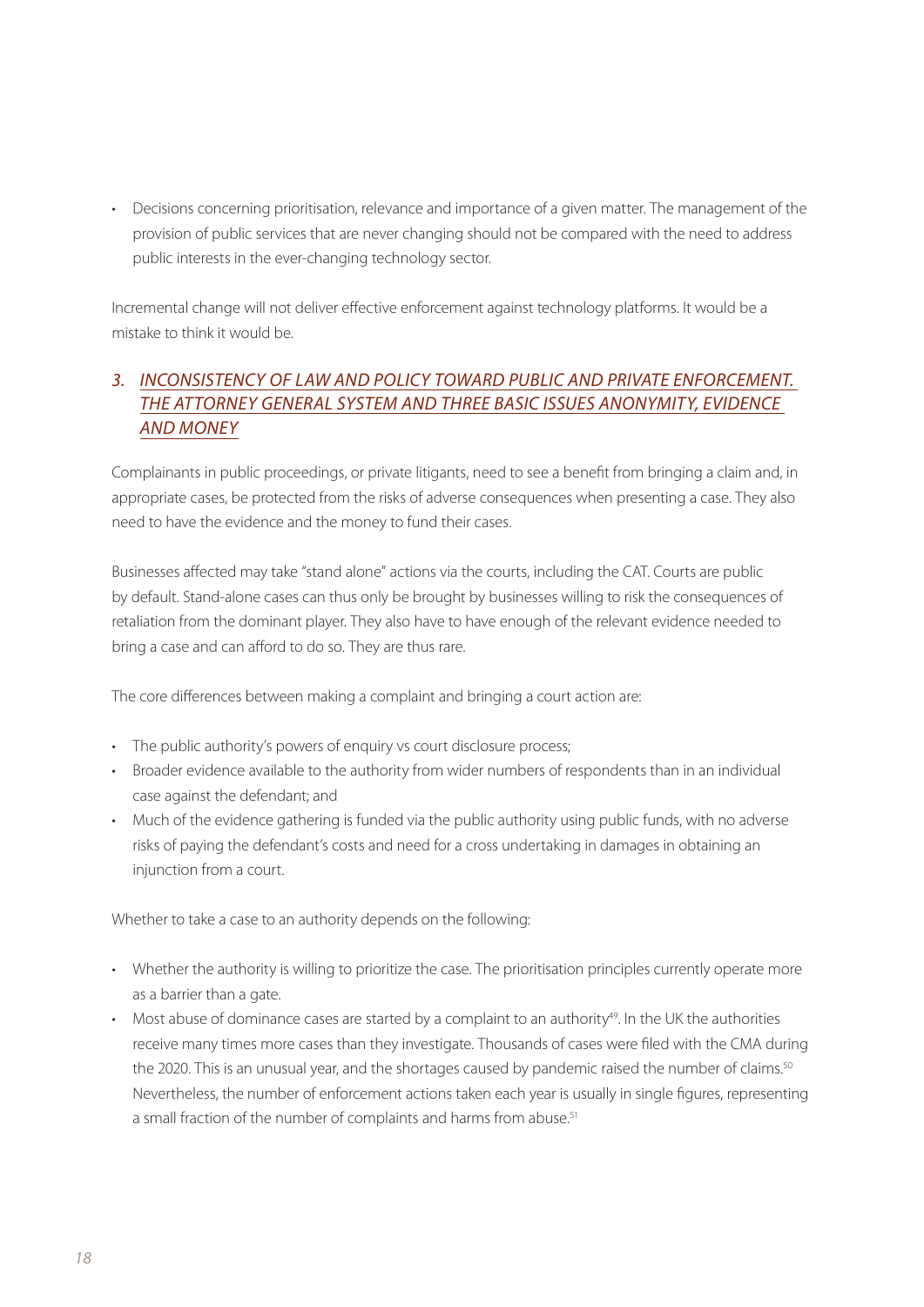- Risk of retaliation. Complainants risk retaliation from defendants, particularly the digital platforms, on which they depend for their business. Contemplating action involves considering the total loss of business in many cases. For this reason, complaints are fewer than the number of companies suffering harm. Complainants in competition cases need to be encouraged to provide evidence in the wider public interest, to be able to trust the authority and to be afforded protection from disclosure of their identity by the authority $52$ .
- Standard practice in US Federal and State Attorney General Cases is to seek evidence from those affected on a confidential basis and to ensure that the identity of those providing evidence is kept off the record. This provides the basis on which the authority then obtains evidence from the perpetrator via their powers of investigation (such as Civil Investigatory Demands), and a range of other evidence gathering powers, so that evidence from internal defendant documents are typically relied on as best evidence proving infringement.

• In mature, court-based, enforcement systems in the USA, a dialogue and a trusted relationship is created between those affected and the relevant litigation teams working for authorities. These teams will establish lines of enquiry, undertake case characterization, and support the identification of suitable and credible expert witnesses that may eventually be on the record in proceedings. This does not happen in public enforcement in the UK and the EU; those with a similar interest in ensuring that the law is properly enforced in the public interest, which should align closely with the position of the public authorities have described the experience as a one-way street.

All mature systems (in the EU, UK and the USA) recognise that the public interest may better be served on behalf of many businesses if a public authority is provided with powers to investigate and take appropriate action<sup>53</sup>.

In the EU, the public system is notoriously slow and addressed, if at all, via the EU Commission. Follow-on damages actions depend on EU enforcement decisions – and are consequently few and far between.

The UK is currently primarily an EU-like jurisdiction, with no public authority organised on the same basis as the Federal DOJ or States Attorney's General. Private "stand alone" civil claims are also rare and actions typically follow-on from public enforcement decisions. There were no UK public enforcement actions against Google, Amazon, Apple, Facebook or Microsoft (the main digital platforms) over the past 20 years and consequently no private follow-on cases from adversely affected UK businesses.

The common law recognition that certain public interest cases require public interest enforcement involves entrusting court action to a public, (or in some cases licenced private) Attorney General to safeguard the public interest with the support of affected businesses. This could be considered further in the UK. This may help to address the issue of cases being brought to address public interest.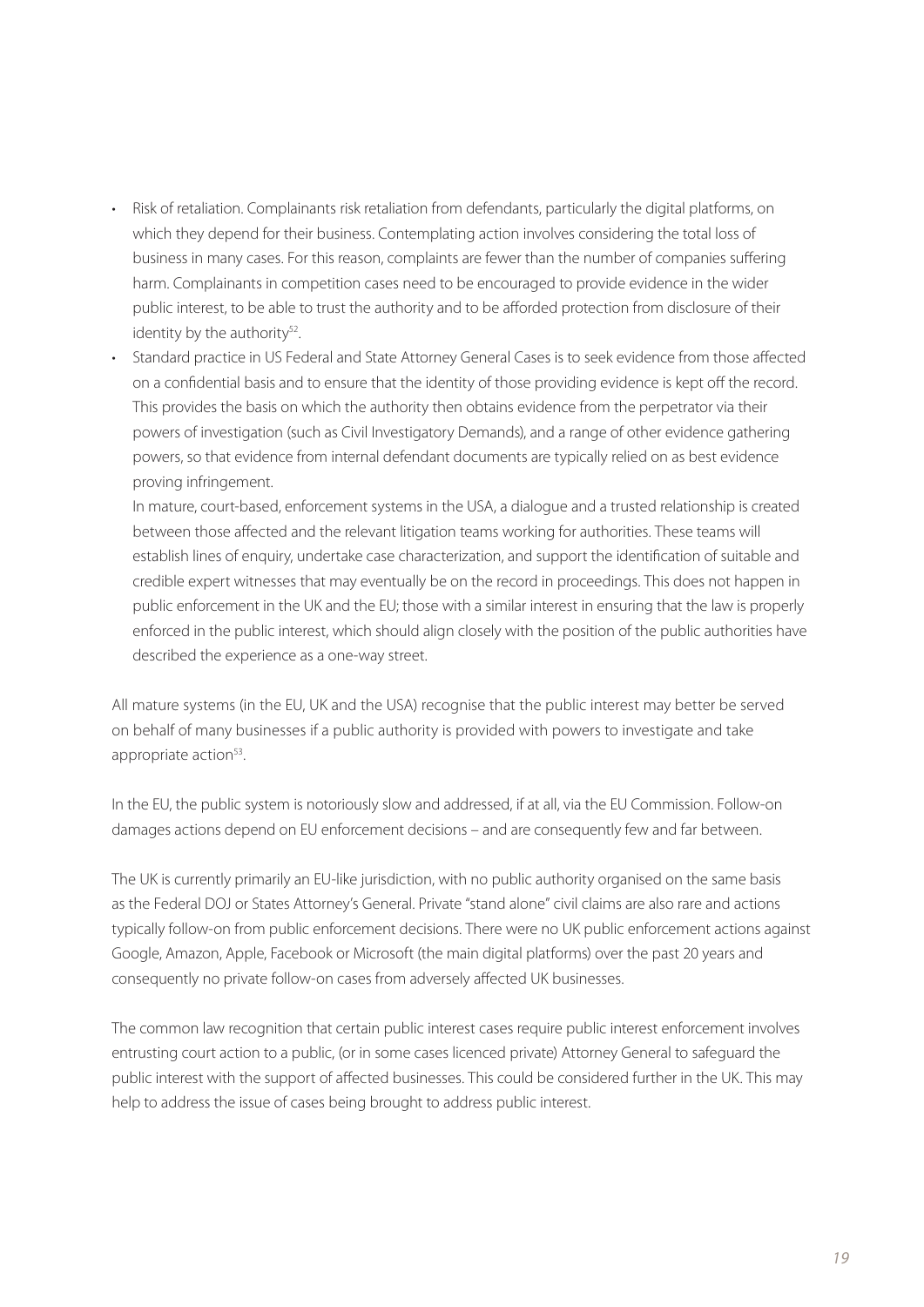The Attorney General has a public interest function.<sup>54</sup> *Halsbury's Laws* describes the role of the AG as: *"represent[ing] the public as a whole in insisting that the law shall be observed. The court therefore has jurisdiction to grant an injunction at the suit of the Attorney General in any case where there has been a breach of statutory duty, or where a statutory offence has been committed, for which no other remedy is adequate."*<sup>55</sup>

Lord Wilberforce in Gouriet v AG [1978] AC 435 claimed that:

*"In all these matters the Attorney-General's role is to seek a just balance between often conflicting public interests. … Thus Parliament has again and again recognised his particular role in this sphere of seeking to balance the public interest in matters of the character which have been mentioned."*

Annex A to a 2007 Consultation on the Role of the Attorney General lists the powers and duties that the Attorney General holds, which includes, inter alia:

- » power to represent the interests of charities in certain proceedings; and
- » power to bring or intervene in legal proceedings in the public interest (e.g. to seek injunctions restraining publication of sensitive material where this is contrary to the public interest).<sup>56</sup>

The Lord Chancellor in London County Council v AG [1902] AC 165 also held that:

*"In a case where as a part of his public duty he has a right to intervene … the determination of the question whether it is a proper case for the Attorney-General to proceed in, is a matter entirely beyond the jurisdiction of this or any other Court. It is a question which the law of this country has made to reside exclusively in the Attorney-General."*

In 2016, Jeremy Wright, who held the office of AG at the time, said that his role:<sup>57</sup>

*"also specifically requires me, in certain cases, to take responsibility for ensuring that the public interest is taken into account when deciding whether to bring or discontinue prosecutions.*

*The unifying characteristic of all these functions is that they are a 'backstop' to prevent or remedy injustice in or pressures on other parts of the justice system."*

#### Additionally:

*"Another function is the appointment of an advocate to the Court; or amicus curiae. So if a novel and important point of law arises in proceedings in which the Court feels that it would benefit from the assistance of argument*  from independent Counsel, then it is my office that will consider whether independent Counsel should be appointed *as an advocate to the Court. These functions are interesting because they frequently involve judges coming directly to me asking for safeguards to the trial process; an unusual intersection between the judiciary and the executive."*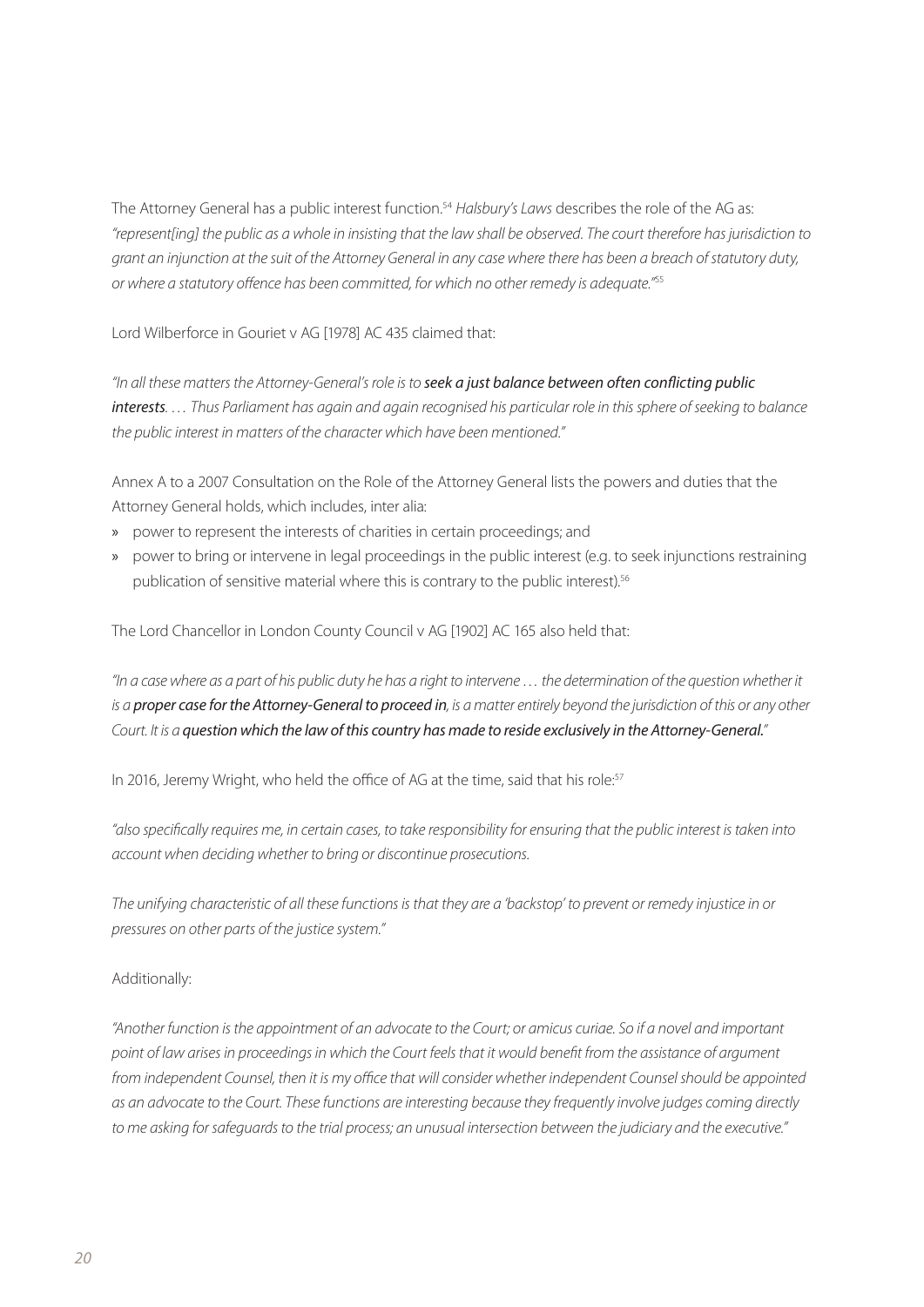This evidence asserts that the Attorney General reserves the right to decide whether an intervention in any case is justified, granting them sole discretion. As such, it is possible that the Attorney General could intervene in a public interest case such as those arising in abuse of dominance cases in competition law, alongside its US cousins<sup>58</sup>.

It may also be taken where the issues raised go beyond purely competition cases and such as those which raise cross-cutting public policy issues where the abuse raises issues for other laws – a competition authority will always face defences that its remit is restricted if it takes cases that deal with privacy or security or plurality of the media or environmental protection as well as competition law. An attorney general can take the case under multiple laws and see that all are properly enforced.

Where large numbers of small businesses are affected, each having limited funds and bearing significant risks of retaliation, which is arguably the most important type of case from a public policy perspective, private actions are very rare. Most businesses are highly sensitive to the risks of retaliation, have limited evidence (of harm, to them rather than competition more generally) and have limited funds.

Smaller businesses lack funds and have limited contingency and executive time to devote to any form of dispute. As a consequence, businesses affected by abuse are typically advised by their lawyers to seek redress from public authorities first, and then to take a follow-on action if a public authority prioritizes the case, investigates, and makes a finding of infringement.

#### *4. INSUFFICIENT USE OF INTERIM MEASURES AND INTERIM INJUNCTIONS*

As described above, interim relief in a court process or in gathering evidence from dominant players alters their incentives toward compliance with the process. In simple terms, it also provides the authority or court with important leverage over the business concerned and achieves both high levels of attention and a reversal of the incentive toward non-compliance. While, technically, interim relief is not a final order, but only a temporary order pending full investigation, it cannot resolve the case as a final matter, but it can help ensure that the relevant evidence is disclosed, and the matter resolved more swiftly than might otherwise be the case.

Interim injunctions are not normally as complex as a final trial, and do not require as much evidence; nor do courts take a long time to reach decisions on applications for injunctions whether on an interim or final basis. Applications for interim injunctions are normally dealt with in days, if not immediately. An application notice needs to be created detailing the order the applicant is seeking, the reasons for the order, and the date and time of a requested hearing. The application is usually accompanied by witness evidence or a statement of truth from a solicitor, or both.

Interim injunctions routinely take a matter of days to assemble and can be made either with or without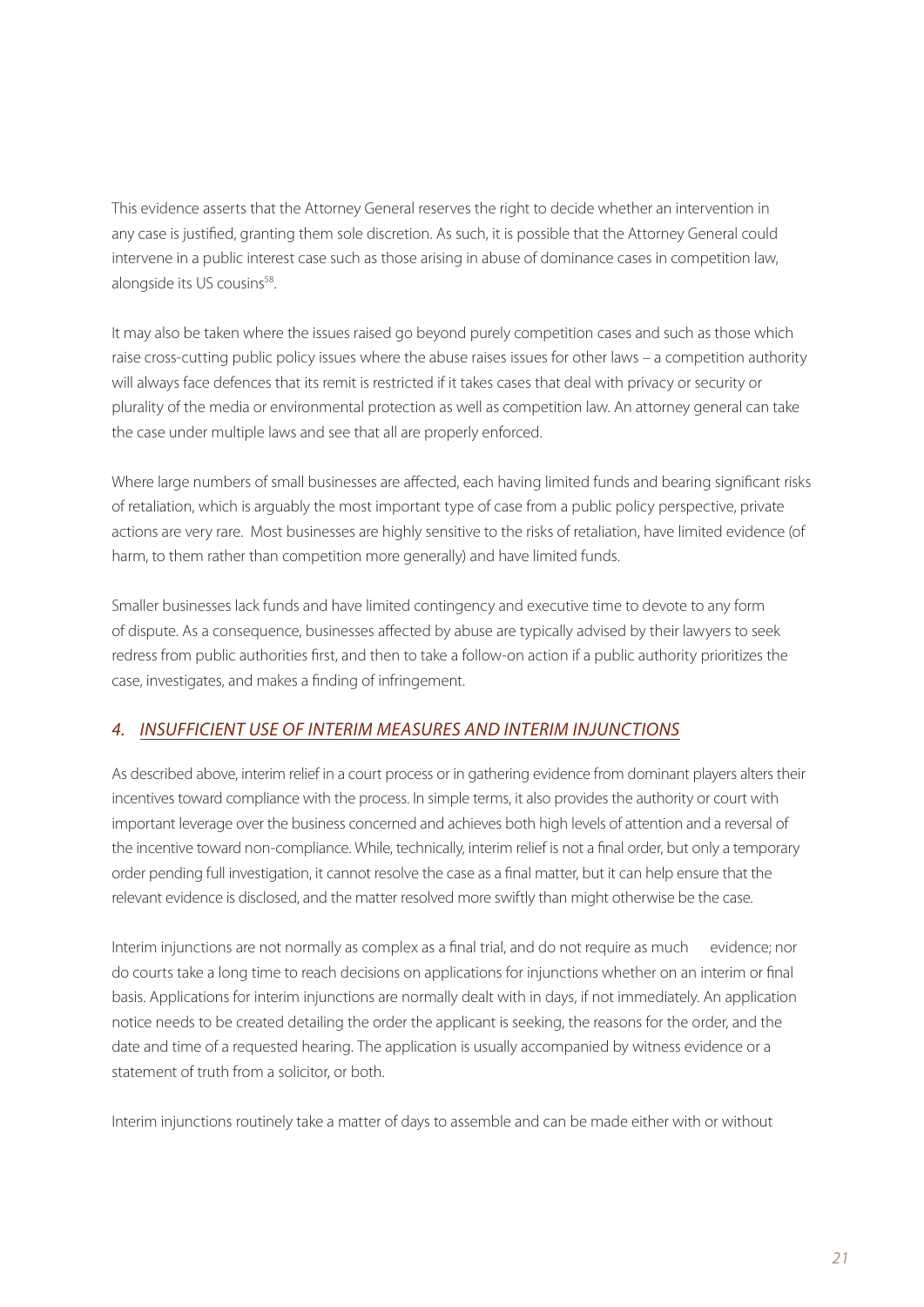notice and with or without the other side attending a hearing. They may prevent harm from occurring, typically for a temporary period by restraining the behaviour of the other party and freezing the position pending the full investigation of the case. This preserves the status quo pending the trial, and prevents the matter becoming a fait accompli.

Breach of competition law is a form of civil wrong, also known as a tort. Torts are routinely addressed and prevented (in thousands of cases every year), and disputes resolved by way of private court action. Courts are familiar with and adept at dealing with interim injunctions, and the rules for awarding interim injunctions are well known. It is vital to appreciate that they are routinely issued by the courts in civil cases generally, but used extremely rarely by the authorities and, in abuse of dominance cases, by private litigants in court proceedings<sup>59</sup>.

| <b>JURISDICTION</b>      | NUMBER OF INTERIM MEASURES IMPOSED. |
|--------------------------|-------------------------------------|
| United Kingdom           | 260                                 |
| European Commission (EU) | $Q^{61}$                            |
| France                   | 169                                 |
| Italy                    | 2 cases in 2020 alone <sup>62</sup> |

*Figure 4: Table showing number of interim injunctions issued by competition authorities.* 

The reasons that interim relief is little used by the authorities appears to be based on limited appreciation of the benefits, limited experience of general litigation, and limited enforcement activity over many years.

The law and practice on interim relief in competition cases is further set out in Appendix II. There are three basic quidelines used by the courts when assessing whether an interim order will be issued<sup>63</sup>:

- Is there a serious issue to be tried?
- Are damages likely to be an adequate remedy for the claimant or (via the cross-undertaking in damages) for the respondent?
- If so, what is the balance of convenience?
- 1. Each point is examined in turn:

Is there a serious issue to be tried? This means:

*"The court no doubt must be satisfied that the claim is not frivolous or vexatious, in other words, that there is a serious question to be tried. It is no part of the court's function at this stage of the litigation to try to resolve conflicts*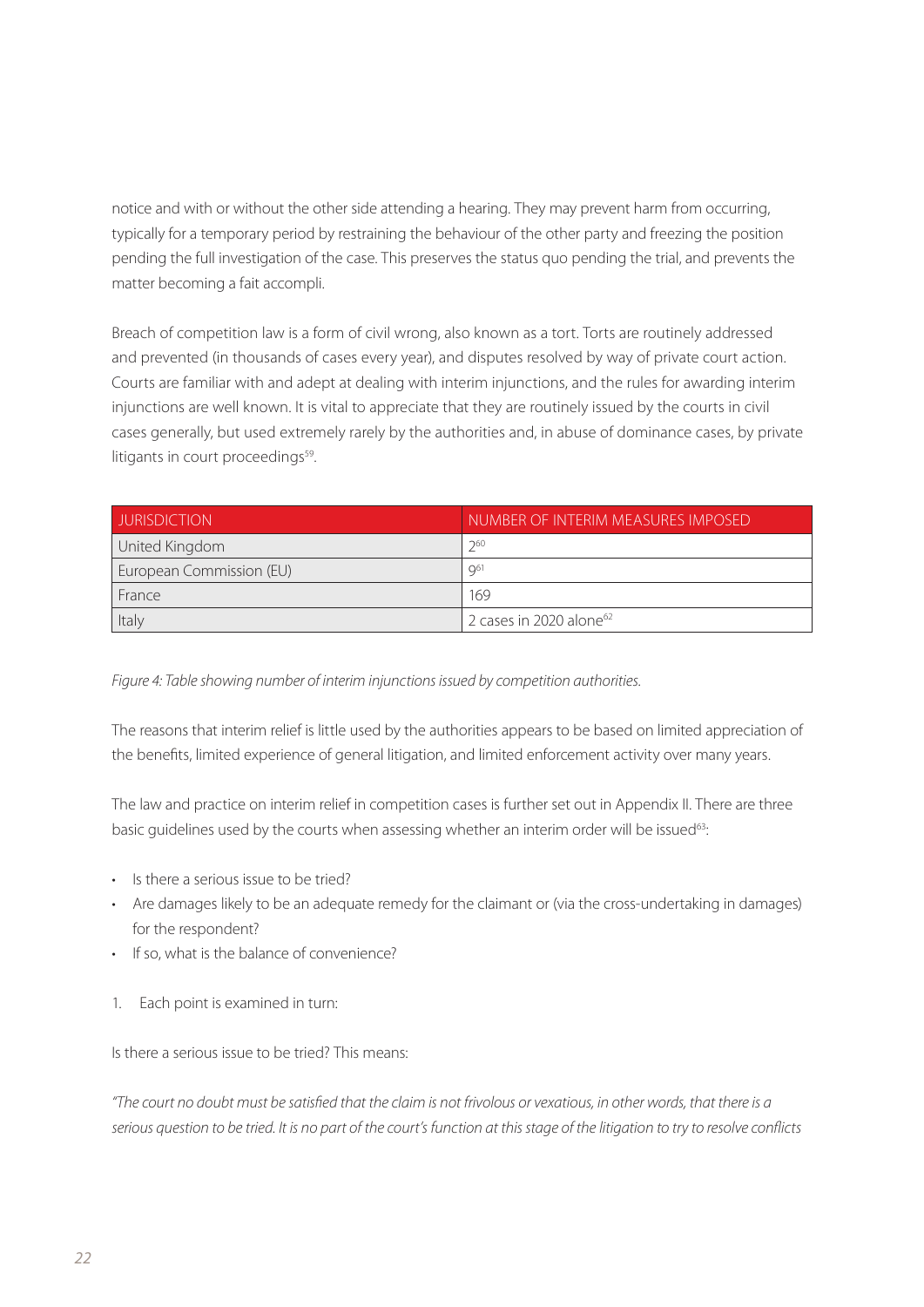*of evidence on affidavit as to facts on which the claims of either party may ultimately depend nor to decide difficult questions of law which call for detailed argument and mature considerations. These are matters to be dealt with at the trial.'* – Per Lord Diplock, American Cyanamid at 407H

In the circumstances where the public authority or the courts are dealing with a dominant digital platform, the market is already weakened and not functioning as it could. The need for intervention to secure compliance with the duties imposed by law on the dominant platform are hence heightened. The usual risks of intervention in competitive markets where the authorities might intervene and cause more harm than good, thereby creating a situation which distorts the market that would otherwise sort itself out, are not present.

Use of the interim relief powers does not involve changing the burden of proof or other changes to the law that have been canvassed in various reports<sup>64</sup>, but does mean that the claimant or authority does not need to adduce as much evidence at the threshold stage as is needed on full investigation at trial.

2. Are damages an adequate remedy?

This part of the test is to be considered as follows:

- a. Will damages be an adequate remedy for the applicant if he succeeds at trial? If so, then interim injunctive relief will not normally be granted.
- b. If damages would not be an adequate remedy for the claimant, will the applicant's cross-undertaking in damages provide adequate protection for the respondent if the court were to grant interim injunctive relief which, following trial, proves to have been wrongly granted?
- c. If not, that points against the grant of interim relief.

The important take away on this point is that the standard court process presupposes a broad equivalence of bargaining position and that the applicant for the injunction can afford to give an undertaking that it will pay for the other party's losses if the injunction is ill founded on full investigation. In a David vs Goliath situation, such as a case against a digital platform, the ordinary rules can render relief virtually impossible.

For example, Google makes approximately \$60 bn a quarter. Where Google is proposing browser changes that would wipe out that company's business, or where Google is making anticompetitive changes to its search engine that would promote its rivals or Google's own competing products, a company may seek an injunction to prevent those change staking place. In such a case, if a cross undertaking in damages is required to compensate Google for potentially lost revenue is at such a high level as to be imposing a potential multibillion dollar liability on the applicant that would be impossible to fulfil. Smaller businesses thus are unlikely to be able to afford to satisfy the cross undertaking in damages in cases against a dominant digital platform, and the risk that the court would require it as the price of an interim injunction represents a powerful disincentive to the making of an application.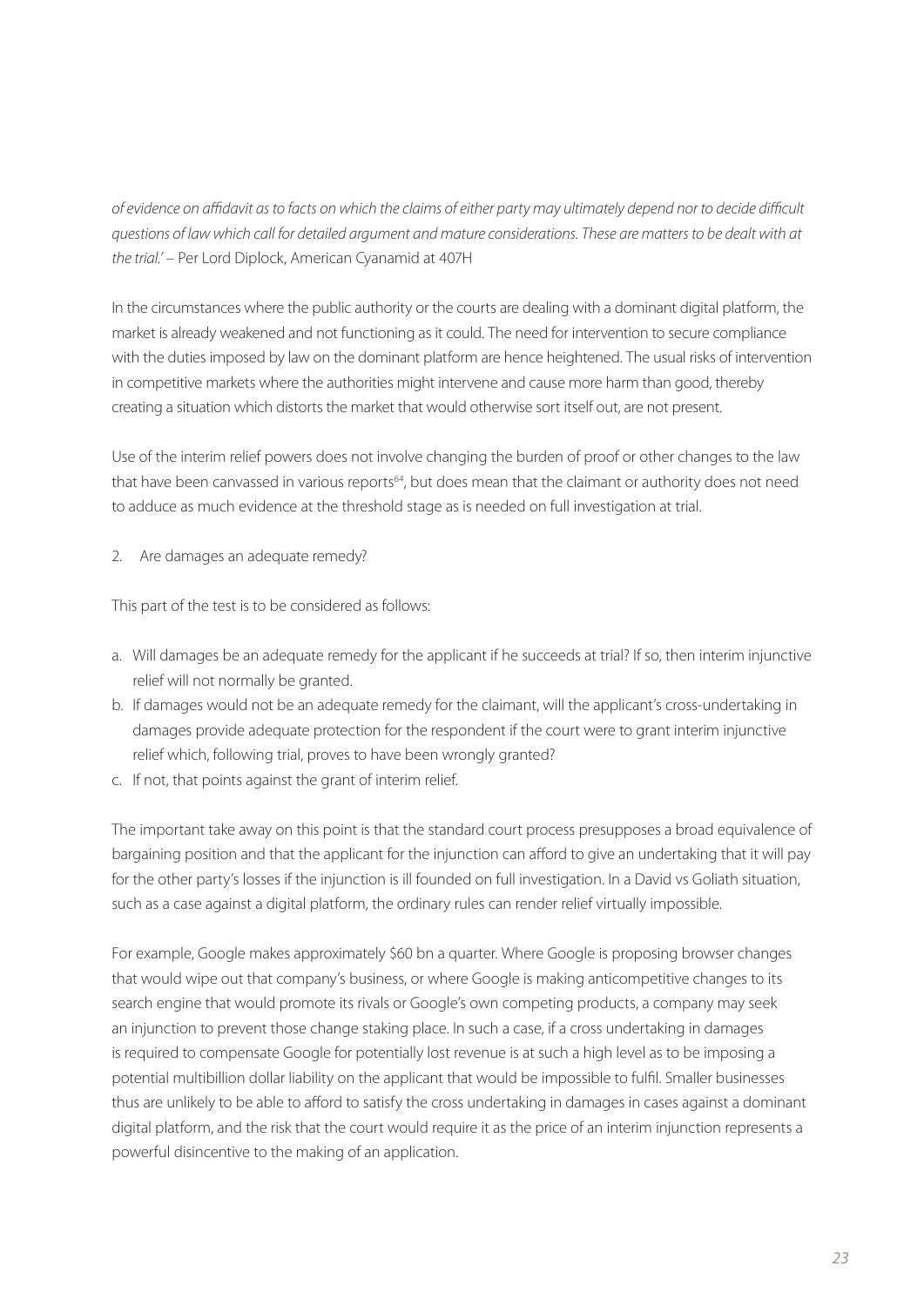Given that dominance weakens the competitive market, and since such platforms should be complying with the legal duties imposed on dominant players, there is a compelling case that if justice is to be served in a situation of dominance and dependency<sup>65</sup> it would best be served if interim injunctions could more readily be issued without the cross undertaking in damages where this is appropriate.

This has in part been recognised through CAT judges being able, in their discretion, not to require a cross undertaking. However, the prospect that it may be ordered is sufficient disincentive to the making of many applications and would allow a defendant to make its case that a cross undertaking should issue and appeal any determination to the contrary. This eventually needs to be dispensed with for justice to be served.

3. Should an injunction be granted on the balance of convenience?

If there is doubt as to the adequacy of damages in applying the above tests, the court will consider the balance of convenience more generally. It will consider the particular factual circumstances in which the injunction is sought. These are sometimes referred to in case law as "special factors". Where such factors remain evenly balanced, it is prudent to preserve the "status quo".

#### *USE OF INJUNCTIONS*

The reasons for relatively infrequent use of interim injunctions in the private court process for competition, and in particular abuse of dominance, cases include:

- Knowledge of anticompetitive abuses before they take place is unusual when dealing with digital platforms that take action without seeking permission. They are from a world where the idea of disrupting markets and a strategy of "move fast and break things" are highly rewarded.
- Damages could be an adequate remedy in some cases, and the major platforms are likely to be able to show that they are financially able to pay them. This said, damage to reputation and any other type of harm that is hard to quantify in damages can be used as the basis of seeking an interim injunction, as was sought in Unlock'd vs Google. That case is an example of the issues facing the David vs Goliath claimant - the court did not move swiftly and stayed the claimant's application for disclosure shortly before the claimant filed for insolvency.
- Anonymity of the applicant. In court cases the default setting is one of open justice<sup>66</sup>. This is a fine and important principle, but one that acts in many instances as a bias in favour of dominant entities and against the interests of justice in abuse of dominance cases. Unless anonymity of the applicant can be guaranteed, the applicant's risk of retaliation is often too great to contemplate making the application for an injunction. Where a small business is dependent on a tech platform, the risk of the loss of the entire business is a risk that is simply too high.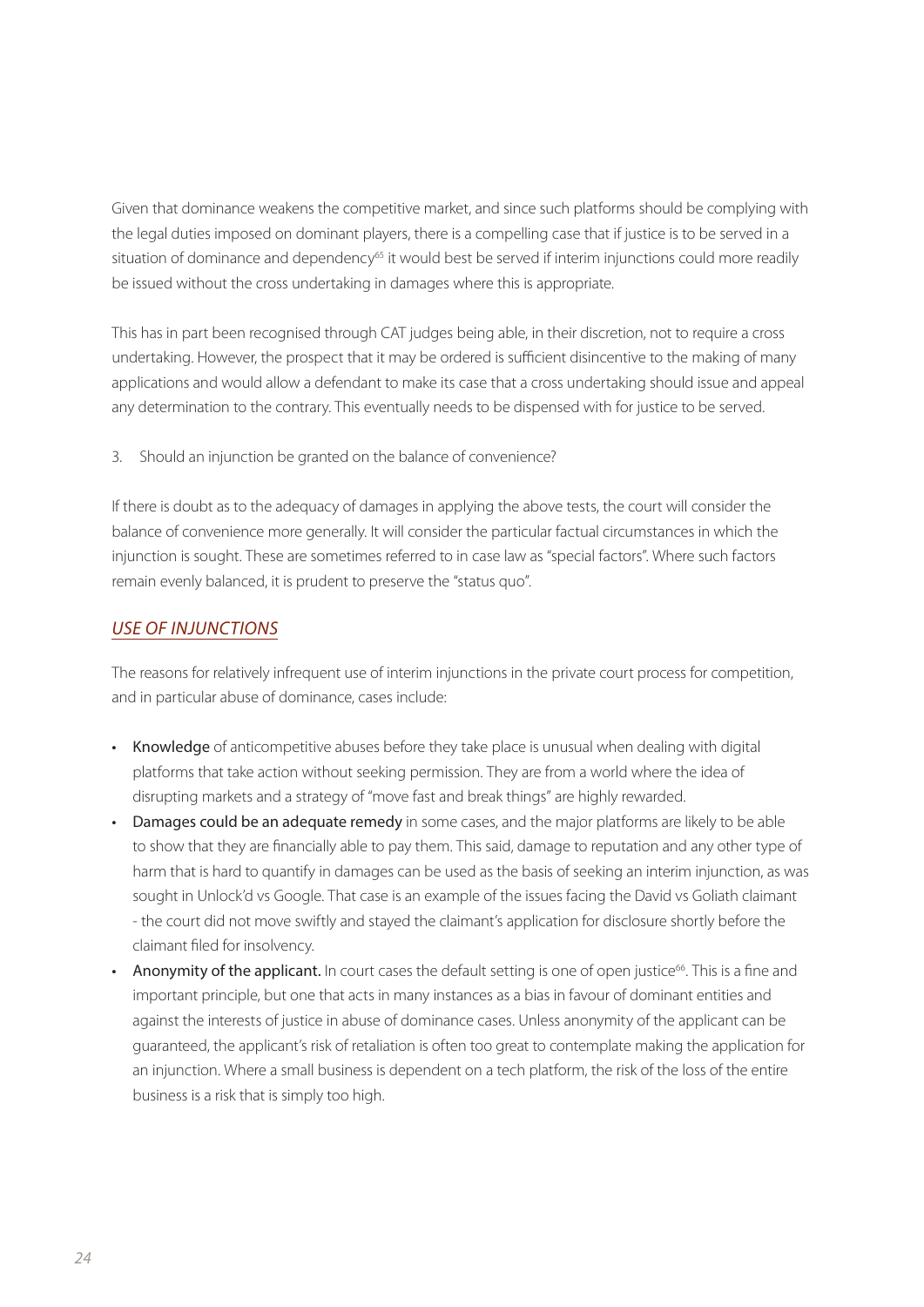- Evidence. The courts do not require a high hurdle and there is no need to test the evidence at the threshold stage, so a single small firm may have enough evidence to obtain an injunction to preserve the status quo pending disclosure. However, this is unlikely to be the case where a dominant player abuses its position to the detriment of often large numbers of market players who are aware only about the harm done individually to themselves. The current disclosure system operates, in the main, after pleadings and assumes that those bringing cases have knowledge of the harms done to themselves and the harm done to competition. There is currently no mechanism through which facts and evidence of harm to others and harm to competition can routinely be known by individual firms at the threshold stage sufficient to ground an injunction application. This is because prelitigation disclosure is rarely provided by defendants, and is effectively optional. The timing of the usual application for disclosure, where evidence of harm to the market may be known to the defence, is not disclosed until after the pleadings, often late in the process, usually some considerable time after proceedings have been issued. This means that the application for interim relief has to be made on the limited evidence known only to the one of many that have been harmed. This makes injustice toward those abused by dominant players a serious problem in many cases.
- Disclosure, not enquiry. A private court action is limited by the evidence available to the claimant and obtainable in disclosure. Moreover, the High Court process and practice limits the extent of the disclosure from the defendant and its availability to the claimant in abuse of dominance cases<sup>67</sup>. In no case brought by an individual claimant will evidence of harm to others be readily available unless it is being brought as test case or a collective action of some sort. To date, these types of case have not be brought for abuses of dominance in the UK<sup>68</sup>. See further Appendix II which provides a more detailed explanation of the practice in granting interim injunctions in competition cases.
- Money. The cross undertaking in damages in a case against a big tech platform will often raise the stakes to an impossibly high level.

There is scope for revisiting some of the principles in certain cases. For example, Sachs LJ formulated and explained the question of whether damages would be an adequate remedy in Evans Marshall & Co. v Berto/a SA [1973] 1 W.L.R. 349 as follows:

*"The standard question in relation to the grant of an injunction, "Are damages an adequate remedy?", might perhaps, in the light of the authorities of recent years, be rewritten: "Is it just, in all the circumstances, that a plaintiff should be confined to his remedy in damages?"* 

5. Penal Damages for compliance with the Rule of Law

In line with the theme of altering the incentives toward compliance, we outline below how the sanctions for breach might revert to their common law position now that the UK has left the EU.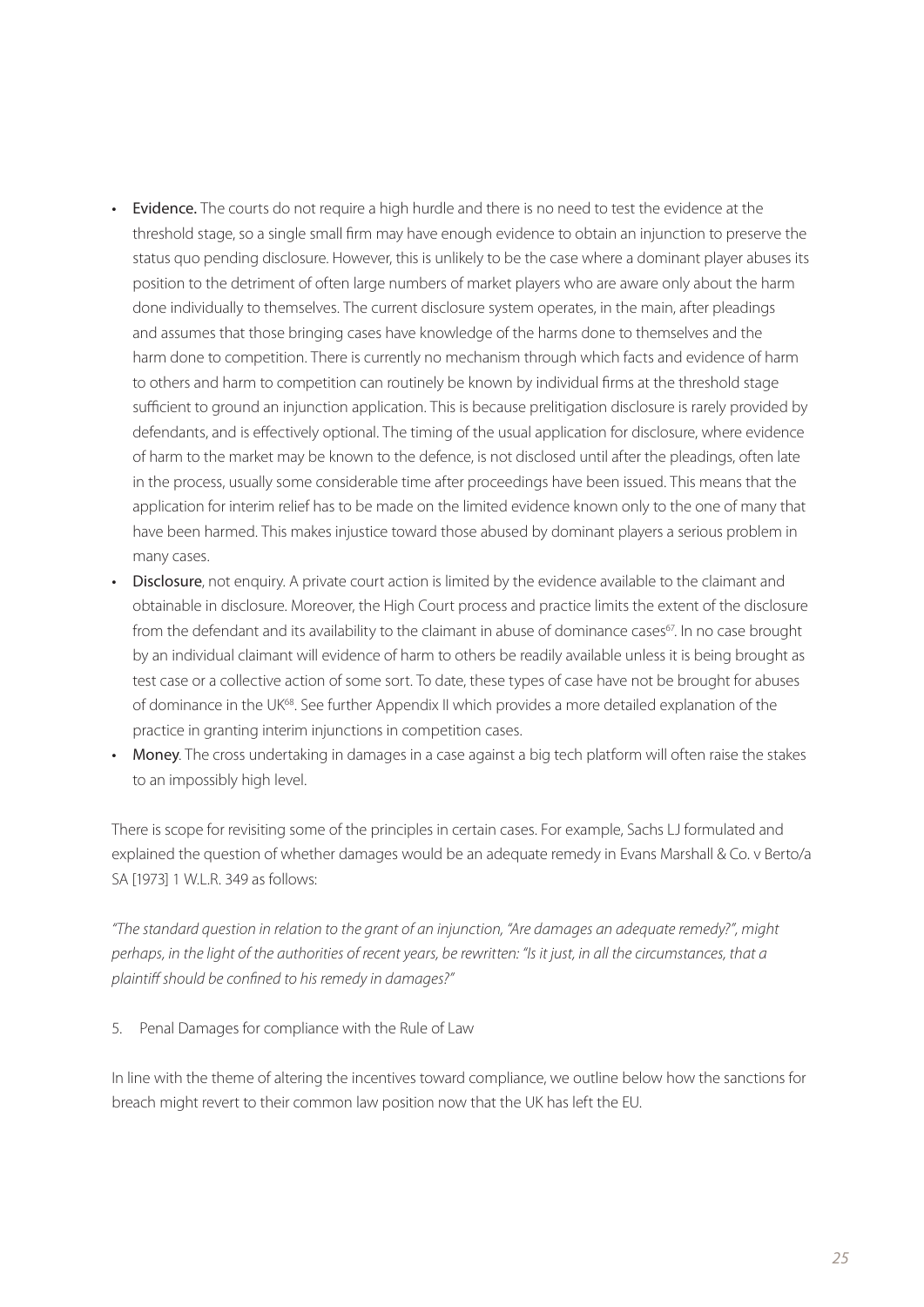The use of exemplary damages to ensure that the law is respected and observed is a feature of the common law and available in certain rare cases. One of those cases would be where an abuser calculates that it can get away with the abuse, break the law, pay the fine and continue to make profits. This offends the elementary principle that the lawbreaker is able to profit from its own wrongdoing.

It was in the past available under English law to ensure observance with the Rule of Law in rare cases including for abuse of dominance. There are two CAT cases where it was considered and one in which it was awarded.<sup>69</sup>

However, the availability of exemplary damages was changed by the EU's Damages Directive for reasons of cross border harmonisation, under lobbying pressure from US firms. UK law was changed in line with EU obligations. This could now be changed back to the previous common law position and, thereby increase compliance incentives.

A not entirely hypothetical example is provided by way of illustration of the importance of penal damages being available to secure compliance with the rule of law:

Dominant Company A supplies essential inputs that all downstream businesses rely on, including its own downstream business. There are 10 competitors in the downstream business, Company B, is one of these competitors. It uses the inputs, as do all of its downstream competitors. Company A discriminates in the supply of inputs in favour of its own downstream business, severely affecting Company B and the 9 other competitors in the downstream business. Company B takes action and is paid damages for its loss. Company A continues to routinely abuse its dominant position in favour of its own business; all 9 other players do not take action, suffering the consequences with their businesses dwindling. Competition does not deliver benefits for consumers. Company A continues to make money in breach of the law and pay off claimants. The law is not observed as the economic calculation is to pay Company B's loss. Any fine is subject to a limit as a percentage of turnover, typically limited to 10%. Breach of the law pays the dominant company to continue in breach. The common law jurisdiction of the courts sought to ensure that wrongdoers do not profit from their own wrongdoing and strip the defendant of the profits gained illegally in a case such as this.

#### 6. Proposals

The UK competition authorities and Attorney General's office charged with taking public interest cases could learn from the US Attorney General's process and take public interest cases, working more closely with claimants in accordance with US practice.

The UK could adopt the US practice of appointing a Deputy Assistant Attorney General responsible for antitrust enforcement.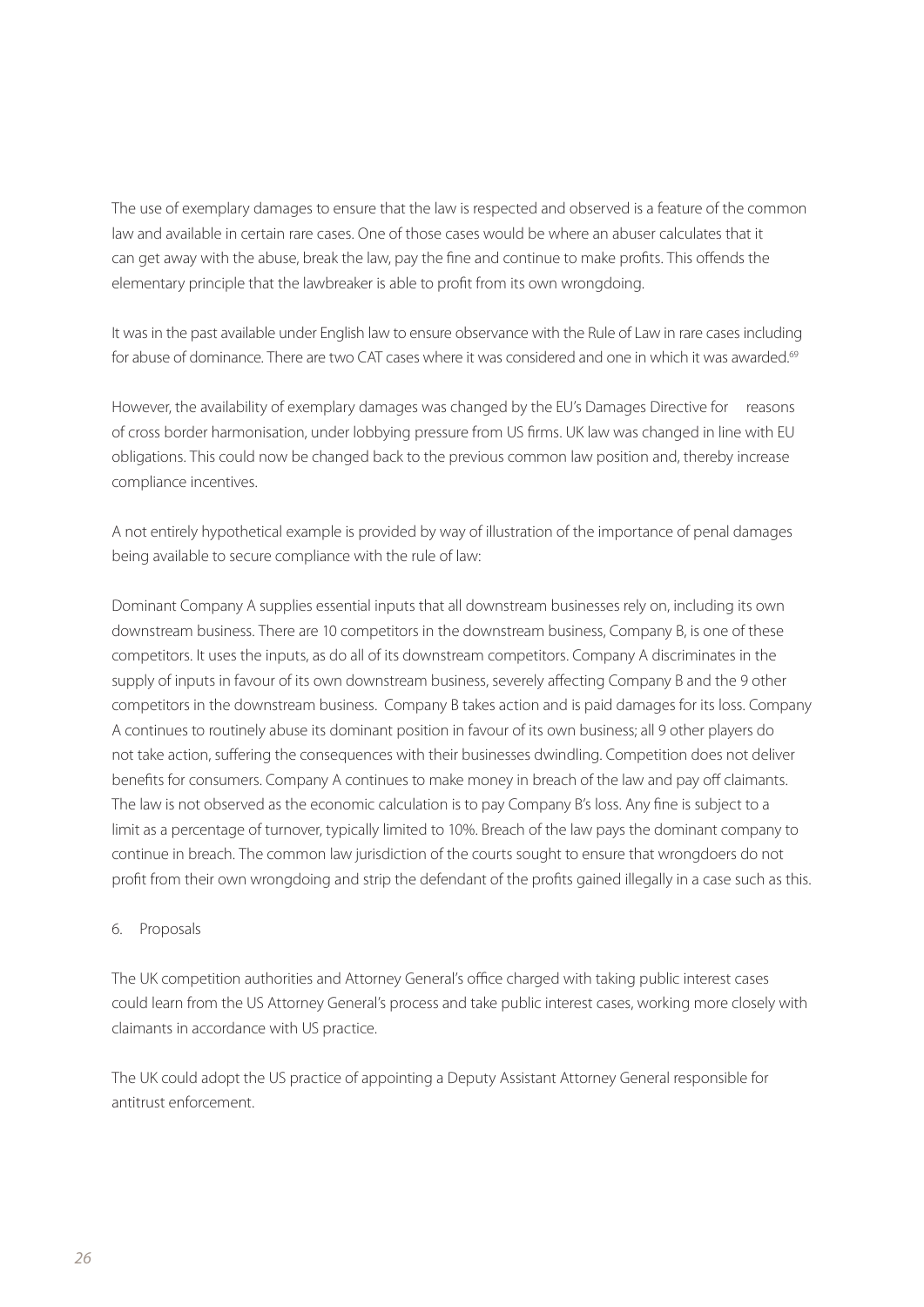While officials have criticized the existing system<sup>70</sup> they have not examined the issues causing delay or proposed reform of existing laws. What is proposed is a new Digital Markets Unit inside the CMA which is hoped to provide a swifter administrative mechanism<sup>71</sup>. In the meantime, these issues can be addressed in management processes adopted by the DMU - which needs to be staffed with people with the appropriate level of experience and expertise.

Here the UK could do something that could be practical and effective, building on the UK's historical reputation as a leader in the Rule of Law.

Since many reports and policy statements have identified the problem very clearly, there is little further need to establish that there is a "need for speed". Actions could now include:

• Identity protection. In abuse of dominance cases the law could be changed to ensure that the policy of protecting the identity of a claimant business in competition proceedings before the public authorities be reflected in private proceedings by enabling the courts in abuse of dominance cases to protect and treat as confidential the identity of the claimant. The policy toward enforcement of the current law by the authorities is one which does already allow confidential claimant complaints to be made<sup>72</sup>.

The policy recognises the information asymmetries, the need for information to be provided to the authorities and the risk of retaliation, as well as the wider benefit of enforcement felt by all those similarly situated and harmed by abuse or potential abuse. A similar policy could be applied to court application in David vs Goliath situations. Again, the enforcement of the law for all would better be achieved if those directly affected could make their case, and abuse could be restrained or stopped before more damage is done. Similarly, the authority is aware of the identity of a complainant, in a way that a court could be aware – but the identity of the applicant could be protected.

At present, the system of enforcement taken as a whole suffers from the fact that there is a public intermediary. If private actions could be approached on a similar basis, they would have the effect of enabling greater enforcement – without the need to satisfy public authority prioritisation principles, or be subject to public body resource constraints, public body information asymmetries or knowledge and expertise gaps. Maybe there is a case to be made about how a competitive market can more readily fulfil the needs of private litigants in the public interest at less cost to the public purse? Confidentiality rings are routinely used in competition cases, but the claimant could be granted protected status where it can show that it risks retaliation, in similar circumstances to those where such protection is made available by EU and UK competition authorities. One can see that this would pose difficulties in damages claims, but there appears to be scope for greater protection in certain injunction cases.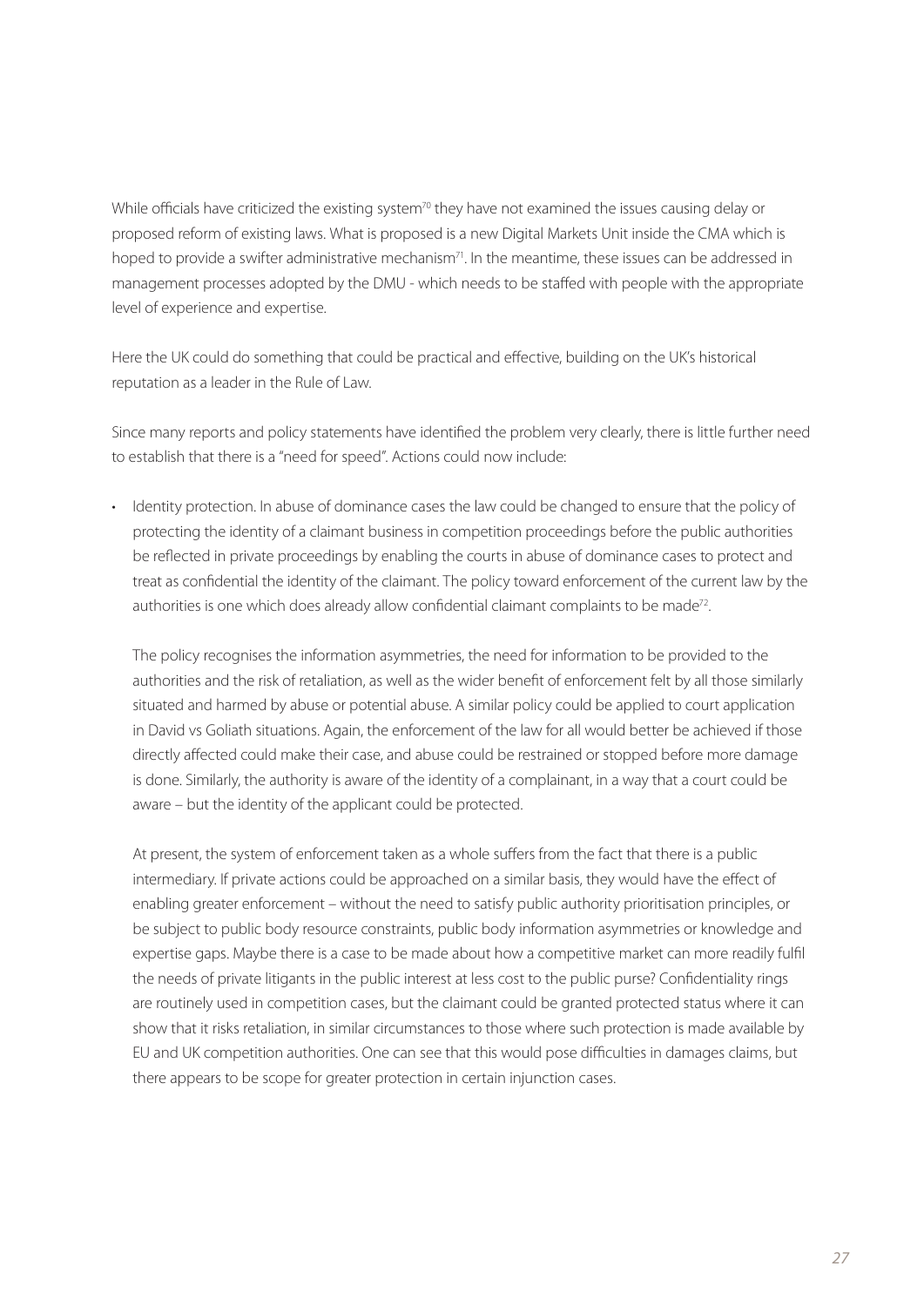- Cross undertaking in damages. In abuse of dominance cases, in an application for interim or final injunction, the law could require that the court give serious consideration to not requiring a cross undertaking in damages in appropriate circumstances.
- Flexible disclosure. In abuse of dominance cases, the courts could be required to adopt a flexible approach enabling the claimant to seek evidence by enquiry at an early stage and follow up with applications for further disclosure. They might also recognise that the burden to the defendant is often immaterial.
- Damages/ exemplary damages; the law that was changed to implement the EU Damages Directive could be reversed and strengthened to ensure that the English Courts can, where appropriate, impose penal or exemplary damages to secure compliance with the rule of law.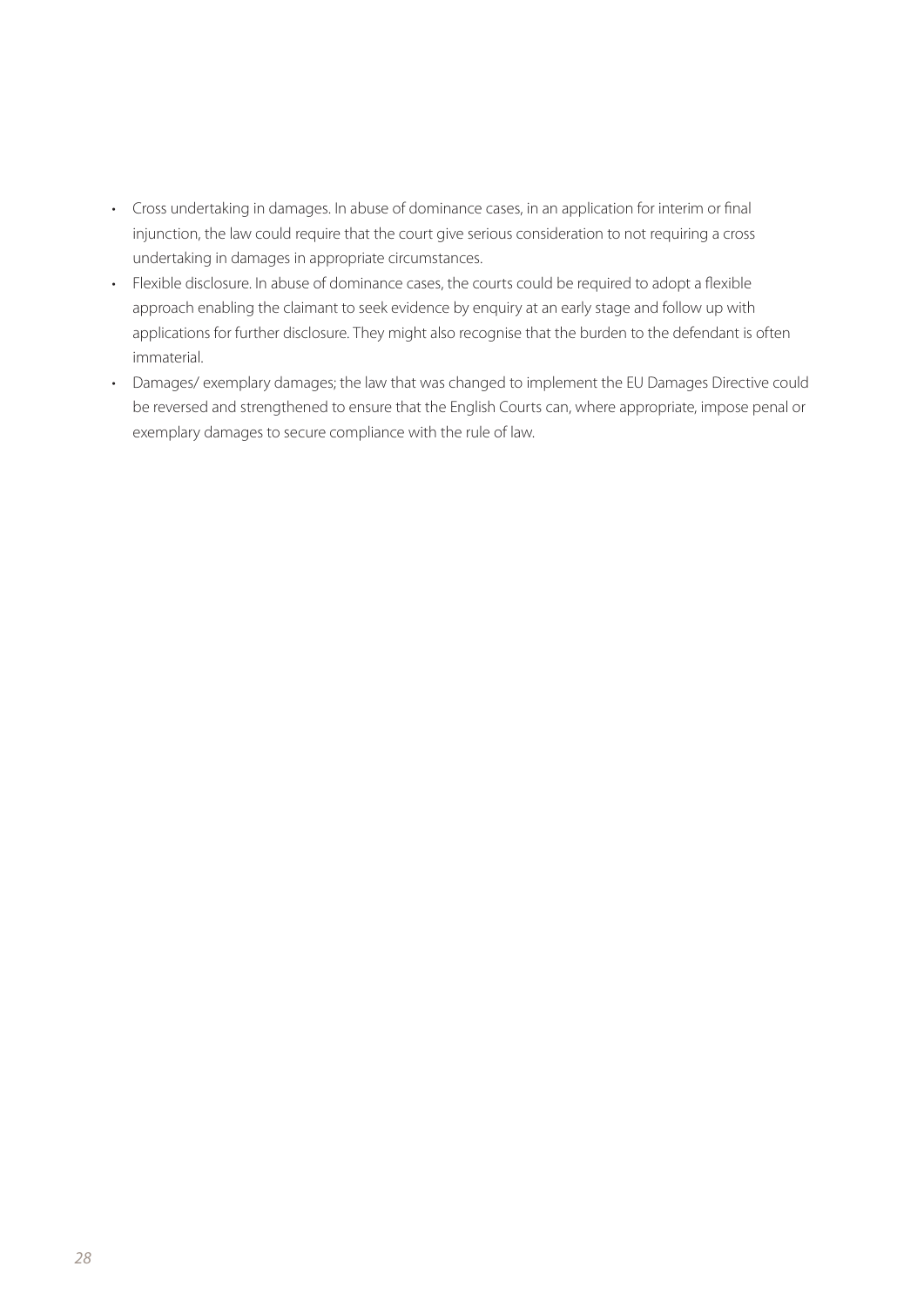# APPENDIX I

### INTERIM INJUNCTIONS IN COMPETITION CASES IN THE UK

Both the High Court and the CAT may grant an interim injunction, i.e., an order prohibiting a person from doing something (prohibitory injunction) or requiring a person to do something (mandatory injunction). As is set out below, the substantive legal test for the granting of an injunction is the same in both the High Court and the CAT, but there are important procedural differences. The purpose of an interim injunction is to improve the chances of the court being able to deliver justice after a determination of the case on the merits at trial.

#### *HIGH COURT: PROCEDURE*

The granting of an interim injunction is governed by the Civil Procedure Rules (CPR) Part 25. Pursuant to CPR 25.1(a), the court may grant an interim injunction. It may do so whether or not there has been a claim for a final injunction: CPR 25.1(4). It may do so before proceedings have been started (CPR 25.2(1)(a)), but only if the matter is urgent or it is otherwise desirable to do so in the interests of justice (CPR 25.2(2)(b)); this will be in exceptional cases only. If an interim injunction is granted before a claim is commenced, the court should give directions requiring a claim to be commenced: CPR 25.2(3) and Practice Direction 25A – Interim Injunctions ("PD25A"), para. 5.1(5).

The court may grant an interim injunction if it appears to it be 'just and reasonable to do so': Senior Courts Act 1981, s.37(1). The order by which an interim injunction is granted may be unconditional or on such terms and conditions as the court thinks just: s.37(2). As a general rule, a court is less likely to grant a mandatory injunction (as it has a greater risk of irremediable prejudice to the respondent) than a prohibitory injunction (which merely requires the respondent to refrain from taking or continuing with a course of conduct).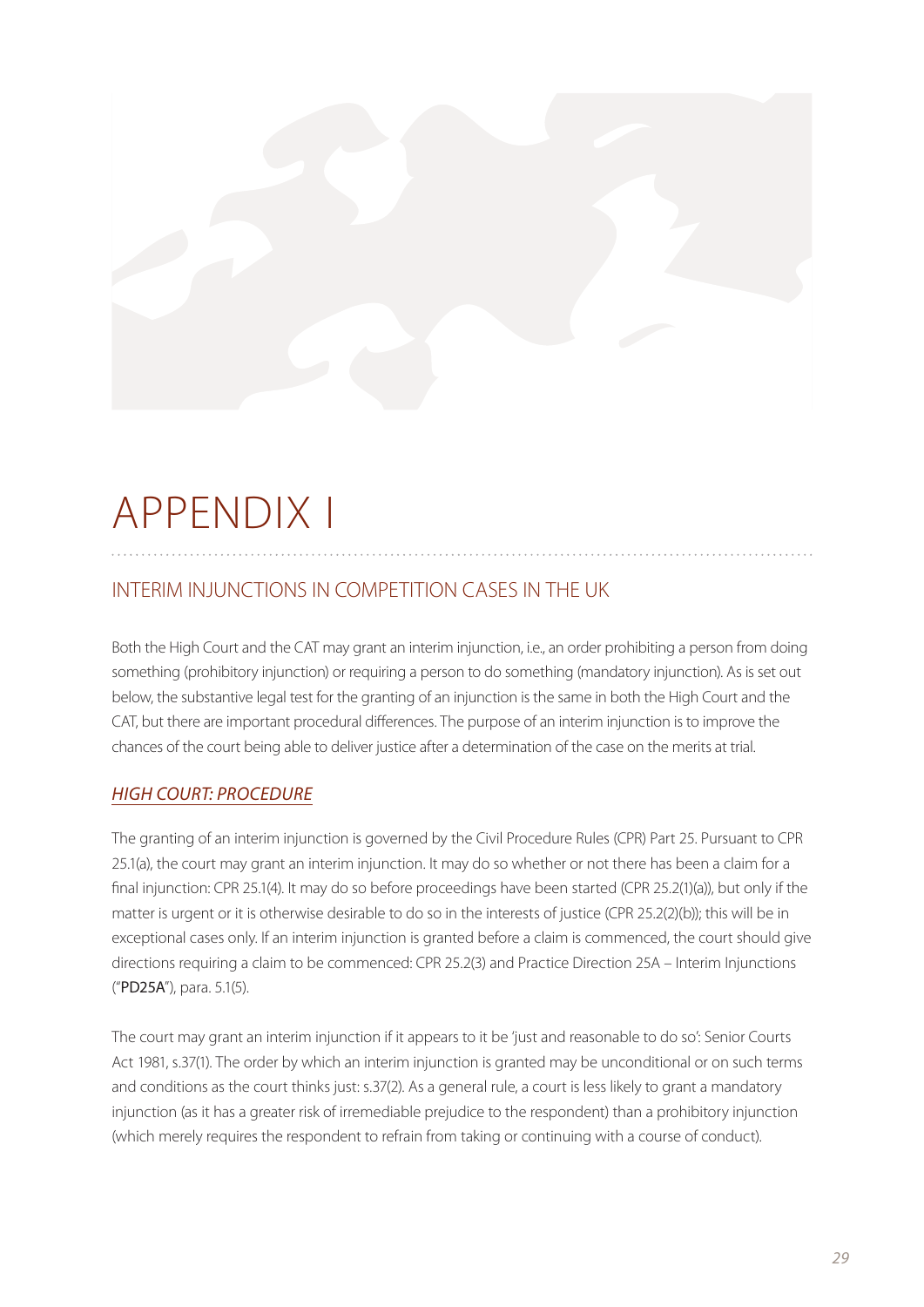An application for an interim injunction must comply with CPR 23. An application must be supported by evidence: CPR 25.3(2). This evidence may be contained in a witness statement, the application notice or a claim form, in each case verified by a statement of truth: PD 25A, para. 3.2. This evidence must set out the facts on which the applicant relies for the claim being made against the respondent, including all material facts of which the court should be aware: PD 25A, para, 3.3.

An application will generally be made 'on notice' (i.e. by notice to the respondent), but in some, rare circumstances an application may be made without notice (e.g. urgency or because giving notice may provide the respondent with an opportunity act in a manner that would defeat the purpose of the application): CPR 25.3(1). The general principle is that an interim injunction should be granted only after the court has heard both sides. A respondent may give undertakings in lieu of an injunction.

Where an interim injunction is granted, the applicant will be required to provide a cross-undertaking in damages, in respect of any losses that may be suffered by the respondent as a result of the injunction, should the court, at final trial, determine that an interim injunction should not have been granted: PD 25A, para, 5.1(1).

#### *COMPETITION APPEAL TRIBUNAL: PROCEDURE*

The CAT also has jurisdiction to make interim injunctions. An injunction made by the CAT has the same status as injunction granted by the High Court and is enforceable as if it were an injunction granted by the High Court: CA 1998, s.47D(1).

The procedure for an interim injunction (or 'interim remedy') is governed by the CAT Rules, rr 67 to 69: see also CAT Guide to Proceedings, 5.119 to 5.138. It should be made in a separate document to the Claim Form: CAT Guide to Proceedings, 5.124.

The grant of an interim remedy will ordinarily be made 'on notice' (i.e. following notice to the respondent and a contested hearing), but may be made without notice if there are good reasons to do so (r.69(1)). Where there are grounds for an urgent application without notice (which the CAT considers will be in wholly exceptional circumstances), informal notice (by email) should still be given to the respondent and the injunction will apply only until a full hearing of all the parties: CAT Guide to Proceedings, 5.134 to 5.136.

An application for an interim remedy must be supported by evidence setting out why the interim injunction should be granted (r.69(2) and (3)). A draft order should also be provided, setting out the relief (i.e. what the respondent must not do) and the cross-undertaking in damages: CAT Guide to Proceedings, 5.129.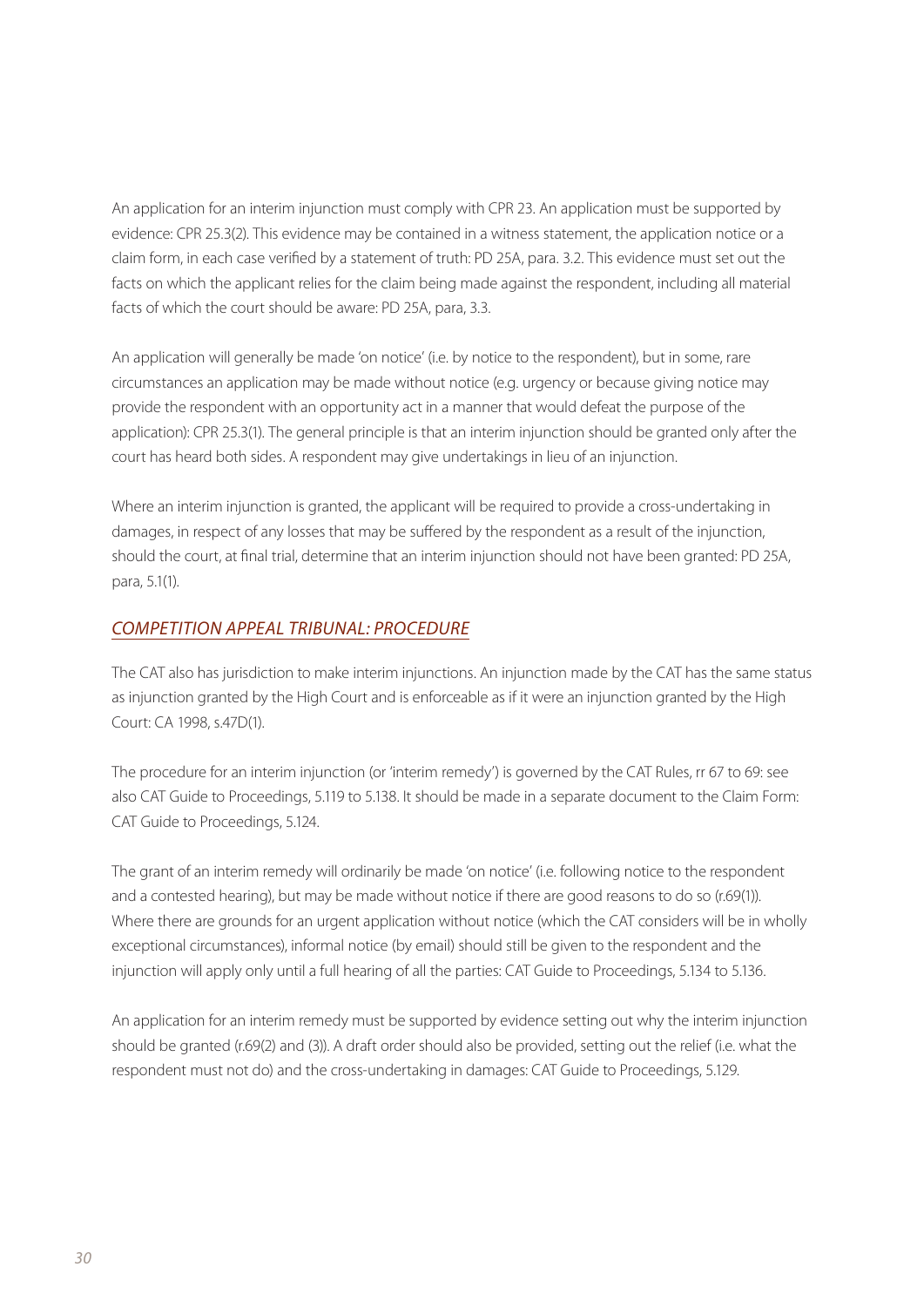The CAT may grant an interim or final injunction if it is just and convenient to do so: r.67(2). An injunction may be granted either unconditionally or on such terms and conditions as the CAT thinks just: r.67(3).

An interim injunction may be granted at any time, including before proceedings are started (r.68(1)(a)), but only if the matter is urgent or it is otherwise necessary to do so in the interests of justice (r.68(3)).

Ordinarily, the CAT will require the claimant to give a cross-undertaking in damages and to submit evidence of its ability to pay under such a cross-undertaking: r.69(3)(a). If the claimant does not have sufficient assets in the jurisdiction, it may be required to provide security: CAT Guide to Proceedings, 5.132. However, in a case in which a fast-track designation has been made, the CAT may order that no cross-undertaking is required or that it be subject to a cap (r.68(5)).

#### *SUBSTANTIVE RULES FOR GRANTING AN INTERIM INJUNCTION AND HIGH COURT AND CAT PRACTICE IN COMPETITION CASES*

#### *Principles for granting an interim injunction*

The High Court and CAT will apply the same substantive criteria in determining whether to grant an interim injunction, in accordance with the principles laid down in American Cyanamid v Ethicon Limited (No 1) [1975] AC 396 and subsequent cases (these are summarised in the CAT Guide to Proceedings, 5.126). These principles are the following:

- a. there is a serious issue to be tried: i.e. the applicant has to show a real prospect of success (although this does not require an in-depth analysis of the merits of the case): this is similar to the test for summary judgment under CPR 24, i.e. that there is some prospect (chance) of success which is 'real', i.e. not false, fanciful or imaginary and is more than merely arguable (it is not necessary for the applicant to show that it will succeed at trial and the 'real prospect of success' test may be satisfied even if success at trial is considered to be improbable);
- b. damages (at final trial) would be an inadequate remedy for the applicant;
- c. if an injunction were granted, compensation under the applicant's cross-undertaking in damages would be an adequate remedy for the respondent in the event that it succeeds at trial and it has suffered loss as a result of compliance with the (incorrectly granted) interim injunction;
- d. the balance of convenience is in favour of the grant of an injunction (or which carries the least risk of injustice as between the parties); and
- e. whether there are any special factors applicable to the case, e.g., whether an interim injunction would effectively determine the case or have an effect on third parties.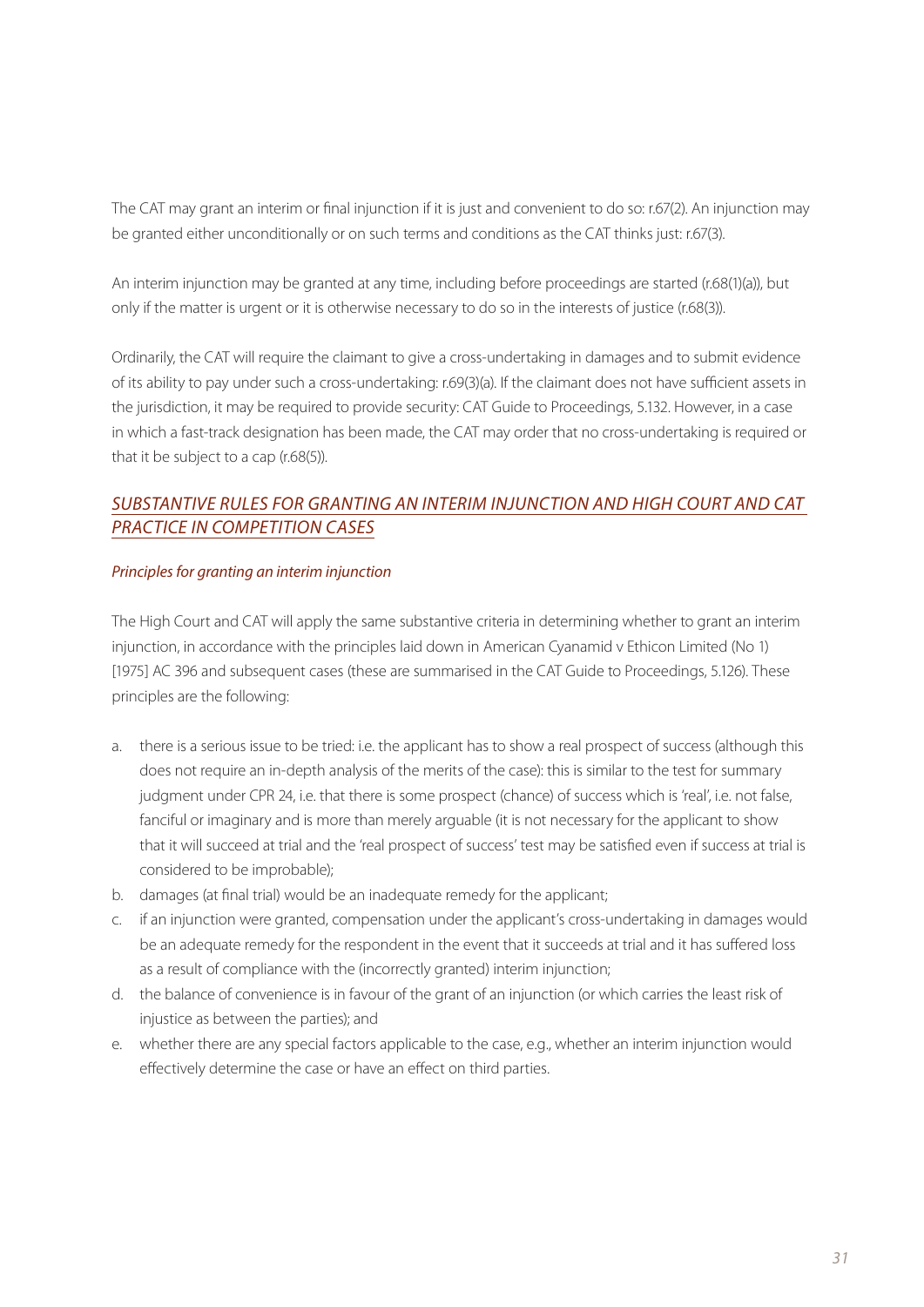In *National Commercial Bank Jamaica Limited v Olint Corpn (Practice Note)* [2009] UKPC, Lord Hoffman, giving judgment of the Privy Council, described the role of the court and the purpose of an interim injunction thus:

"The purpose of [an interim] injunction is to improve the chances of the court being able to do justice after a determination of the merits at the trial. At the interlocutory stage, the court must therefore assess whether granting or withholding an injunction is more likely to produce a just result." (at [16])

"The basic principle is that the court should take whichever course seems likely to cause the least irremediable prejudice to one party or the other." (at [17])

"What is required in each case is to examine what on the particular facts of the case the consequences of granting or withholding of the injunction is likely to be. If it appears that the injunction is likely to cause irremediable prejudice to the defendant, a court may be reluctant to grant it unless satisfied that the chances that it will turn out to have been wrongly granted are low, that is to say, that the court will feel… 'a high degree of assurance that at the trial it will appear that at the trial the injunction was rightly granted.'" (at [19])

#### *HIGH COURT PRACTICE IN GRANTING INTERIM INJUNCTIONS IN COMPETITION CASES*

The High Court has considered these principles in several competition cases.

*Dahabshiil Transfer Services Limited v Barclays Bank plc* [2013] EWHC 3379 (Ch) concerned a withdrawal of banking services by Barclays from a moneytransfer business. Dahabshiil alleged that this was an abuse of a dominant position. Judgment on the application was given within seven weeks of Dahabshiil issuing its claim form and applying for an interim injunction. The court granted an interim injunction, requiring Barclays to continue supplying services to Dahabshiil. It is notable that the application was supported by expert economic evidence on market definition and other witness and documentary evidence on the (asserted) relevant markets involved and Barclays' position on those (asserted) markets. (Barclays also submitted economic evidence on these matters.) The court was satisfied that:

- a. there was a triable issue as to whether Barclays was dominant on the markets pleaded by the applicants (at [50] to [73]);
- b. the issue of abuse could be considered only at trial, so could not be dismissed at this stage (at [74]): i.e. there was a triable issue on abuse;
- c. Barclays' defence of objective justification could be considered only at trial (at [74] and [75]), so the court could not assume it would succeed, such that the claim could not be dismissed at this stage on the basis that Barclays' conduct was objectively justified and not abusive (at [75]); and
- d. damages would not be an adequate remedy at trial for Dahabshiil, as there was a far greater danger of irreparable damage to Dahabshiil if an injunction were not granted (as it would likely have ceased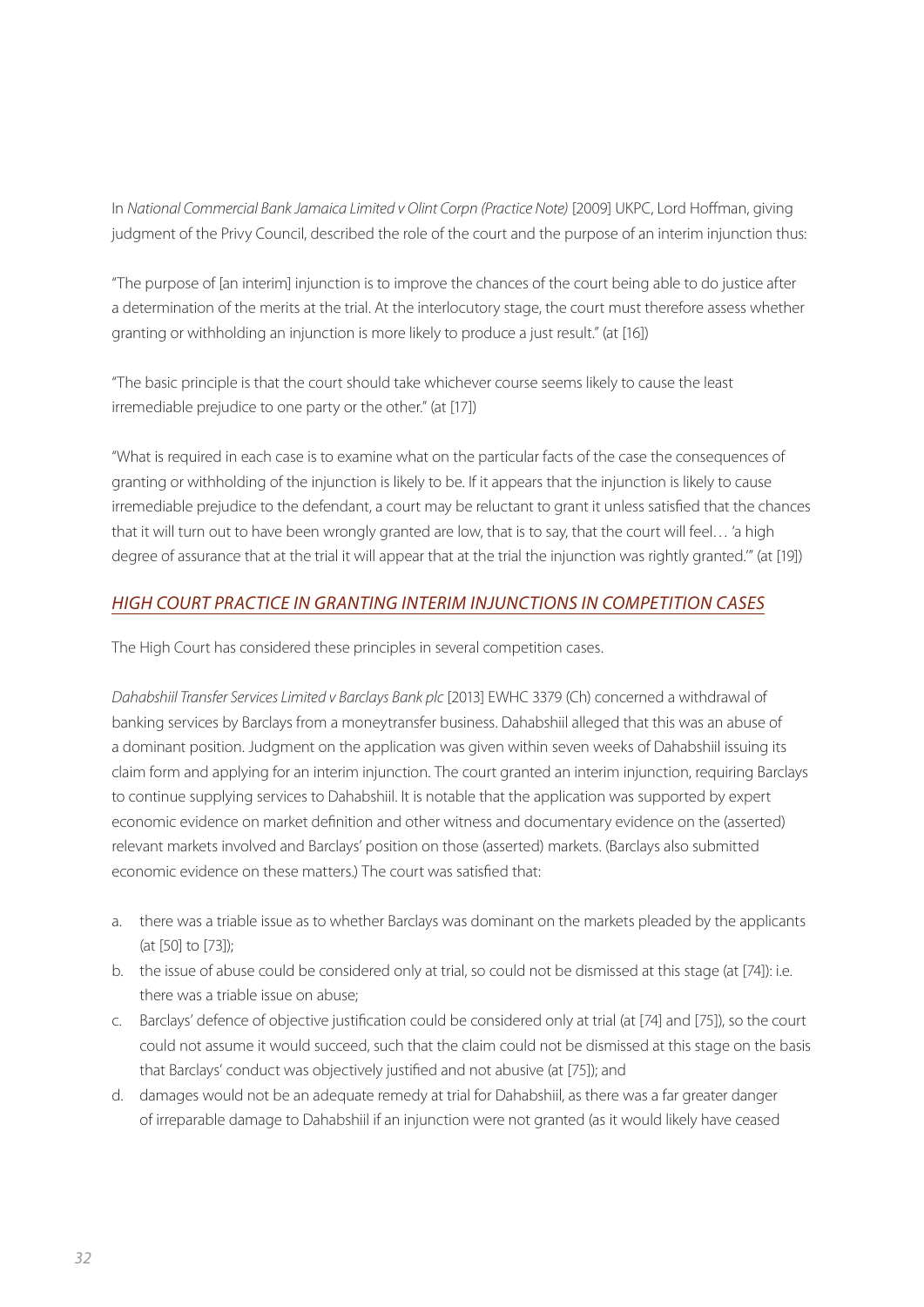trading if it could not receive banking services from Barclays) than to Barclays (which would merely be required to continue providing banking services and would be protected from any losses incurred by a cross-undertaking in damages), such that the balance of convenience was in favour of the grant of an injunction (at [76]).

An interim injunction was also granted in *Adidas-Salomon AG v Draper and others* [2006] EWHC 1318 (Ch). This concerned rules for professional tennis regulating the clothing that may be worn by players at the four 'Grand Slam' tournaments. Adidas's case was that the rules prevented players from wearing clothing bearing its 'three stripes' logo and that this infringed Articles 81 and 81 EC (now Articles 101 and 102 TFEU) by affecting sales of its clothing to retailers and consumers. It sought an interim injunction restraining implementation of the relevant rules, pending trial, at the Wimbledon, US Open, Australian and French Open tournaments. The injunctions were granted on the following basis:

- a. as the court had refused applications to strike out Adidas's case, as it had a real prospect of success under Article 81 (see [49]) and Article 82 (see [53]), there was clearly a triable issue;
- b. damages would not be an adequate remedy at trial for Adidas: sales of clothing are uncertain and vary from period to period, such that damages could not readily be quantified at trial (at [68] and [69]);
- c. even though the defendants and other manufacturers might not be fully compensated by the cross-undertakings offered by Adidas (at [70] and [71]), the balance of convenience was in favour of maintaining the status quo prevailing before the dispute (which was what was sought by Adidas in applying for an interim injunction) (at [72] to [78]);
- d. an interim injunction would not effectively determine the matter (without a full trial on the merits) as a full trial would take place unless settlement was reached first (at [82]);<sup>73</sup> and
- e. the injunction could cover the US Open (which would be before trial), as implementation of the rules challenged by Adidas in the US could affect its clothing sales in the EU, so having effects on competition within the EU (at [83] to [85]).

Interim injunctions have also been granted in cases where, absent the injunction, the claimants would have been threatened with complete loss of their businesses: e.g., *Cutsforth v Mansfield Inns* [1986] 1 All ER 577 and *Holleran v Thwaites* [1989] 2 CMLR 1.

In *Arriva The Shires v London Luton Airport Operations* (2013, unreported), an interim injunction was refused, despite Arriva having a realistic prospect of success at trial in proving that LLOA had abused a dominant position (which was indeed borne out, when it succeeded at trial), for a number of reasons, including that:

- a. there was no evidence Arriva would, due to the abuse, have been forced out of the market (at most, it asserted that the viability of its service would have been threatened);
- b. damages would have been an adequate remedy at trial;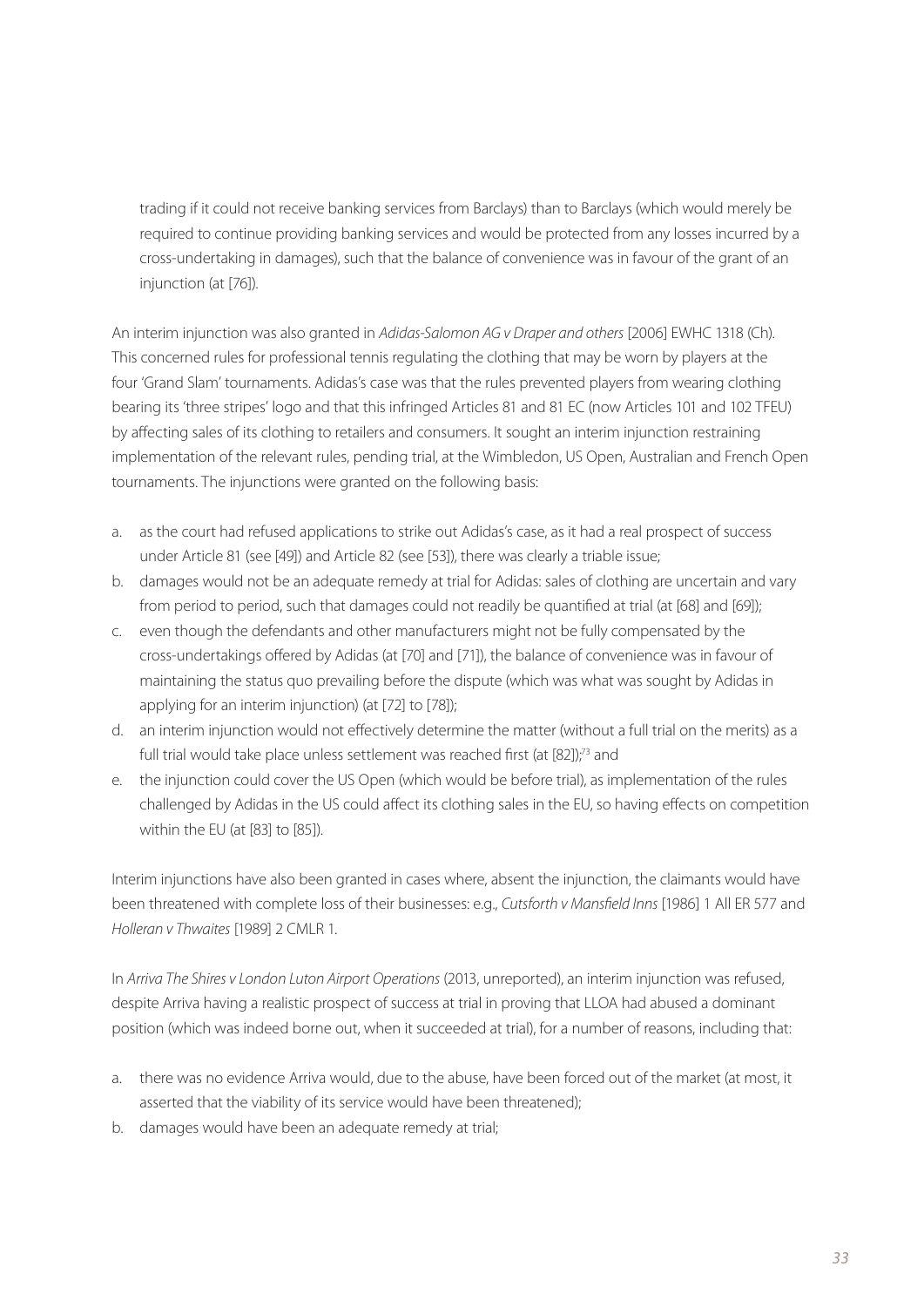- c. an injunction (which would have required LLOA to cease implementing a contract which gave another operator, National Express, the exclusive right to operate a coach service from the airport) would have caused losses to National Express; and
- d. there were a variety of practical issues inherent in granting the relief sought, i.e. in granting on-going access to LLOA's bus station (which was a remedy that it would not in any event have been possible for the court to have granted on a permanent basis if Arriva were to have succeeded at trial).

An injunction was also refused in a Scottish case raising similar issues, Arriva Scotland West Limited v Glasgow Airport Limited [2011] CSOH 69. Although the Court of Session accepted that Arriva had an arguable case under the Chapter II prohibition (at [15]), this raised complex issues of fact and law that could not be determined in an application for an interim interdict<sup>74</sup> and Arriva's case was not "compelling" and so could not be determined at an interlocutory stage (at [16]). In addition, the balance of convenience (although finely balanced) was not satisfied, in particular given the possible effects of an interim interdict on the provision of bus services at the airport and the impact on other operators (at [18] and [21]).

Injunctions have been refused in other cases. In Chemistree Homecare Limited v Abbviecc [2013] EWCA Civ 1338, the Court of Appeal upheld a refusal to grant an interim injunction (requiring the defendant to continue supplies to the claimant) in a case brought under Article 102. The High Court had refused an injunction inter alia because there was no triable case as to either dominance or abuse (the claimant's case being based on mere assertion and unsupported by clear evidence). This was upheld on appeal (at [45] and [47]; at [48], the Court of Appeal considered the claimant's case to be "based on evidentially supported theory" and it had not made good its assertions). In Intecare Direct Limited v Pfizer Limited [2010] EWHC 600 (Ch), a mandatory injunction (requiring Pfizer to continue supplies) was refused because: the claimant had failed to establish a 'high degree of assurance' that it would succeed at trial (at 50]) (its likelihood of success was "low" (at [66]); any loss suffered by it was financial and could be compensated in damages (at [57]); and Pfizer's undertaking to undertake some supplies reduced the risk of such loss, as Intecare would not be forced out of the market (at [55] to [57]).

#### *CAT PRACTICE IN GRANTING INTERIM INJUNCTIONS*

In practice, there have been very few applications for an interim injunction and none has been granted. The CAT has, however, listed the hearing of an application for the grant of an interim injunction within a short period after the application is filed with the CAT Registry, demonstrating that it will hear such applications promptly.

In *NCRQ Limited v Institution of Occupational Safety and Health*, the CAT ordered (by consent) that the application for an interim injunction would be heard by the CAT after both parties had filed and served evidence and skeleton arguments. A time estimate of one day was made for the hearing, which was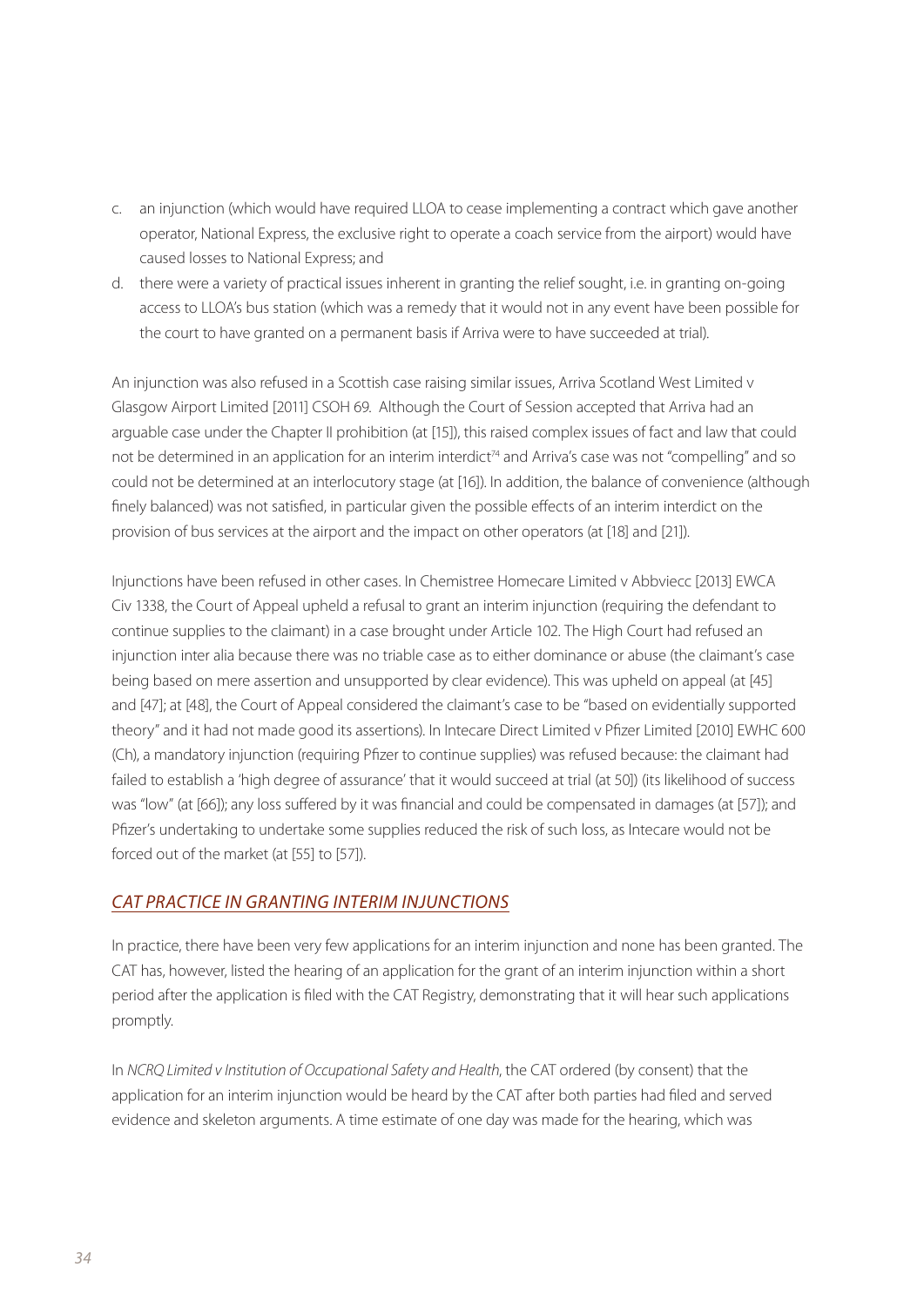scheduled for approximately four weeks after the claimant had made its application for an interim injunction. In the event, the case settled before this hearing. In *Westpoint Group Trading Limited and others v XL Farmcare UK Limited and others*, a hearing was listed for 17 days after the application was filed, but the hearing was stayed to permit mediation to take place (with agreement between the parties on certain steps being taken by them, which would appear to relate to resolving the matters giving rise to the application for an interim injunction), as a result of which the case subsequently settled.

In *UKRS Training Limited v NSAR Limited*, it would appear (in claim based upon the Chapter II prohibition), that the defendant gave an undertaking as its conduct<sup>75</sup> (pending resolution of a preliminary issue as to whether the defendant was an 'undertaking' and thus subject to competition law), such that it was not necessary for the CAT to hear an application for an interim injunction. The CAT did, however, require the claimant to give a cross-undertaking in damages (see Order of 21 July 2016).76

In *Unlockd vs Google*, the High Court transferred to the CAT the competition issues arising in the case, directing an expedited trial of the preliminary issues of abuse and objective justification, on the assumption that Google is dominant on the relevant markets. The High Court had already granted Unlockd Ltd an interim injunction against Google to prevent the latter withdrawing or suspending services used by the app for the delivery of advertisements on mobile telephones. The claim was withdrawn by Unlockd after it went into administration and was unable to obtain third party funding.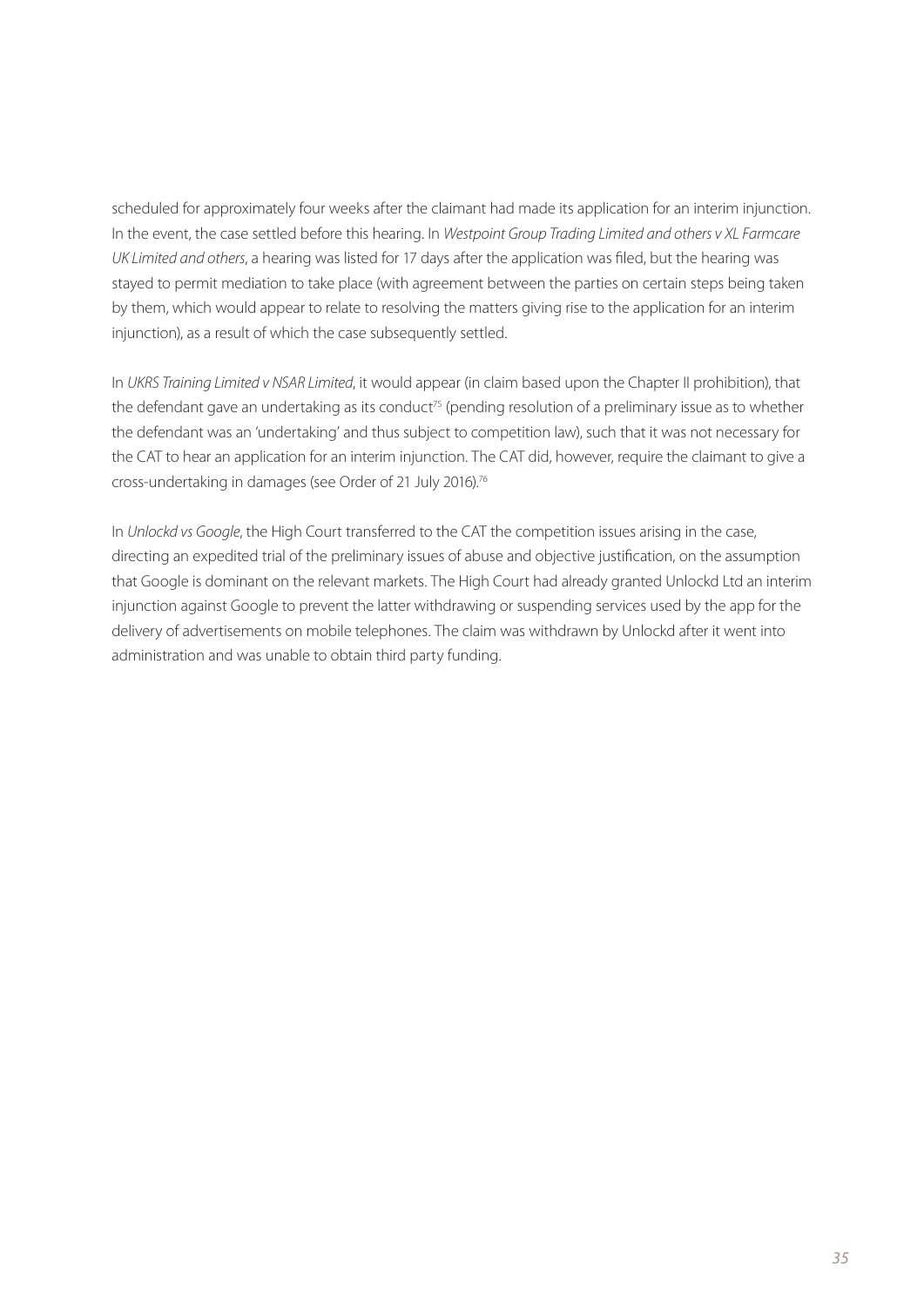## **ENDNOTES**

1 For example, The Penrose Report, '*Power to the people'* (February 2021); The Furman Review, 'Unlocking digital competition, Report of the Digital Competition Expert Panel' (March 2019); Tim Cowen and Phillip Blond, 'Technopoly and what to do about it: Reform, Redress and Regulation' (Res Publica, June 2018). See https://papers.ssrn.com/sol3/papers.cfm?abstract\_id=3992591

- 2 See e.g. Concentration and Competition: evidence from Europe and implications for policy by Koltay, Lorincz, and Valetti 23 2021. The data shows moderately increasing average industry concentration over the last two decades, a considerably increasing proportion of high concentration industries, and an overall tendency towards oligopolistic structure. Estimates of aggregate profitability also show a sustained increase over the recent decades coupled with decreasing or stagnating investment rates. https://papers.ssrn.com/sol3/ papers.cfm?abstract\_id=3992591
- 3 See CMA report Online Markets and Digital Advertising Market Report 1 July 2020 para 13, 4.57, 6.46,
- 4 See fn 1 extensivley referenced in *"Technopoly and what to do about it Res Publica."*
- 5 Increasing profitability can be a sign of business improvement. At single firm level the better, faster, more innovative business succeeds where the less effective, efficient, or innovative competitors fall behind. In a competition where the race is run over many years, leaders in some years become followers in others. Competition between rivals drives innovation better products are made at lower prices to meet consumers' needs. Prices and profits should settle just above long run costs. The above is not a picture of that nirvana. It shows a dynamic system, over time, becoming monopolised. What the above shows, is that profits are increasing over time suggesting that either the markets have become concentrated and have an oligopoly, duopoly or monopoly problem.
- 6 See Council of Economic Advisors to the President referred to in Res Publica "Technopoly and What To Do About It" fn1 above.
- 7 See e.g. Concentration and Competition: evidence from Europe and implications for policy by Koltay, Lorincz, and Valetti 23 2021 https:// papers.ssrn.com/sol3/papers.cfm?abstract\_id=3992591
- 8 Market Concentration in Europe: Evidence from Antitrust Markets January 20, 2021 Pauline Affeldt, Tomaso Duso, Klaus Gugler and Joanna Piechucka. https://www.cesifo.org/DocDL/cesifo1\_wp8866.pdf
- 9 The significant increase in markups since 1980 has been further researched. See De Loecker and Eeckhout, 'The Rise of Market Power and the Macreconomic Implications' (2020) 135(2) Q J Econ, 561-644 https://academic.oup.com/qje/article/135/2/561/5714769
- 10 See e.g. Concentration and Competition: evidence from Europe and implications for policy by Koltay, Lorincz, and Valetti 23 2021 https:// papers.ssrn.com/sol3/papers.cfm?abstract\_id=3992591
- 11 Case T-201/04
- 12 Case C-413/14
- 13 Case AT.39740
- 14 Interim Measures: An overview of EU and national case law https://www.concurrences.com alec\_i.\_burnside\_adam\_kidane\_-\_interim\_measures\_an\_overview\_of\_eu\_and\_national\_case\_law.pdf
- 15 Broadcom, Commission decision of 16 October 2019. EU Commission European Commission, *Statement by Commissioner Vestager on Commission decision to impose interim measures on Broadcom in TV and modem chipset markets*, 16 October 2019 link.
- 16 See G7 CMA hosts first two-day digital summit of G7 competition heads and publication of the Compendium of G7 Countries coordinated initiatives: Compendium of approaches to improving competition in digital markets, pages 88 and 89, in which the EU Commission in particular reviews its initiatives that are designed to increase the speed of its enforcement actions. See also Joint Statement from UK Competition and Markets Authority, U.S. FTC and DOJ Antitrust Division leadership following.
- 17 The Digital Markets Unit (DMU) has been established within the CMA to begin work to operationalise the future pro-competition regime for digital markets, see https://www.gov.uk/government/collections/digital-markets-unit
- 18 The Penrose Report, *'Power to the people'* (February 2021)
- 19 https://techcrunch.com/2022/01/05/germany-fco-google-decision/
- 20 PRACTICE DIRECTION 25A INTERIM INJUNCTIONS
- *21 London Metal Exchange* (OFT Decision of 27 February 2006); CMA
- 22 Alec Burnside and Adam Kidane, 'Interim Measures: An overview of EU and national case law' Concurrences e-Competitions Bulletin, N°86718. This number also includes the Broadcom case, decided after publication of this article.
- 23 AGCM Case no. I840 Ostacoli alle Arene a Titolo Gratuito and AGCM Case no. A536 Regione Toscana/Gara per L'affidamento del Servizio di Trasporto Pubblico Locale.
- 24 See DCMS and BEIS Consultation on 'A new pro-competition regime for digital markets', July 2021.
- 25 Cabinet Office Policy Paper, 'Global Britain in a Competitive Age: the Integrated Review of Security, Defence, Development and Foreign Policy', July 2021.
- 26 See ACCC's Digital platform services inquiry 2020-2025.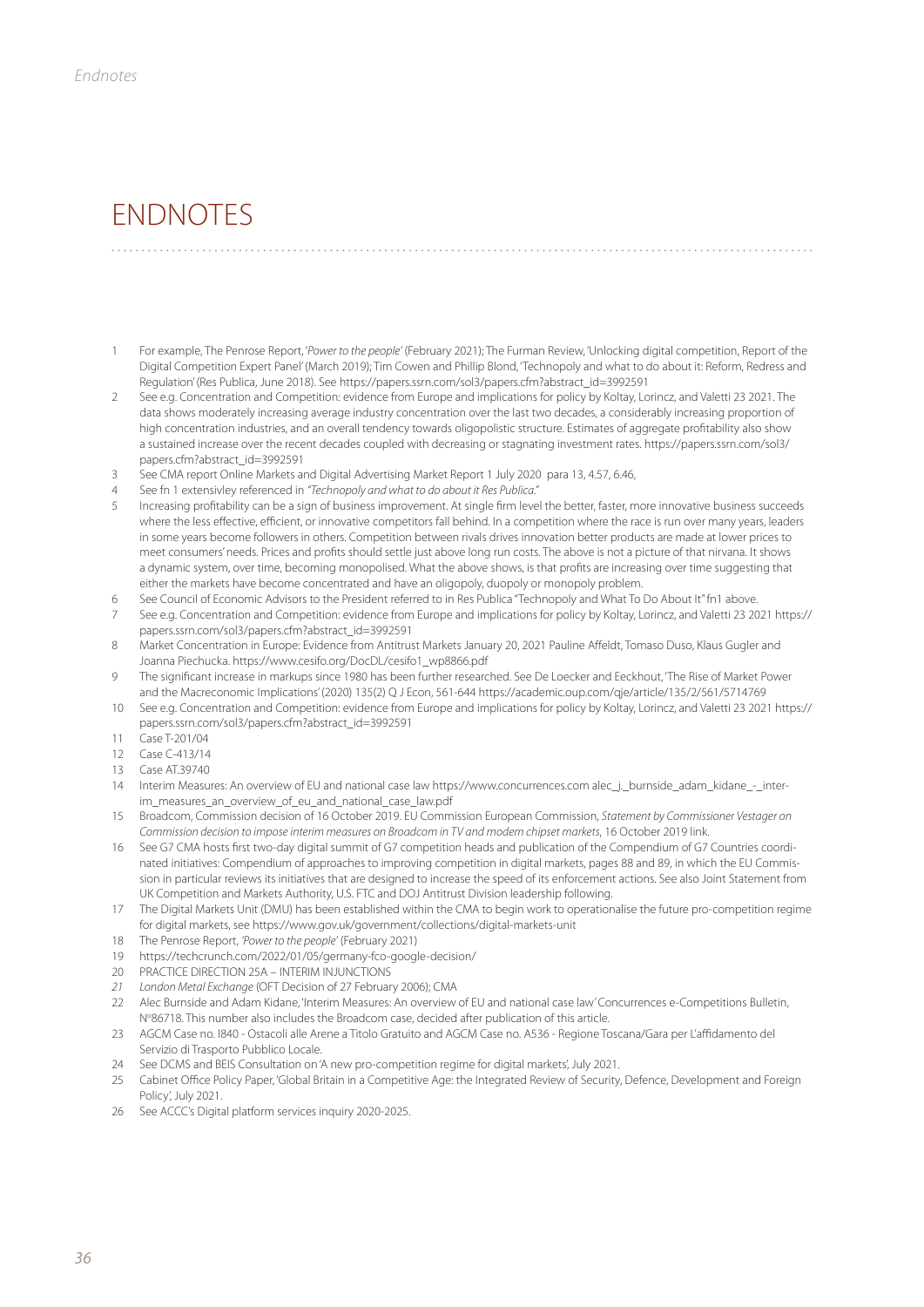- 27 See, e.g., *Google Android* (Case AT.40099) Commission Decision C(2018) 4761 final [2018] OJ C402/19; Case C-413/14 P *Intel Corp. v European Commission* (2017) EU:C:2017:632; Microsoft (Case COMP/37.792) Commission Decision C(2004)900 [2004] OJ L32/23; European Commission Press Release IP/20/2077 of 10 November 2020, 'Antitrust: Commission Sends Statement of Objections to Amazon for the Use of Non-Public Independent Seller Data and Opens Second Investigation into its E-Commerce Business Practices'; European Commission Press Release IP/20/1073 of 16 June 2020, 'Antitrust: Commission opens investigations into Apple's App Store rules'.
- 28 European Commission, 'Proposal for a Regulation of the European Parliament and of the Council on contestable and fair markets in the digital sector (Digital Markets Act)' COM(2020) 842 final; European Commission, 'Proposal for a Regulation of the European Parliament and of the Council on a Single Market for Digital Services (Digital Services Act)' COM/2020/825 final.
- 29 G7, 'Compendium of approaches to improving competition in digital markets', 29 November 2021.
- 30 G7 Ministerial Declaration, 'G7 Digital and Technology Ministers' meeting, 28 April 2021'.
- 31 See, e.g., US Department of Justice, 'Agreement between United States of America and the European Communities on the application of positive comity principles in the enforcement of their competition laws' (1991).
- 32 The Penrose Report, *'Power to the people'* (February 2021), pages 9-11.
- 33 BEIS, 'Competition law review: post implementation review of statutory changes in the Enterprise and Regulatory Reform Act 2013',  $2010$
- 34 Competition Appeal Tribunal Memorandum, 'The Accountability of Regulators to Citizens and Parliament', 2004.
- 35 Tim Cowen, '"Justice Delayed is Justice Denied": The Rule of Law, Economic Development and the Future of the European Community Courts' (2008) 4(1) European Competition Journal 1; Tim Cowen and Phillip Blond, 'Technopoly and what to do about it: Reform, Redress and Regulation' (Res Publica, June 2018).
- 36 https://academic.oup.com/qje/article/135/2/561/5714769
- 37 Pauline Affeldt, Tomaso Duso, Klaus Gugler and Joanna Piechucka, 'Market Concentration in Europe: Evidence from Antitrust Markets', January 20, 2021.
- 38 As suggested by the Lear report for the CMA in 2019, the increased concentration and oligopolistic industrial structure may be a consequence, in part, of the lax enforcement of merger control.
- 39 E.g. the EU Commission enforcement actions in *Microsoft, Inte*l and *Google* have all taken over 10 years.
- 40 Jason Furman's reports for the Obama administration and the UK, and those of Eckhout and others point to structural failures and lower levels of business start-ups, increased profitability and higher rates of exit and lower rates of entry. The causes of these market structures may have arisen from failure to police mergers as suggested by Lear in its 2019 report for the CMA. Here we set out potential remedial action in dominated or oligopolistic markets, and what can be done via enforcement to address current issues arising from delay.
- 41 See recently revised Prioritisation Principles for the CMA 2014 and Rule 24 of the Competition Appeal Tribunal Rules 2015, but still a major issue.
- 42 Guidance on the CMA's investigation procedures in Competition Act 1998 cases: CMA8, 2020.
- 43 Retaining impartiality is important but the CMA is institutionally biased against engaging in a dialogue with complainants which hampers swift understanding. Frank Easterbrook's Type 1 and Type 2 error framework is often cited by officials but is also a narrative promoted by defendants at public conferences as sage rationale for inaction. Unfortunately, Easterbrook's concerns about justice in the US legal system suggested an error framework that was coined many years ago for a US setting, and was addressing over enforcement in open competitive markets. None of these factors are currently present in the UK or EU. The framework assumed markets are likely to be self-correcting which is a dangerously misplaced assumption in dominated markets where intervention to prevent further harm is urgently needed.
- 44 Ethics laws in many countries set mandatory waiting periods before a public official or employee may register as a lobbyist or engage in lobbying activities. These are typically highly appropriate to prevent corruption or prevent former officials from influencing the award of contracts to the benefit of their new private sector employer. Such concerns are justified and should not be confused with the proposals here. As is usual in all developed systems of law, qualified and practicing lawyers are subject to binding professional obligations and accumulate experience by working both for defendants and claimants for an against different parties over time. The current systems that apply to government bodies do not recognise this and hence government has no people with any relevant experience, let alone expertise, and its policy is denying itself from developing that capability over time.
- 45 It may not be needed in some cases as a strict matter of law (for example "by object" infringements).
- 46 Describing the way in which a market works has been compared to the philosophical problem of describing something beyond a human's experience (i.e., Plato's Cave).
- 47 See e.g., Case 6-72 *Europemballage Corporation and Continental Can Co v Commission of the European Communities* (1973) EU:C:1973:22; Joined Cases 142 and 156/84 *British-American Tobacco Company Ltd and R J Reynolds Industries Inc v Commission of the European Communities* (1987) EU:C:1987:490.
- 48 See for an early example, *Europemballage Corporation and Continental Can Co v Commission of the European Communities* (1973) EU:C:1973:22.
- 49 See, e.g., the *Intel* and *Microsoft* cases (n 7), where complainants were on the record: ARM and Sun Microsystems respectively. The Google cases before the EU Commission were triggered by ICOMP and FairSearch; consortia of complainants adversely affected by Google's practices in Search, AdSense and Android.
- 50 With the CMA estimating over 150,000 claims.
- 51 See CMA Annual Report and Accounts 2019 to 2020.
- 51 See CMA Annual Report and Accounts 2013 to 2020.<br>52 The personal and business consequences may be devastating see for example the case of Stanley Adams (Hoffman La Roche complainant): C-145-83 *Adams v Commission of the European Communities* (No 1) (1985) EU:C:1985:448.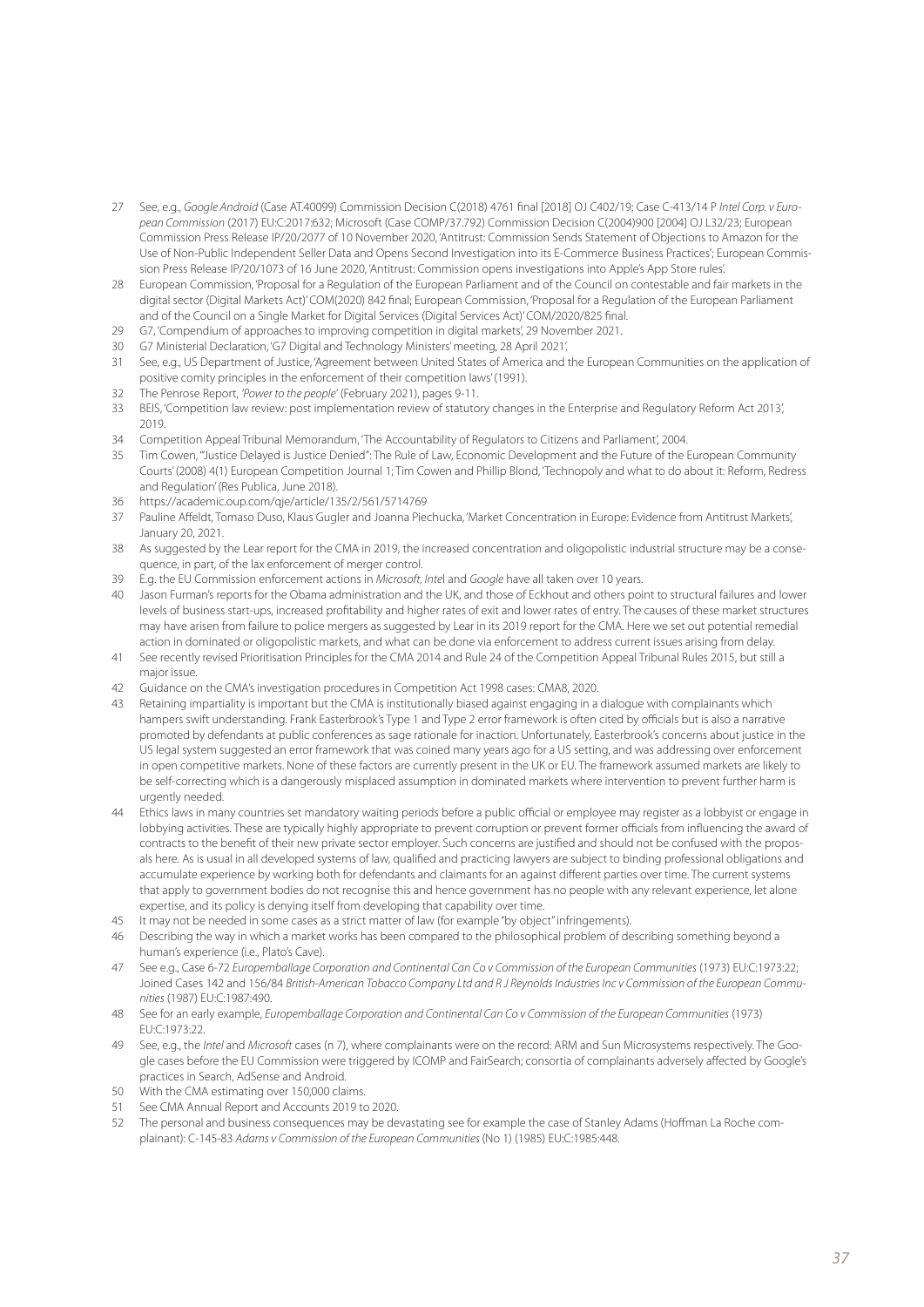- 53 See EU, UK etc guidelines and protections of complainant confidentiality.
- 54 The Attorney General's Office, 'The Governance of Britain: A Consultation on the Role of the Attorney General' (2007), page 5.
- *55 Halsbury's Laws of England* (4th), Vol. 24, para 943.
- 56 The Attorney General's Office, 'The Governance of Britain: A Consultation on the Role of the Attorney General' (2007), Annex A, page 26.
- 57 The Rt Hon Jeremy Wright QC MP, Speech on 'The Attorney General on who should decide what the public interest is' (9 February 2016).
- 58 It is common for the US Attorney General to bring proceedings on behalf of the public by virtue of the following: Section 4 of the Sherman Act (15 U.S.C §4) empowers the *"States attorneys, under the direction of the Attorney General, to institute proceedings in equity to prevent and restrain such violations [of sections 1 to 7 of the Sherman Act]". Section 15c of the Sherman Act (15 U.S.C §15c) empowers the Attorney General of a State to bring "civil action … as parens patriae … on behalf of natural persons residing in such State … to secure monetary relief for injury sustained by such natural persons to their property by reason of any violation of sections 1 to 7 [of the Sherman Act]".*
- 59 In the UK, the CMA has used the power very infrequently and has only once used the current powers (since the law was changed to make bringing a case easier) in the Online Auctions case. Ofcom has used its powers against Royal Mail, to limited effect.
- *60 London Metal Exchange* (OFT Decision of 27 February 2006); CMA
- 61 Alec Burnside and Adam Kidane, 'Interim Measures: An overview of EU and national case law' Concurrences e-Competitions Bulletin, N°86718. This number also includes the Broadcom case, decided after publication of this article.
- 62 AGCM Case no. I840 Ostacoli alle Arene a Titolo Gratuito and AGCM Case no. A536 Regione Toscana/Gara per L'affidamento del Servizio di Trasporto Pubblico Locale.
- 63 Applications for interim injunctions are dealt with in the English High Court by a single judge sitting alone. The courts powers to grant an injunction are founded in the Senior Courts Act 1981. The principles upon which the Court approaches the exercise of these powers, and derived from Lord Diplock's speech in *American Cyanamid Co Ltd v Ethicon Ltd* [1975] AC 396. Applications may also be brought in the CAT, which applies similar principles.
- 64 See e.g., The Furman Review, 'Unlocking digital competition, Report of the Digital Competition Expert Panel' (March 2019)
- 65 For situations of dependency and digital platforms, see also Article 19 as amended of Germany's GWB.
- 66 The principle of open justice is the starting point for any consideration of the identity of a claimant. It has been approved numerous times and remains a fundamental principle in English common law *(see R (C) v Secretary of State for Justice (Media Lawyers Association intervening)* [2016] UKSC 2, citing "The principle of open justice is one of the most precious in our law". There is discretion for a judge to make a ruling that identity should not be disclosed, but it has never operated to protect the identity of the claimant in antitrust proceedings. Civil Procedure Rule 39.2(4) which in principle provides, *"(4) The court must order that the identity of any party or witness shall not be disclosed if, and only if, it considers non-disclosure necessary to secure the proper administration of justice and in order to protect the interests of that party or witness." XXX v Camden London Borough Council [2020] 4 WLR 165, para 24 reads, "It is right to record that the*  White Book does suggest in the notes at para 39.2.14 that the court undertake a two stage test: first a threshold test showing that the grant of *anonymity was necessary; and secondly, if that threshold is passed, balancing the interests of the parties and the public interest in open justice … In my judgment, when confronted with an application for anonymity pursuant to CPR r 39.2(4) , the court should have regard to the relevant principles set out in the authorities referred to in paras 17 to 21 above, and carry out the balancing exercise of the relevant interests under CPR r 39.2 to determine whether "non-disclosure is necessary to secure the proper administration of justice and in order to protect the interests of that party or witness"."* Para 19 reads, *"The common law has long recognised a duty of fairness towards parties and persons called to give evidence,*  see In re Officer L [2007] UKHL 36; [2007] 1 WLR 2135, and balanced that against the public interest in open justice in specific cases. Under the *common law test subjective fears, even if not based on facts, can be taken into account and balanced against the principle of open justice. This is particularly so if the fears have adverse impacts on health, see In re Officer L at para 22 and Adebolajo v Ministry of Justice [2017] EWHC 3568 (QB)*. See also, Civil Procedure Rule 39.2(4) to protect the identity of a public company. "There is compelling evidence before me that AAA is the victim of blackmail and that the perpetrators threaten and intend to make further demands with menaces against the other companies. Refusing anonymity would be to deny the companies a potential judicial remedy for such wrong: *LJY v. Persons Unknown [2017] EWHC 3230 (QB); [2018] E.M.L.R. 19 ."*
- 67 See Civil Procedure Rules Practice Direction 31A
- 68 See for example, *Streetmap.EU Ltd v Google Inc. & Ors* [2016] EWHC 253 (Ch), where general disclosure was ordered but limited to the pool of documents disclosed in the EU proceedings against Google and no specific disclosure was ordered. See also *Infederation v Google LLC* [2020] EWHC 657 (Ch).
- *69 Albion Water Ltd v Dwr Cymru Cyfyngedig* [2012] CAT 10.
- 70 Letter from Andrew Tyrie to the Secretary of State for Business, Energy and Industrial Strategy, 2019.
- 71 See CMA Online platforms and digital advertising Market Study Final Report, July 2020; DCMS and BEIS Consultation on 'A new pro-competition regime for digital markets', July 2021; The Penrose Report, *'Power to the people'* (February 2021); DCMS and BEIS, 'Response to the CMA's market study into online platforms and digital advertising', November 2020. G7 Ministerial Declaration, 'G7 Digital and Technology Ministers' meeting, 28 April 2021'.
- 72 See paragraph 3.20 of the Guidance on the CMA's investigation procedures in Competition Act 1998 cases: CMA8, 2020.
- 73 The case was in fact subsequently settled, before trial.
- 74 The Scottish equivalent of an injunction.
- 75 Not to implement a suspension of the claimant's accreditation under a safety scheme applicable to railway workers, the suspension of which was alleged to constitute the abuse of a dominant position.
- 76 Whilst the claimant had applied for fast-track designation, this application had not been heard when the undertaking and cross-undertaking were given by the parties.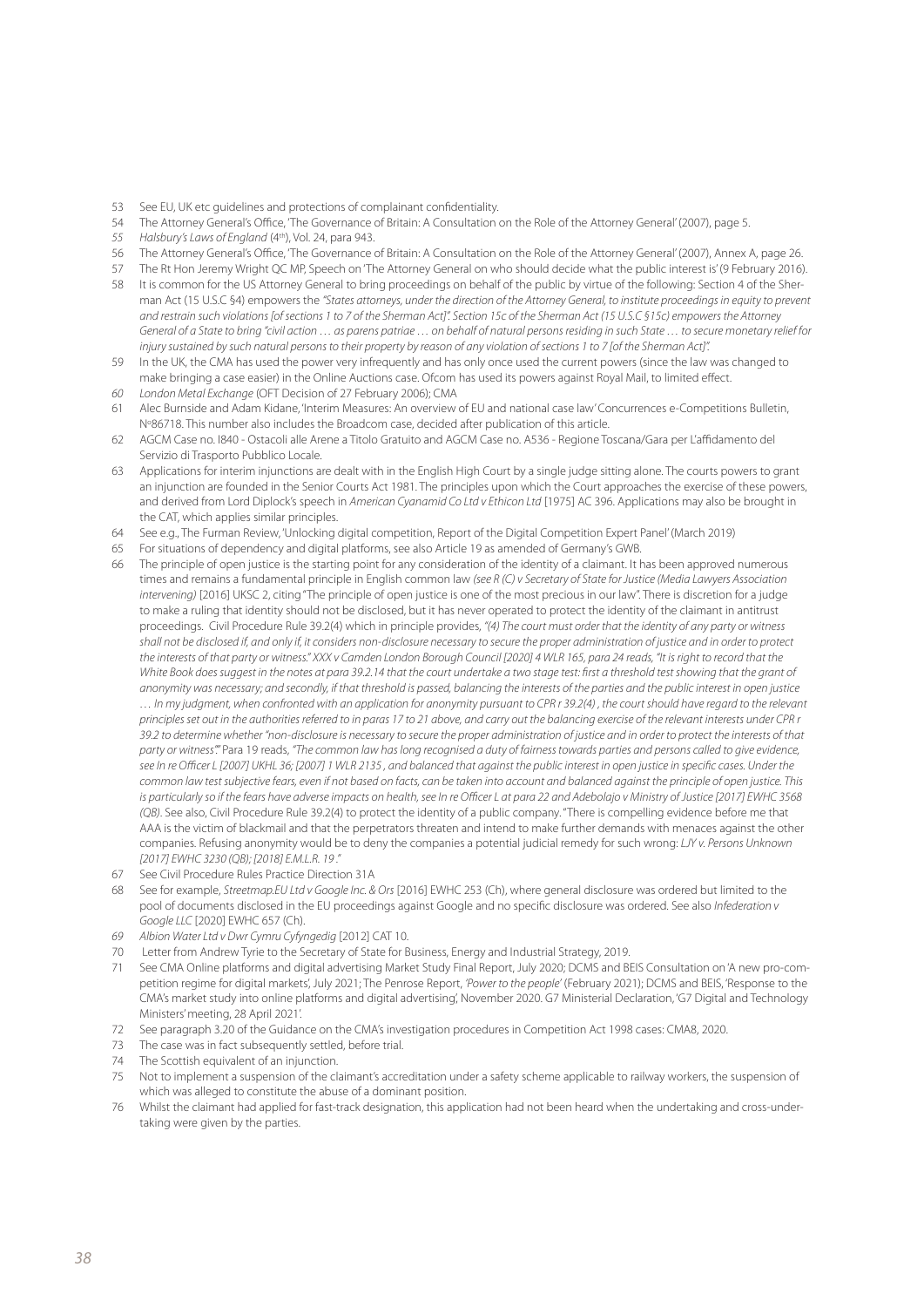

#### *ABOUT RESPUBLICA*

The ResPublica Partnership Ltd (ResPublica) is an independent non-partisan think tank. Through our research, policy innovation and programmes, we seek to establish a new economic, social and cultural settlement. In order to heal the long-term rifts in our country, we aim to combat the concentration of wealth and power by distributing ownership and agency to all, and by re-instilling culture and virtue across our economy and society.